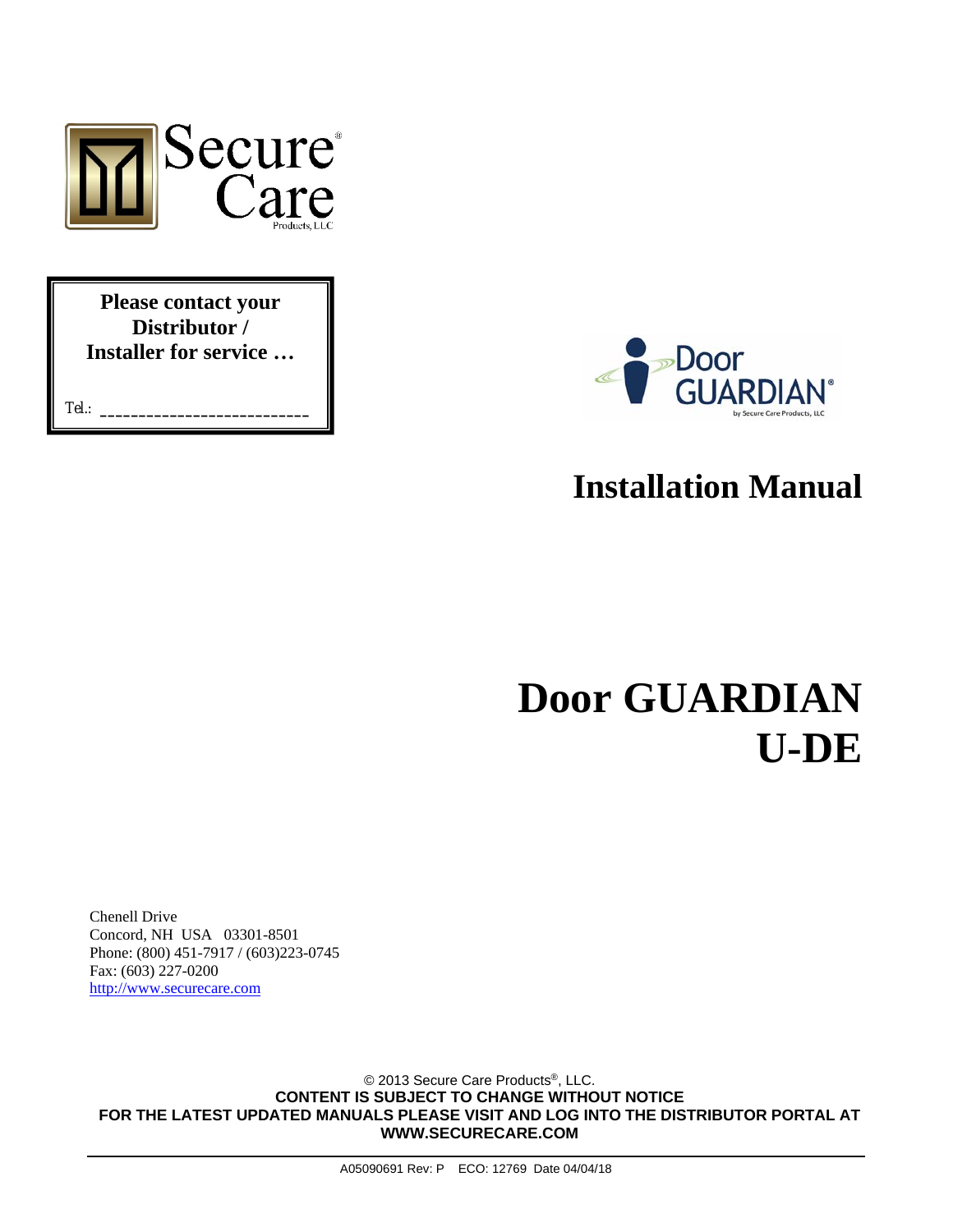# **Table of Contents**

| PLEASE READ THIS MANUAL BEFORE BEGINNING THE INSTALLATION OF A SECURE CARE SYSTEM6 |  |
|------------------------------------------------------------------------------------|--|
|                                                                                    |  |
|                                                                                    |  |
|                                                                                    |  |
|                                                                                    |  |
|                                                                                    |  |
|                                                                                    |  |
|                                                                                    |  |
|                                                                                    |  |
|                                                                                    |  |
|                                                                                    |  |
|                                                                                    |  |
|                                                                                    |  |
|                                                                                    |  |
|                                                                                    |  |
|                                                                                    |  |
|                                                                                    |  |
|                                                                                    |  |
|                                                                                    |  |
|                                                                                    |  |
|                                                                                    |  |
|                                                                                    |  |
|                                                                                    |  |
|                                                                                    |  |
|                                                                                    |  |
|                                                                                    |  |
|                                                                                    |  |
|                                                                                    |  |
|                                                                                    |  |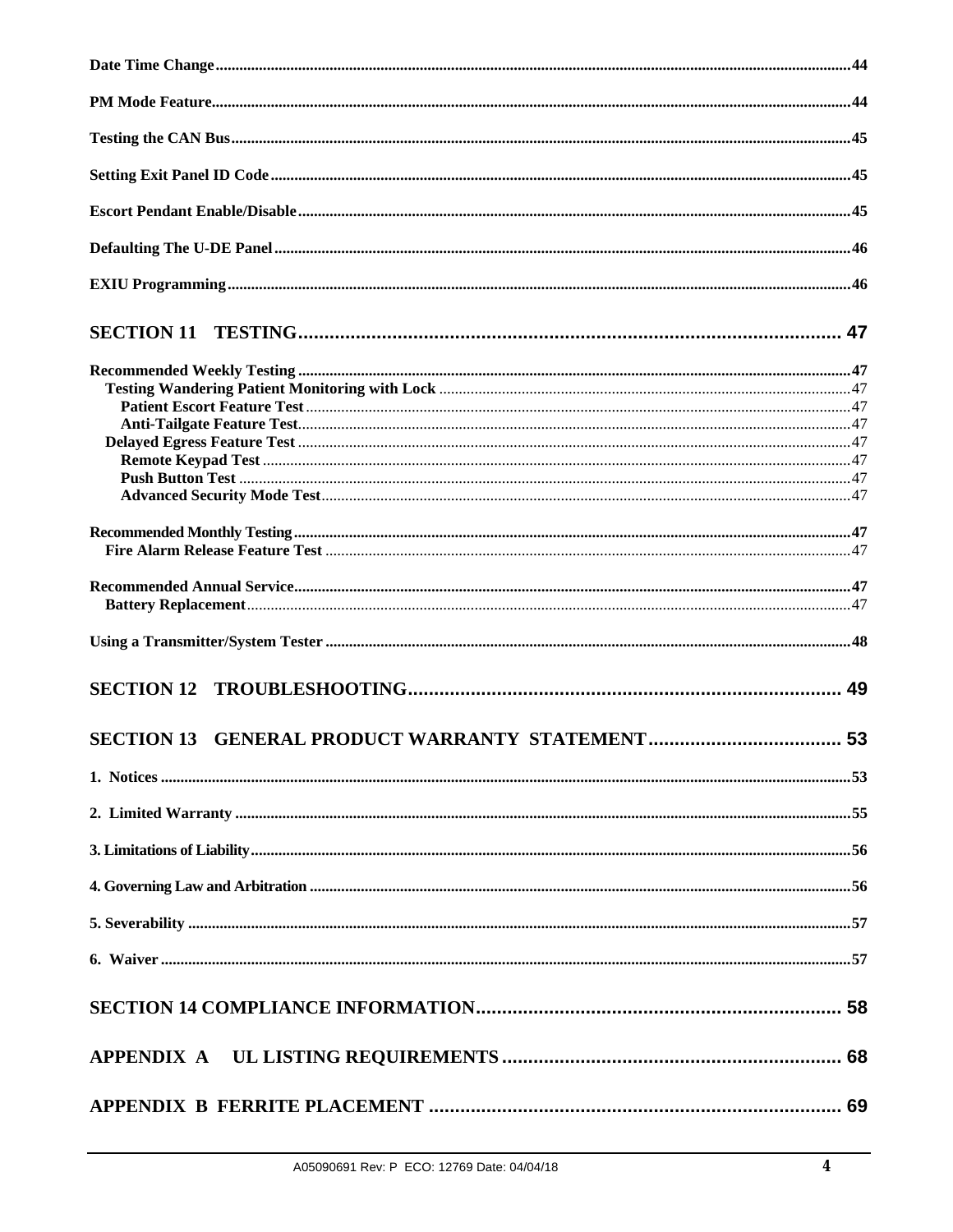# **Table of Figures**

| <b>FIGURE 6-7</b>  |                                                                               |  |
|--------------------|-------------------------------------------------------------------------------|--|
|                    |                                                                               |  |
|                    |                                                                               |  |
|                    |                                                                               |  |
| <b>FIGURE 9-4</b>  |                                                                               |  |
|                    | FIGURE 9-5 CONNECTION BETWEEN THE A02030901/A02040901 AND THE U-DE EXIT PANEL |  |
|                    |                                                                               |  |
| <b>FIGURE 9-7</b>  |                                                                               |  |
| FIGURE 9-8         |                                                                               |  |
|                    | FIGURE 9-9 PUSH BUTTON AND REMOTE KEYPAD TO U-DE EXIT PANEL CONNECTION 29     |  |
|                    |                                                                               |  |
| <b>FIGURE 9-11</b> |                                                                               |  |
|                    |                                                                               |  |
|                    |                                                                               |  |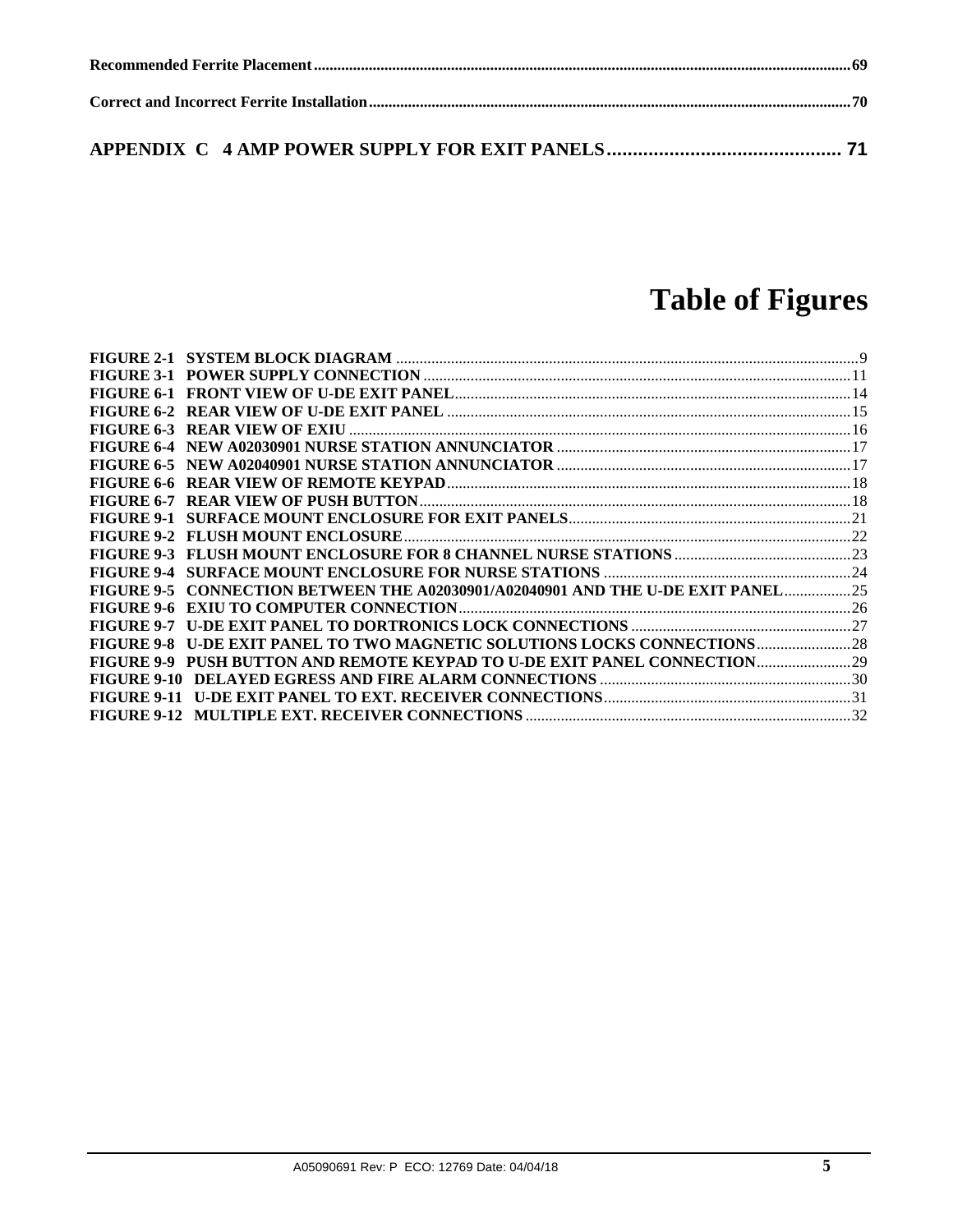## **PLEASE READ THIS MANUAL BEFORE BEGINNING THE INSTALLATION OF A SECURE CARE SYSTEM**

This installation manual is provided for reference by purchasers and installers of Secure Care Products, LLC ("Secure Care's") systems. This manual is not intended as a catalog of warnings for the protection of anyone or as a substitute for obtaining professional training or assistance in the design of a facility's security procedures and systems, or in the installation, set-up, testing, support, operation, maintenance, repair or use of Secure Care's systems. Nothing in this manual modifies the terms of Secure Care's General Product Warranty Statement or of any written agreement signed by Secure Care or creates further warranties or extends benefits of any sort to anyone beyond those already expressly established in Secure Care's General Product Warranty Statement and in any written contract signed by Secure Care.

#### **1. Secure Care is Not Responsible for the Locks**

ALL LOCKS USED WITH SECURE CARE'S SYSTEM ARE DESIGNED, MANUFACTURED, LABELED AND DELIVERED SOLELY BY AN INDEPENDENT VENDOR OVER WHOM SECURE CARE HAS NO CONTROL AND FOR WHOSE ACTIONS OR FAILURES TO ACT SECURE CARE DISCLAIMS ALL RESPONSIBILITY. REGARDLESS OF WHETHER THE LOCKS CARRY SECURE CARE'S LOGO OR NAME OR ANY OTHER TRADEMARK, SERVICE MARK OR TRADE NAME USED OR CLAIMED BY SECURE CARE, SECURE CARE DISCLAIMS ALL WARRANTIES, EXPRESS OR IMPLIED, WITH RESPECT TO THE LOCKS AND/OR THEIR USE WITH OR OPERATION IN THE SECURE CARE SYSTEM, INCLUDING, WITHOUT LIMITATION, ALL IMPLIED WARRANTIES OF MERCHANTABILITY, FITNESS FOR A PARTICULAR PURPOSE, TITLE AND/OR NON-INFRINGEMENT. SECURE CARE ALSO DISCLAIMS ALL OBLIGATIONS WITH RESPECT TO THE LOCKS AND/OR THEIR USE WITH OR OPERATION IN THE SECURE CARE SYSTEM THAT MIGHT OTHERWISE ARISE OR BE IMPLIED FROM THE FACT THAT SUCH LOCKS CARRY SECURE CARE'S LOGO OR NAME OR ANY OTHER TRADEMARK, SERVICE MARK OR TRADE NAME USED OR CLAIMED BY SECURE CARE OR FROM THE DELIVERY OR INSTALLATION OF THE LOCKS WITH SECURE CARE SOFTWARE, PARTS AND/OR PRODUCTS OR FROM A COURSE OF DEALING OR USAGE IN TRADE. ALL RESPONSIBILITY FOR DESIGNING, MANUFACTURING, LABELING AND WARNING OF HIDDEN DEFECTS OR DANGERS IN THE LOCKS AND/OR THEIR USE WITH AND OPERATION IN THE SECURE CARE SYSTEM RESTS EXCLUSIVELY WITH THE INDEPENDENT VENDOR, AND ANY CLAIMS, COSTS, DAMAGES OR LIABILITIES ARISING FROM THE LOCKS AND/OR THEIR USE WITH OR OPERATION IN THE SECURE CARE SYSTEM SHALL BE MADE SOLELY AGAINST THE INDEPENDENT VENDOR.

#### **2. Secure Care Is Not Responsible for The Computer Hardware.**

IF YOU PURCHASE COMPUTER HARDWARE THROUGH SECURE CARE AND REQUEST THAT SECURE CARE SOFTWARE BE INSTALLED AND TESTED ON THAT HARDWARE AT THE FACTORY, SECURE CARE WARRANTS ONLY THAT THE HARDWARE AND THE SOFTWARE PACKAGES WERE INSTALLED, SET-UP AND TESTED PRIOR TO SHIPMENT IN ACCORDANCE WITH ALL SECURE CARE PRODUCT MANUALS AND THAT, AT THE TIME THE HARDWARE AND THE SOFTWARE PACKAGES WERE FINALLY INSPECTED AT THE FACTORY, THEY WERE PERFORMING (SUBJECT TO SECURE CARE'S SPECIFIED TOLERANCES) IN ACCORDANCE WITH SECURE CARE'S SPECIFICATIONS. SECURE CARE WILL NOT BE RESPONSIBLE FOR ANY DEFECTS IN OR PROBLEMS CAUSED BY THE HARDWARE, ALL CLAIMS FOR WHICH MUST BE MADE TO THE HARDWARE MANUFACTURER AND/OR VENDOR. SECURE CARE DISCLAIMS ALL WARRANTIES, EXPRESS OR IMPLIED, WITH RESPECT TO THE HARDWARE AND/OR ITS USE WITH OR OPERATION IN THE SECURE CARE SYSTEM, INCLUDING, WITHOUT LIMITATION, ALL IMPLIED WARRANTIES OF MERCHANTABILITY, FITNESS FOR A PARTICULAR PURPOSE, TITLE AND/OR NON-INFRINGEMENT. SECURE CARE ALSO DISCLAIMS ALL OBLIGATIONS WITH RESPECT TO THE HARDWARE AND/OR ITS USE WITH OR OPERATION IN THE SECURE CARE SYSTEM THAT MIGHT OTHERWISE ARISE OR BE IMPLIED FROM THE FACT THAT SUCH HARDWARE CARRIES SECURE CARE'S LOGO OR NAME OR ANY OTHER TRADEMARK, SERVICE MARK OR TRADE NAME USED OR CLAIMED BY SECURE CARE OR FROM THE DELIVERY OR INSTALLATION OF THE HARDWARE WITH SECURE CARE SOFTWARE, PARTS AND/OR PRODUCTS OR FROM A COURSE OF DEALING OR USAGE IN TRADE. ALL RESPONSIBILITY FOR DESIGNING, MANUFACTURING, LABELING AND WARNING OF HIDDEN DEFECTS OR DANGERS IN THE HARDWARE AND/OR ITS USE WITH AND OPERATION IN THE SECURE CARE SYSTEM RESTS EXCLUSIVELY WITH THE HARDWARE MANUFACTURER AND/OR VENDOR, AND ANY CLAIMS, COSTS, DAMAGES OR LIABILITIES ARISING FROM THE HARDWARE AND/OR ITS USE WITH OR OPERATION IN THE SECURE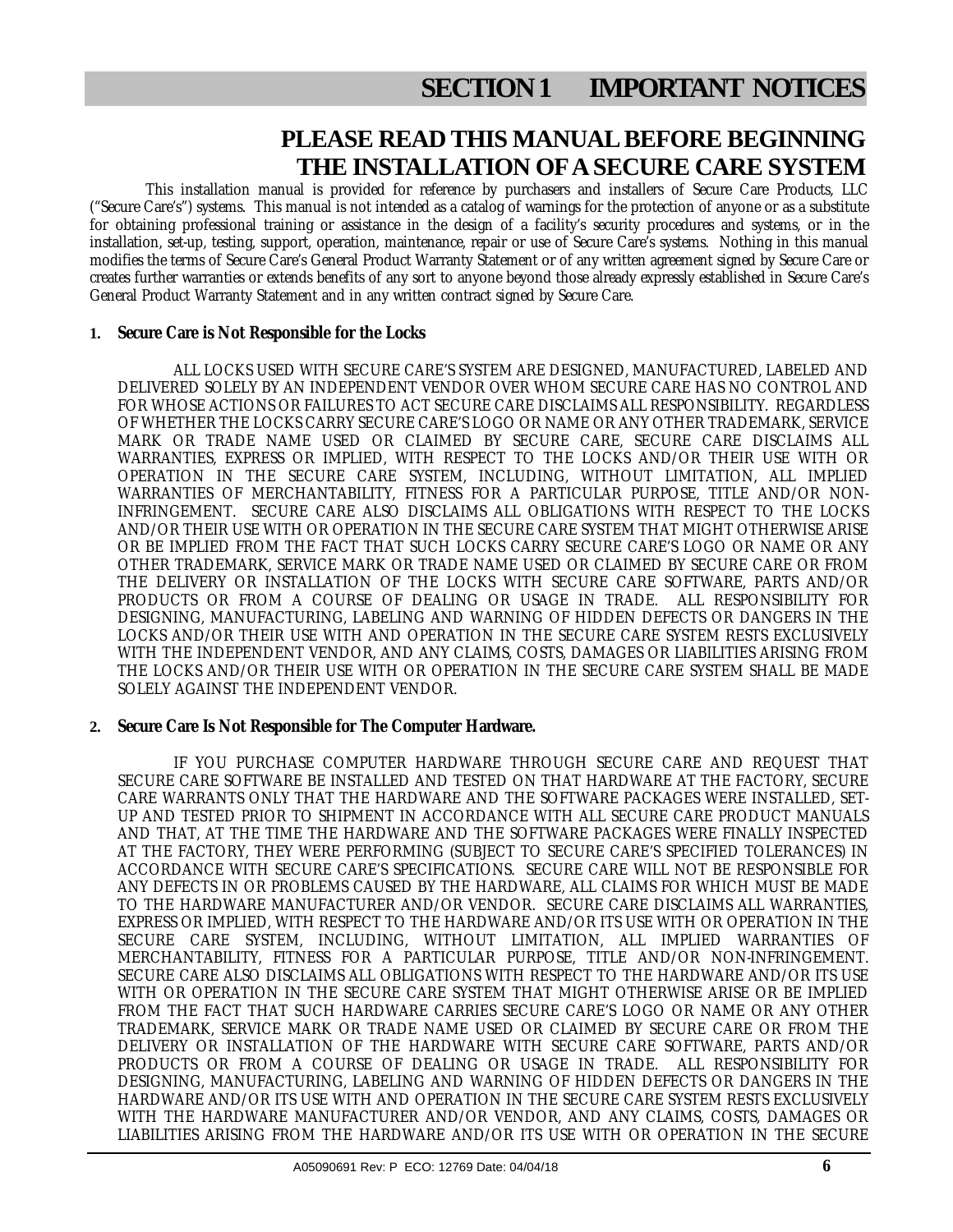#### **3. Several Factors Outside the Secure Care System Can Affect its Performance**

Secure Care's software, parts and products are designed for operation in a wireless system. However the range, performance, and predictability of any wireless system, including Secure Care's, is dependent on several factors, including, but not limited to, the following: building structure; environmental extremes (e.g., temperature, earth tremors, air pollution, etc.); the proximity of other wireless devices; the presence of variable speed products; sources of Radio Frequency Interference (RFI); physical orientation and positioning of the equipment; and sources of Electro Static Discharge (ESD). Secure Care is not responsible for the effect of these types of factors on operation of its software, parts and products and disclaims all responsibility for any claim relative thereto.

#### **4. The Secure Care System Must be Properly Installed**

Secure Care's system must be installed, set-up, tested, supported, operated, maintained, repaired and used only in accordance with all manuals and instructions (including the user, installation, technical and other manuals) issued by Secure Care (the "Product Manuals"). It is your responsibility to assure that any person who might be installing, settingup, testing, supporting, maintaining or repairing the Secure Care system knows the contents of and has access to the Product Manuals and has successfully completed Secure Care technical training. It is also your responsibility to assure that any person who might be operating or using this Product knows the contents of and has access to the Product Manuals and has successfully completed Secure Care in-service training. Secure Care can not be responsible for performance problems caused by a failure to follow prescribed and appropriate procedures for installation, set-up, testing, support, operation, maintenance, repair and use.

All adjustable features on new and repaired Secure Care software, parts and products are shipped with "factory default" settings. These "factory default" settings may not comply with building and life safety codes or other applicable laws and regulations in the location where they are installed or operated. Secure Care strongly recommends, therefore, that the settings on all Secure Care software, parts and products be checked and, if necessary, reset to comply with local building and life safety codes and other applicable laws and regulations at the time of any installation, set-up, testing, support, maintenance or repair.

#### **5. Performance of the Secure Care System Software Depends on Proper Maintenance**

Secure Care's system is driven by software. However, the performance and reliability of any software-driven system depends on adequately maintaining the recommended minimum configuration of computing platform, operating systems and applications programs and on regularly performing industry-standard and application-specific backup processes. If recommended minimum configurations of computing platform, operating systems, and applications programs are not adequately maintained, or if appropriate backups are not regularly performed, the software may not drive the system as intended. Secure Care is not responsible for operational problems caused by a failure to perform these maintenance and backup procedures and disclaims all responsibility for any claim relative thereto.

#### **6. Only a Qualified Service Technician Should Work on a Secure Care System**

Secure Care does not authorize, and strongly recommends against, any installation or field replacement of software, parts or products by untrained contractors or facility staff. Such work can be hazardous, can render the system ineffective and will void any Secure Care warranty or liability that might otherwise relate to the system.

Before any software, parts or products which have been designed and manufactured by Secure Care can be safely installed, set-up, tested, supported, maintained or repaired, technical training in accordance with standards established by Secure Care is required. Regardless of how Secure Care's software, parts or products are obtained, they should not be installed, set-up, tested, supported, maintained or repaired by any person who has not satisfactorily completed that technical training (a "qualified service technician".) When Secure Care's software, parts or products are sold separately from installation services, it is assumed that only a qualified service technician will conduct any installation, set-up, testing, support, maintenance or repair involving that software, part or products.

#### **7. Only a Authorized Distributor or Installer can Install a Secure Care System**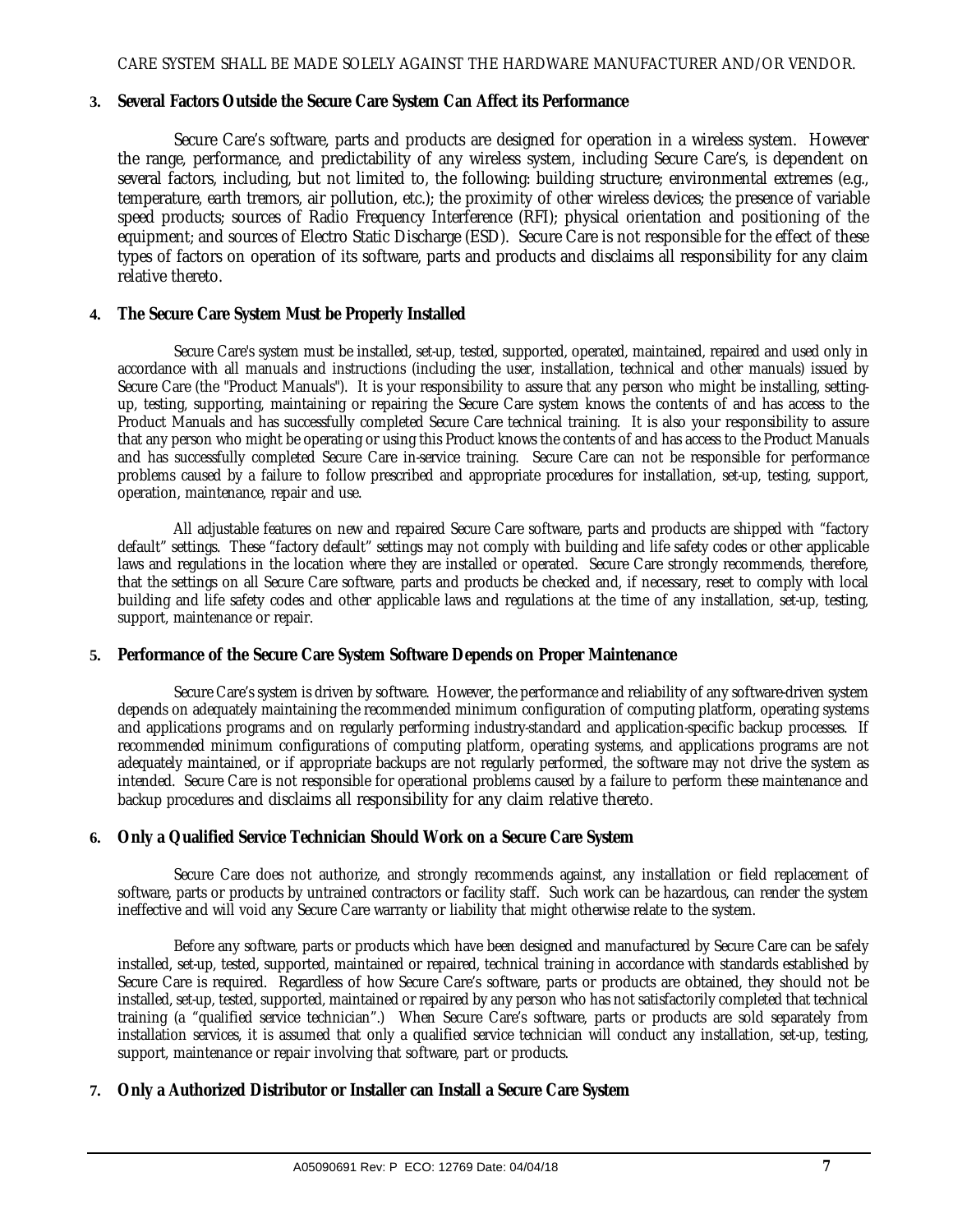Secure Care Products LLC, requires all installations, upgrades or servicing of an existing installation of any and all SCP products or systems to be performed by factory certified Distributors and/or Installers with signed distributor or installer agreements. Customers that gain technical service certifications and maintain their certifications over time are allowed to install replacement hardware and service previous installations conducted by certified distributors for the facilities they own and operate only for the products they are certified to and for the sole purpose of maintenance and repairs. In doing so, they assume liability for those repairs and maintenance. Any individual working for and assisting a company who has not signed a distributor agreement and as a result is not a certified distributor of Secure Care Products LLC will assume all liability of the equipment/system in its entirety. Certified individuals no longer working for a certified Secure Care distributor is no longer considered certified to install/service Secure Care Product equipment/systems.

Equipment/systems installed outside the above criteria will void any and all warranty given by Secure Care Products, LLC.

#### **8. Any Work Must Comply with Electrical and Life Safety Codes**

It is important that any installation, set-up, testing, support, operation, maintenance, repair or use involving the system comply with all local and national electrical and life safety codes. If you have any questions about compliance with those codes, please contact your local authorities.

#### **9. Immediately Have Replacements or Repairs Checked On-Site by a Qualified Service Technician**

Secure Care receives and responds to telephone and dial-in inquires (the "Help Line") about its software, parts and products for the purpose of discussing users' experiences with Secure Care's system, helping users better understand how their systems work, and providing ideas about what may be causing difficulties. However, Secure Care cannot accurately diagnose the cause of any problems or give complete instructions on how to fix problems over the telephone or Internet. The only way to assure that software, parts or products are installed, set-up, tested, supported, maintained or repaired correctly or that a Secure Care system is functioning properly is to have it examined on site by a qualified service technician. In addition, Secure Care software, parts and products cannot be operated or used correctly by anyone who has not successfully completed Secure Care in-service training. Secure Care's Help Line is not a substitute for on-site diagnosis and servicing by a qualified service technician or for successful completion of Secure Care in-service training. Secure Care strongly recommends that any installation, set-up, testing, support, maintenance or repair of a system that is performed by a person who has not satisfactorily completed technical training in accordance with standards established by Secure Care be immediately checked on-site by a qualified service technician.

WARNING: EVEN SLIGHT MODIFICATIONS TO THE SYSTEM OR CHANGES IN THE OPERATING ENVIRONMENT MAY CAUSE SECURE CARE'S SYSTEM TO MALFUNCTION. THE ONLY WAY TO ASSURE THAT SECURE CARE'S SYSTEM HAS BEEN INSTALLED, SET-UP, TESTED, SUPPORTED, MAINTAINED AND REPAIRED CORRECTLY IS TO HAVE A QUALIFIED SERVICE TECHNICIAN DO THE WORK.

#### **10. The Secure Care System is not a Substitute for Careful Identification and Monitoring by Professional Staff**

Secure Care's software, parts and products have been designed to augment a facility's reasonable procedures for protecting residents, patients, and infants. However, no system or combination of procedures and equipment can eliminate all risk or assure complete security. Secure Care's system is not intended as a substitute for the careful identification and monitoring of residents, patients, and infants by a facility's professional staff.

#### **11. Warranty**

Departures, substitutes, or declining Secure Care Products supplied hardware will void the product/system warranty and the agency certification. You will assume all liability for any deviations.

#### **12. Acceptance of Order**

Acceptance of this order and its terms and conditions, also certifies that the equipment described above has been delivered to and received by the purchaser and is in good operating order and condition, and that the equipment is accepted by the purchaser for all purposes for which the equipment is intended by Secure Care Products.

Revised 3/20/17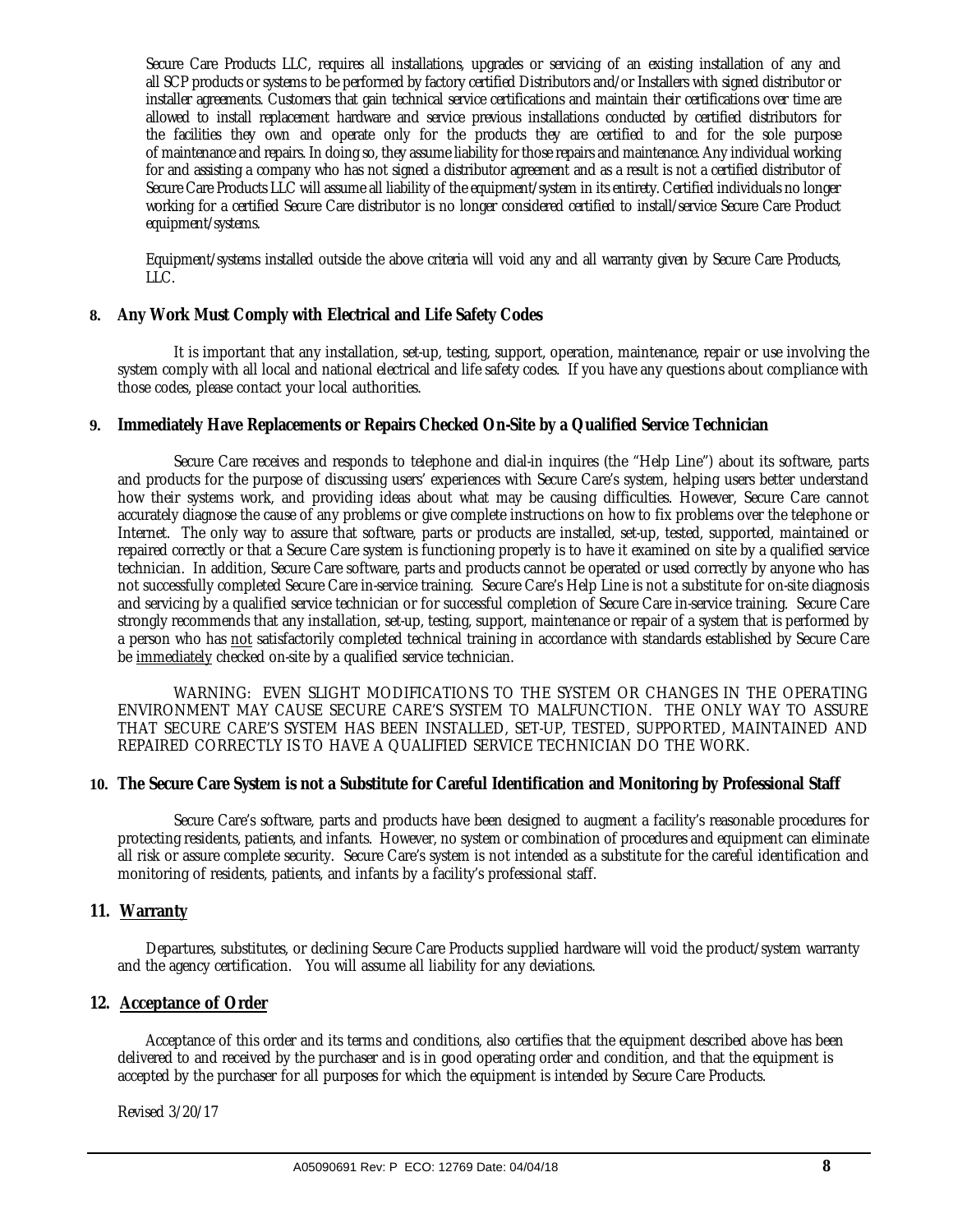## **SECTION 2 SYSTEM BLOCK DIAGRAM**

### **A01350691, UNIVERSAL U-ID AND UNIVERSAL U-DE NON CUTBAND**

**Fig. 2**



**Figure 2-1 System Block Diagram**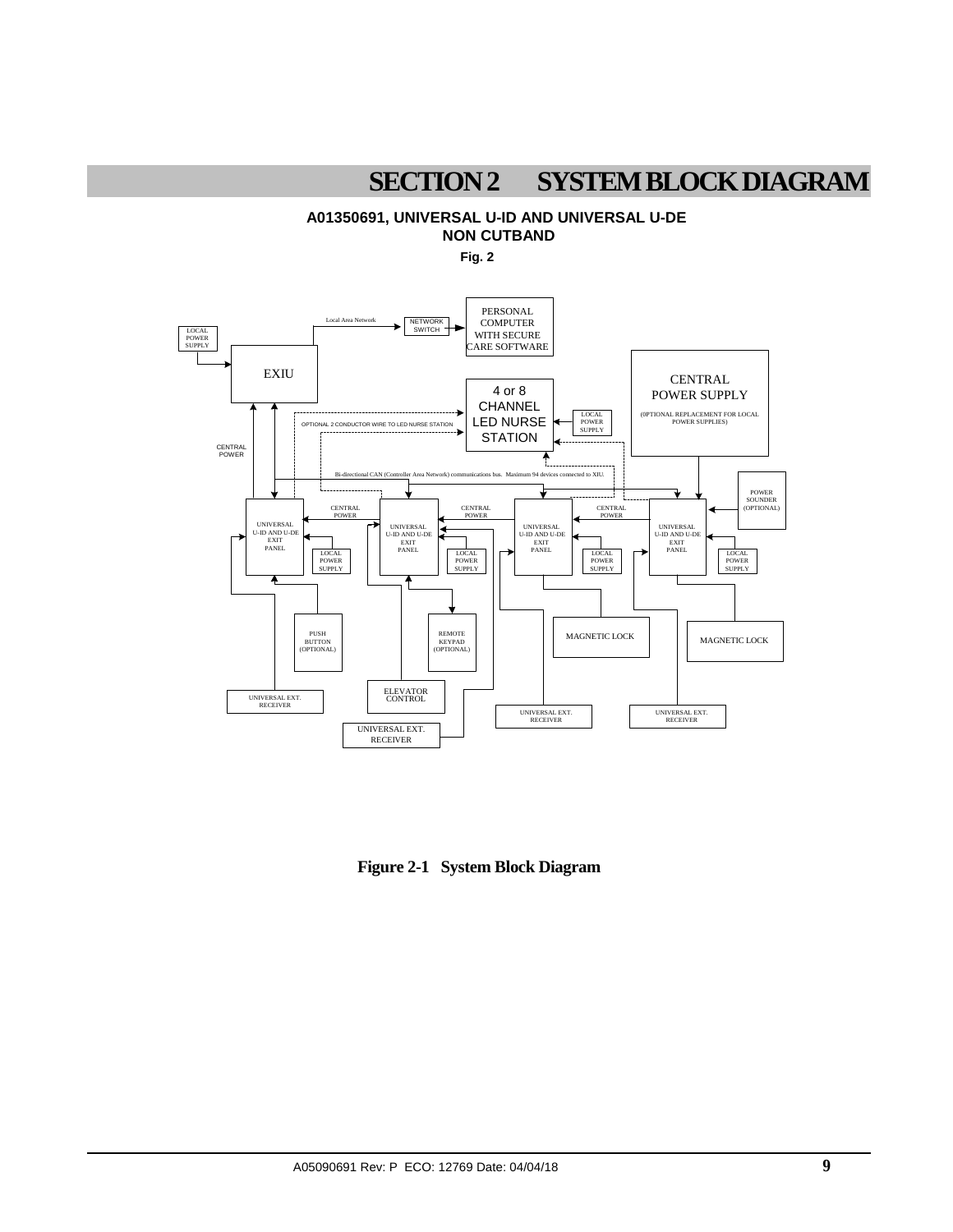# **SECTION 3 POWER AND GROUNDING REQUIREMENTS**

Each Exit Panel will require a 110/220/230VAC duplex outlet specific to regional or country options (minimum 2 Amp) within ten cable feet of the intended installation location.

#### **It is strongly recommended to run dedicated, isolated circuit to power exit panels and other devices.**

#### **NOTES:**

- Power Wire: 14/2 stranded, shielded. Power wire is a UL requirement. Failure to use this wire removes the UL listing.
- **Do not connect to a receptacle controlled by a switch**.
- A central power supply can be used as well as the 12 15VDC 1.2 Amp plug in power supply.
- Do not extend the power supply cord provided. The maximum distance the duplex outlet should be from the Exit Panel is ten cable feet.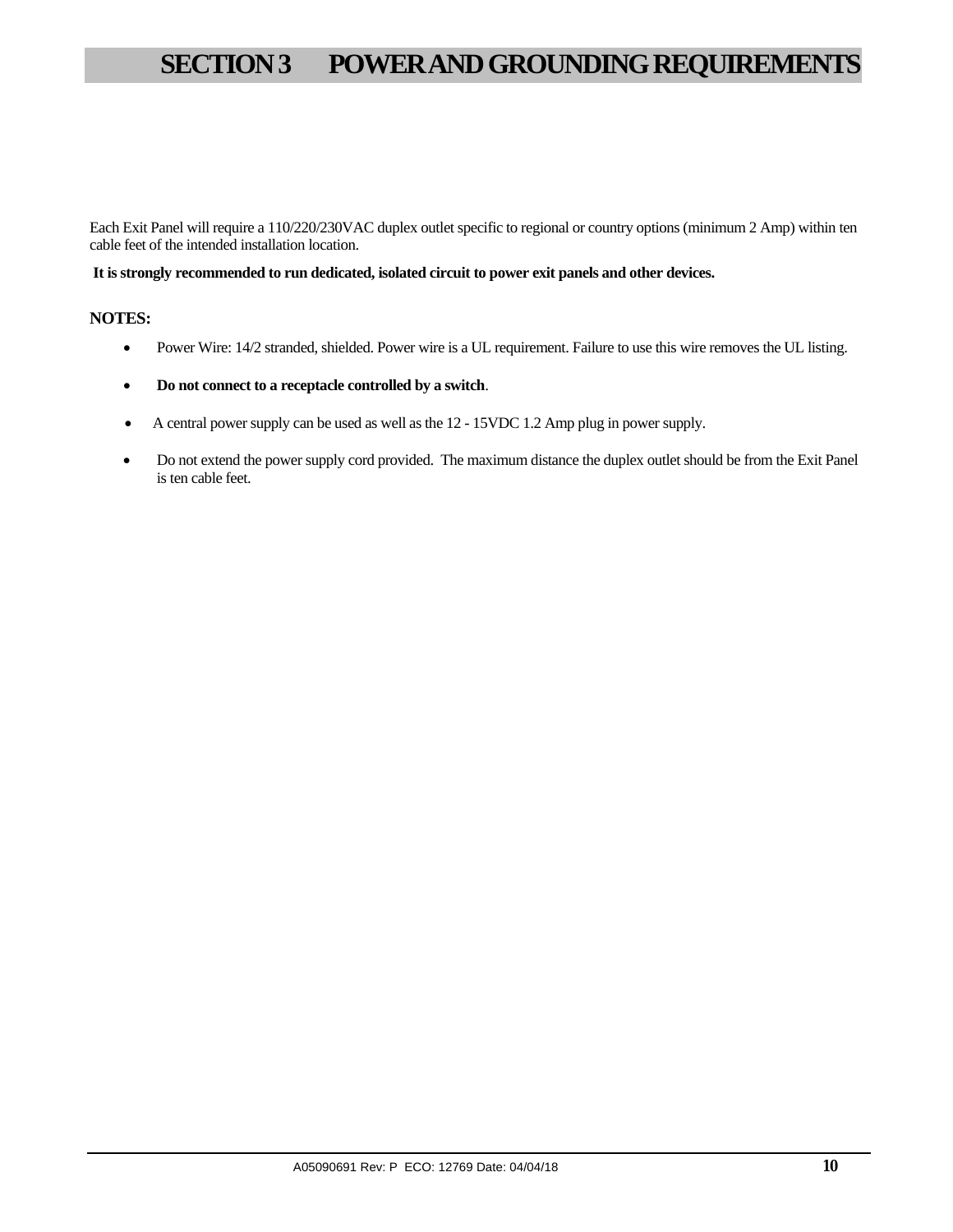# **SECTION 3 POWER AND GROUNDING REQUIREMENTS**

**12VDC 8AMP POWER SUPPLY**



**Power wire is UL requirement. Failure to use this wire removes UL Listing. Power Wire 14/2 Stranded shielded.**

**Figure 3-1 Power Supply Connection**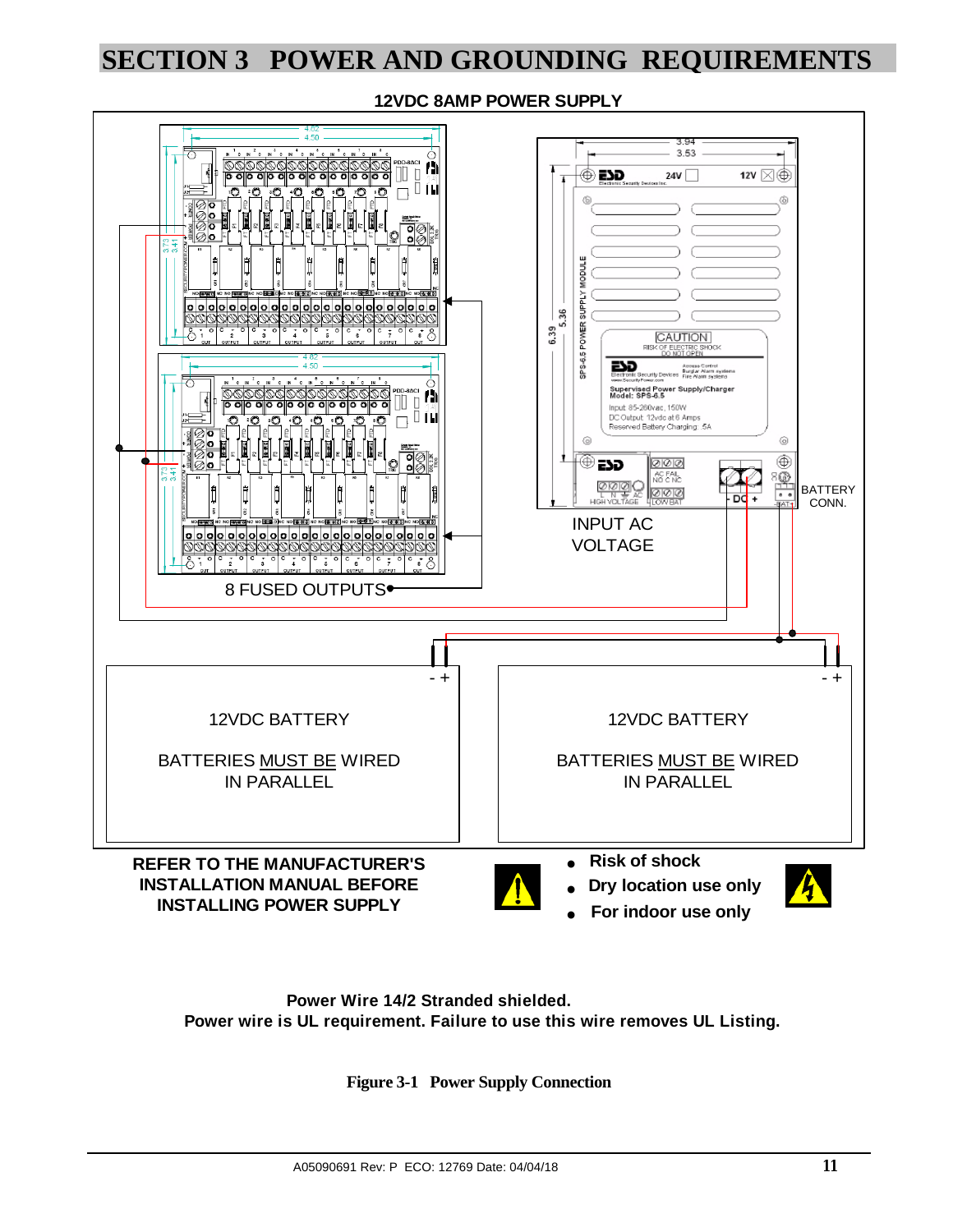# **SECTION 4 TYPICAL SYSTEM INSTALLATION**

As with any Wandering Monitoring System, each application can be different. Use the guidelines below as a basic understanding of what a standard application would be like.

• Identify all the equipment that is to be installed. Inspect for any damage that may have resulted during shipment. If damage is found, notify the shipping carrier immediately and arrange for an inspection. Be sure to retain all shipping and packing materials.



- Install all communication wires from each exit system to the system annunciator location (computer location). Secure Care strongly recommends that all wiring used to install Secure Care equipment be run at least 18 inches from all other wiring and not be installed inside metal conduit. It is also strongly recommended to not utilize cable trays used in networking installations and to secure the wires off of ceiling grids. If the wiring is installed in any of these manners it could cause undesired induction of Radio Frequency (RF) interference with our system.
- Determine the location of the Exit Control Panel, making sure to accommodate for any local, state, or federal codes or guidelines including ADA requirements, and mount as required. Standard applications would place this equipment on the wall at the center of the door height on the latch side.
- Mount the Electromagnetic Lock in strict accordance with the manufacturer installation instructions. Be sure to comply with all Life Safety and Electrical Codes as required.
- Mount the Magnetic Door Contacts provided with the Exit Kit on the latch side of the door. These contacts provide a method of monitoring the open or closed status of the door.
- Route all necessary peripheral connection wires into the Exit Control Panel mounting box. These would include wires such as communication, magnetic contacts, exit power, magnetic lock power, etc.
- Prepare all wires and make connections to the exit system. Special care should be taken to prevent loose connections and shorts.
- Proceed to the remote system annunciator location to mount as required. This device should be easily visible by staff for monitoring of the system. Common locations are centralized nurse stations or staffed reception areas.
- Make all necessary wiring connections as shown on the following pages.
- Plug in all power supplies and batteries. The system is now ready for testing.

#### **Note: From this point out in the manual Door GUARDIAN Universal DE will be called U-DE.**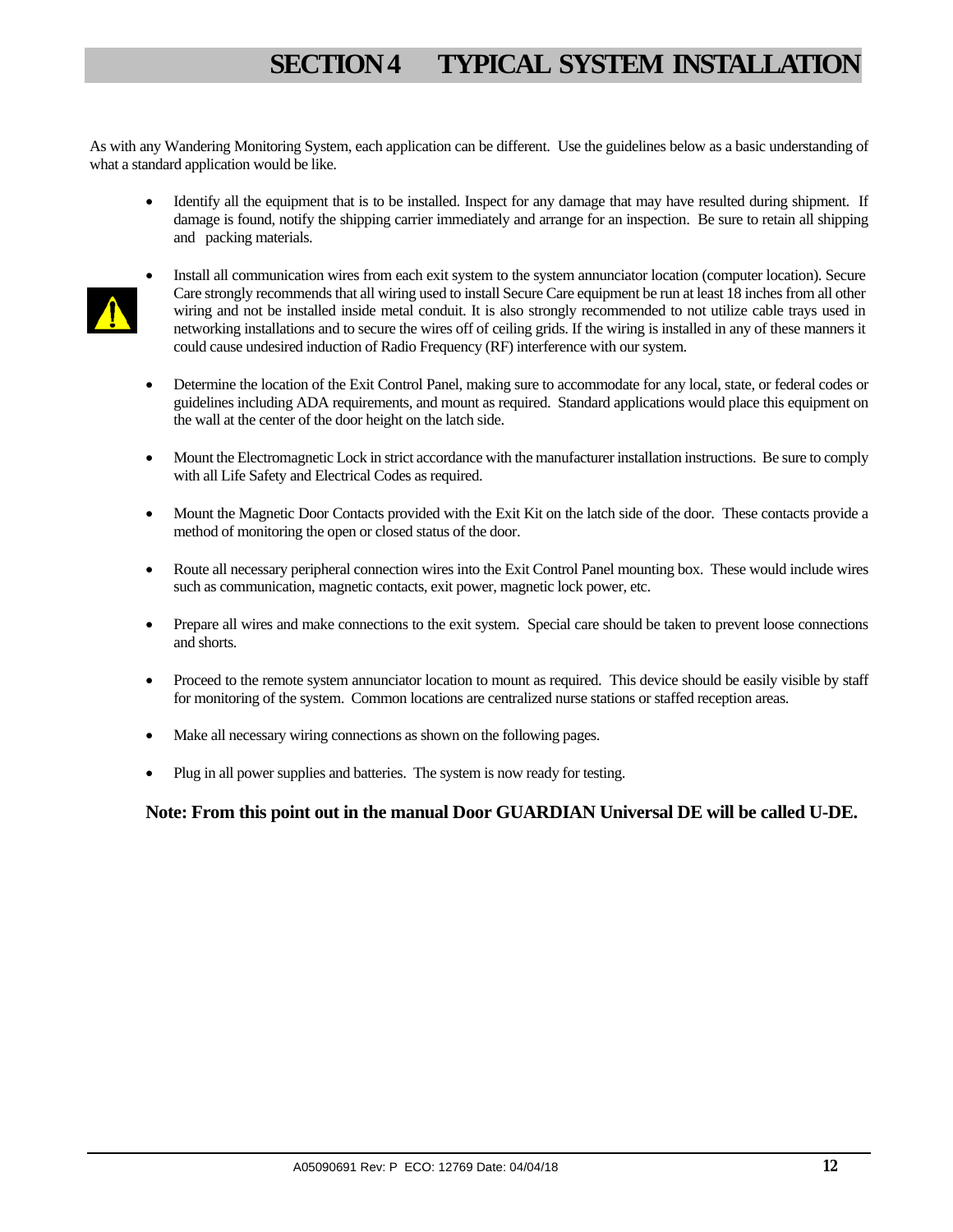# **SECTION 5 SPECIFICATIONS**

### **This product meets UL 294 Standard, Access Control Level 1 Device Electrical Specifications**

#### EXIU, Door Guardian and KinderGUARD Exit Panels

|                         | <b>Input Power:</b>          | 12 - 15VDC                          |
|-------------------------|------------------------------|-------------------------------------|
|                         | <b>Relay Specifications:</b> | Max. 30VDC (only) 1 Amp             |
| ٠                       | <b>Battery Back Up:</b>      | Rechargeable 9VDC Ni-MH battery     |
|                         | <b>Battery Back Up Time:</b> | Approximately 30-40 minutes         |
| $\bullet$               | Max Current Draw:            | $150 \text{ mA}$                    |
| Magnetic Lock           |                              |                                     |
|                         | <b>Input Power:</b>          | 12VDC                               |
| $\bullet$               | Battery Back Up:             | None                                |
|                         | Max Current Draw:            | $500 \text{ mA}$                    |
| <b>Cutband Receiver</b> |                              |                                     |
|                         | <b>Input Power:</b>          | 12VDC                               |
| ٠                       | <b>Battery Back Up:</b>      | <b>Through Central Power Supply</b> |
| $\bullet$               | Max Current Draw:            | 40 mA                               |
| Ext. Receiver           |                              |                                     |
|                         | <b>Input Power:</b>          | 12VDC                               |
|                         | <b>Battery Back Up:</b>      | Through Exit Panel                  |
|                         | Max Current Draw:            | $25 \text{ mA}$                     |

### **Wire Specifications**

Plenum Shielded Fire Wire: 1 pair 16 AWG, PN B60000438 Plenum Shielded Communication Wire: 1 pair 22 AWG, PN B60000429 for 250FT and B60001429 for 500FT. Plenum Shielded Ext. Receiver Wire: 1 pair 22 AWG, PN B60000429 for 250FT and B60001429 for 500FT. Plenum Shielded Lock Wire: 3 pair 22 AWG, PN B60000440 for 250FT and B60001440 for 500FT. Plenum Shielded Power Wire: 1 pair 14 AWG, PN B60018473 Remote Keypad Cable 2 Foot Cable A05032031 10 Foot Cable A05032032

 15 Foot Cable A05032033 30 Foot Cable A05032034

### **Environmental Specifications**



### **SAFETY**

**Please pay attention to the following safety warnings: These products should not be used in a manner not specified by the manufacturer.** 

- Operating temperature 5°C to 40°C
- Storage temperature  $-10^{\circ}$  to  $+50^{\circ}$
- Refer servicing to trained, qualified personnel
- There are no serviceable parts inside the Ext. Receiver.
- Do not operate the device in the presence of flammable gases or fumes. Operation of any electrical instrument in such an environment constitutes a definite fire hazard.
- Do not install substitute parts or perform any unauthorized modifications to the instrument.
- Power supply: Risk of shock
- Dry location use only
- For indoor use only



2 hour flame rated back boxes available upon request.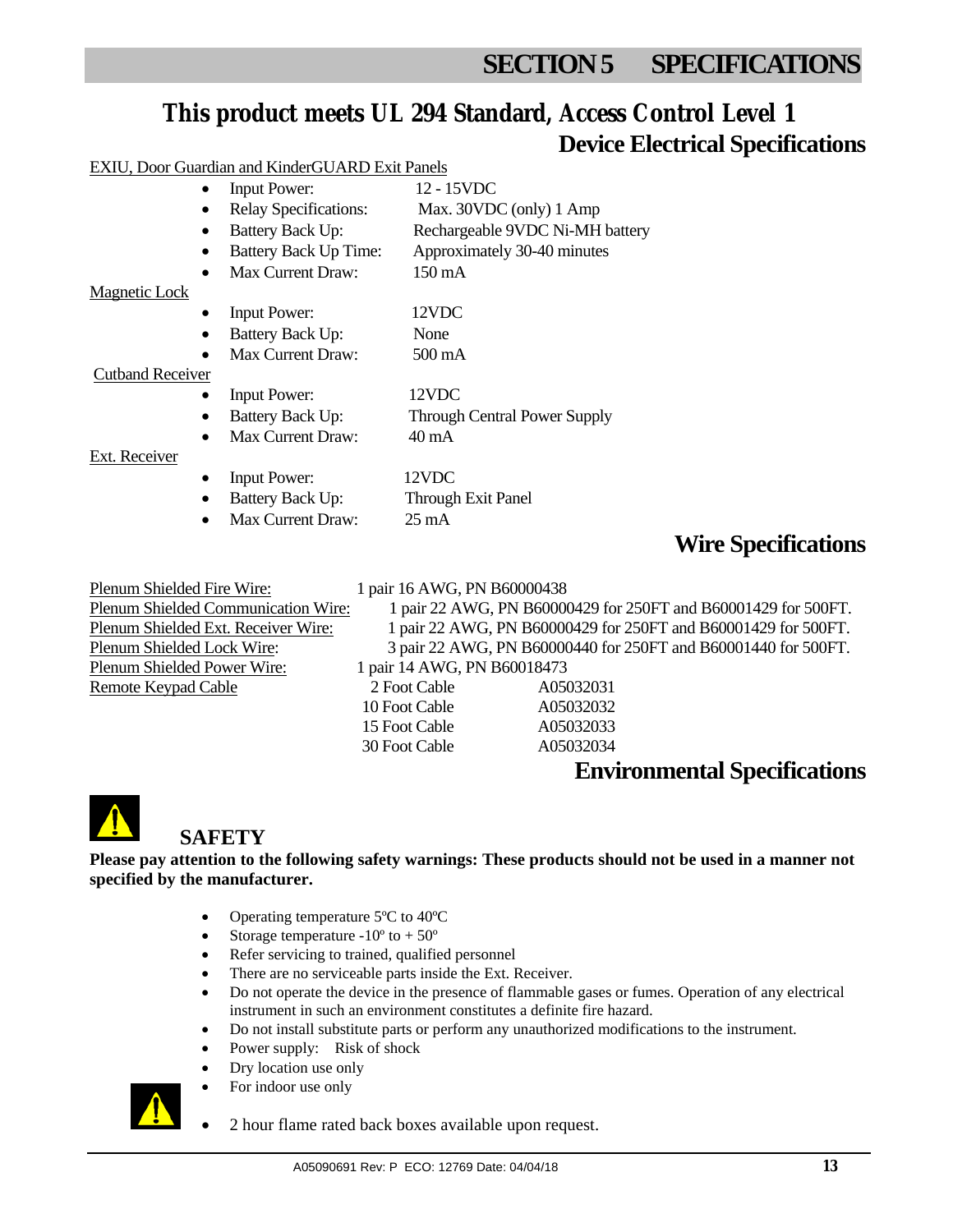### **U-DE Exit Panel**

**NOTE: Not all exit panels will have every feature set or all components populated. Refer to specific part number or exit panel model name for available feature sets.** 



**Figure 6-1 Front View of U-DE Exit Panel**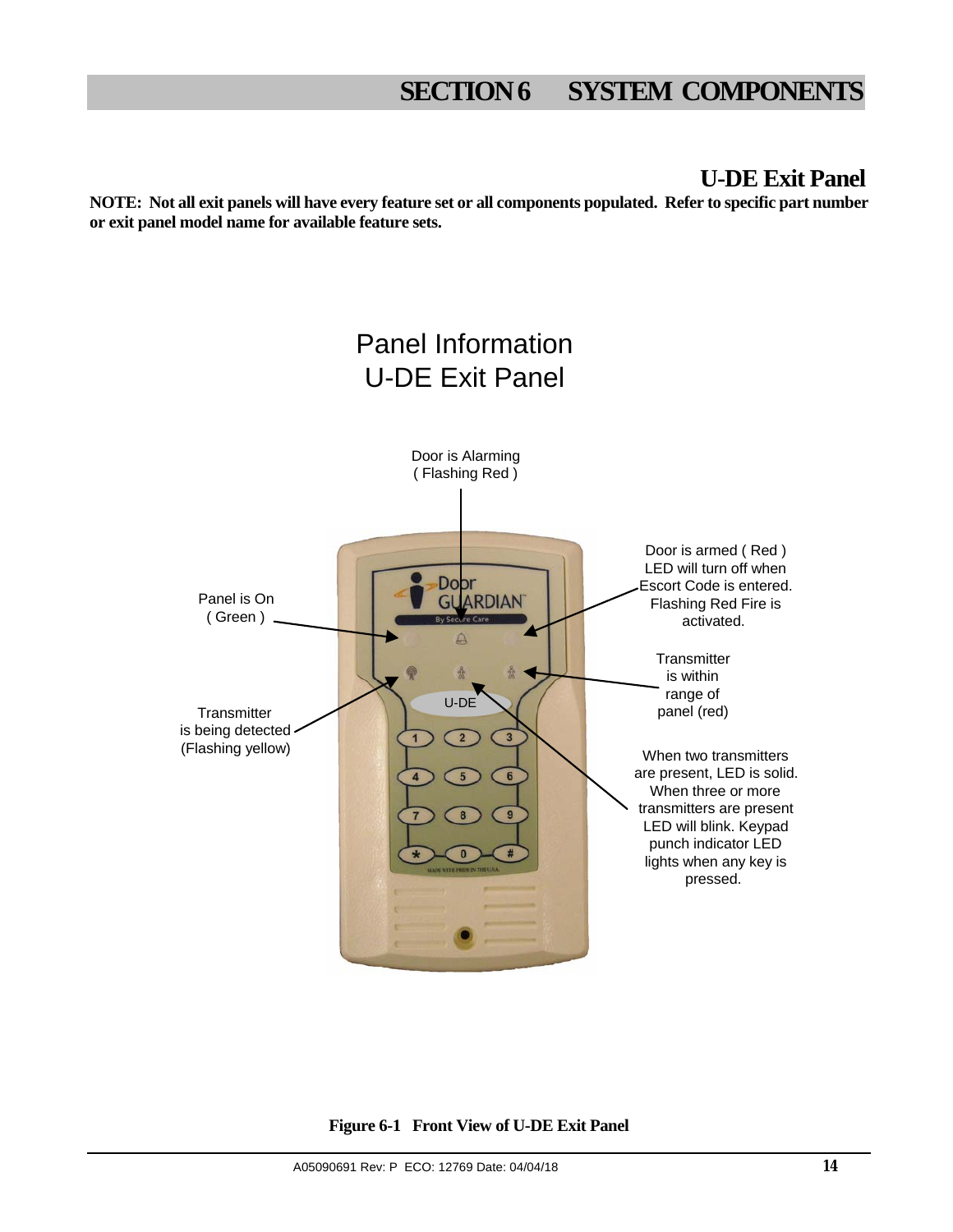### **U-DE Exit Panel**

#### **NOTE: Not all Universal Exit Panels will have every feature set or all components populated. Refer to specific Part Number or Exit Panel model name for available feature sets.**

The U-DE Exit Panel is a microprocessor-based unit that recognizes pulse signals sent from Secure Care Products, LLC. Transmitters. This perimeter control panel can allow for traffic to pass normally, but can engage an optional magnetic lock when a Secure Care transmitter is within detection range. The U-DE Exit Panel should create an audible and visual alarm when a transmitter is in detection range and the door is open. The system can trigger an alarm at a PC based Secure Care Software graphic annunciator in a specified remote location. The escort feature allows infants wearing Secure Care Products, LLC. Transmitters to be escorted without alarm when an authorized, user programmable, four digit code is entered. The antitailgate feature should immediately re-arm the system when the door has closed to prevent an unauthorized exit. The PM feature allows the system to lock or alarm for exit/entry during specified time periods.

#### **LEGEND**

- 1. Electromagnetic lock Delayed Egress connection
- 2. Normally Closed door contact connection
- 3. Momentary Push Button or Non-latching Key Switch
- 4. Fire alarm Normally Open dry alarm relay connection (field selectable)
- 5. Controlled area network (CAN) connection
- 6. External Receiver connections (three total)
- 7. 12-15VDC power input

| 8. Two Auxiliary lock connections                      | <b>Dipswitch</b> |
|--------------------------------------------------------|------------------|
|                                                        | <b>Settings</b>  |
| 9. Two Lock Relays                                     | 1 Power On/Off   |
|                                                        | 2 Mute           |
| - 10. Remote Keypad connection (seven pin) 3 Loud/Soft |                  |
|                                                        |                  |

11. CAN Bus termination jumper



 **Figure 6-2 Rear View of U-DE Exit Panel**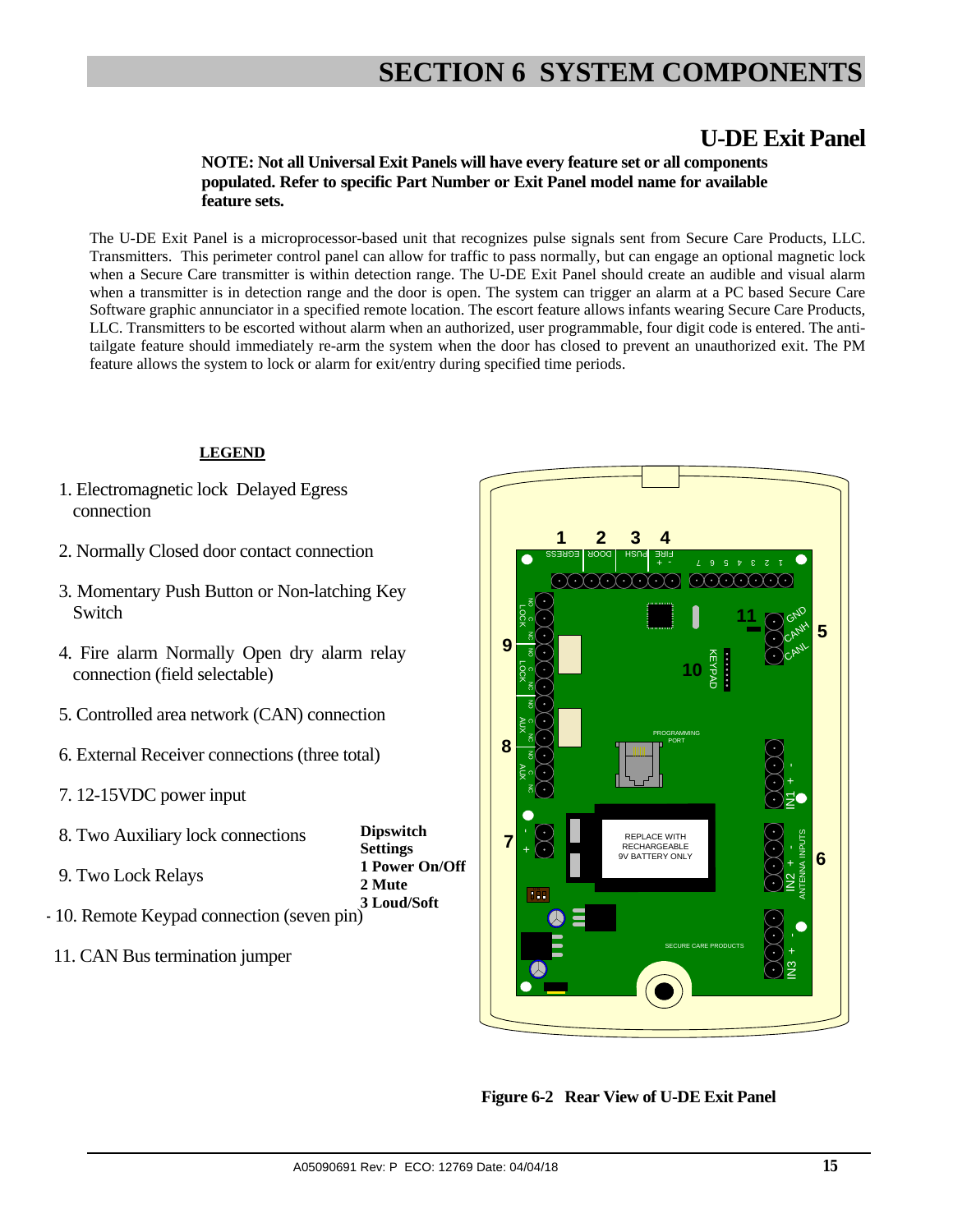### **EXIU Panel**

The EXIU communication hub is designed to provide a method of message control for all field installed devices using the CAN bus architecture for supervision and event message transmission. Up to 95 total exit panels and or 30 Cutband Receivers may be connected to one EXIU unit. Each field device will require its own uniquely programmed addressable ID. The EXIU passes the input messages along to a PC based Secure Care Software graphical annunciator. U-DE Exit Panels can be connected with the Cutband Receivers to one EXIU. In a system setup that is using two EXIU's both EXIU's will be interfaced to each other to lock the doors during a cutband alarm via the Hardwire lockdown mode.(see page 36 for installation of the Hardwire Lockdown) The EXIU is equipped with two auxiliary relays (Form C relays) which activate during a cutband alarm.

- 1. J8 to J15 N/O Dry **Contact Inputs**
- 2. J4 Hard wire Lockdown Mode with J3
- 3. J1 12 to 15 VDC power input
- $\overline{4}$ . J3 Hard wire Lockdown Mode with J4
- 5. Dip Switches 1 power on and off.
- 6. CanBus (Controlled Area Network)
- 7. Ethernet Connection to Router and Secure Care PC.
- 8. Battery Backup
- $Q$ CanBus Termination



 **Figure 6-3 Rear View of EXIU**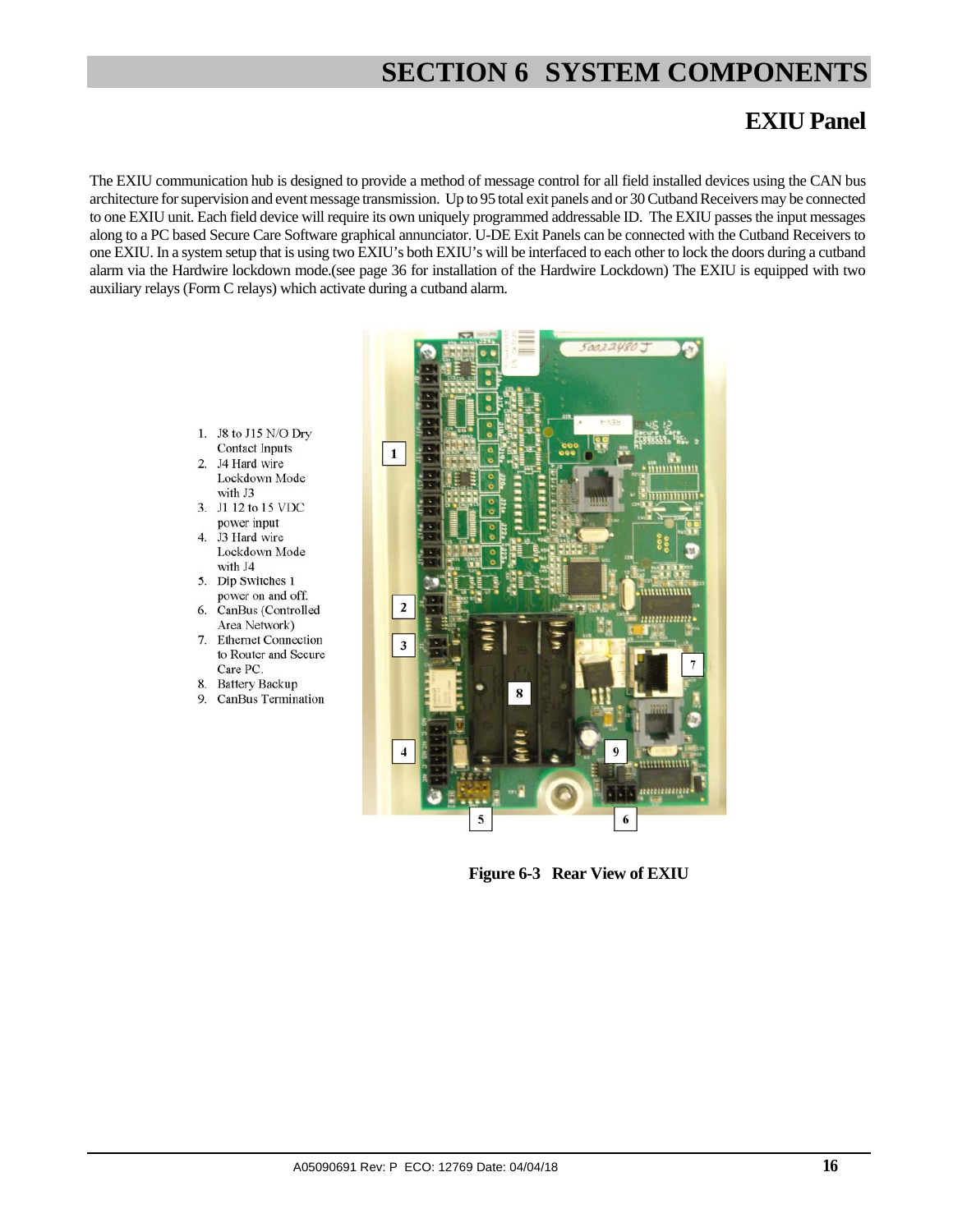### **4 or 8 Channel LED Nurse Station Annunciator**

**NOTE: Actual Nurse Station connections may differ from figures below.** 



 **Figure 6-4 New A02030901 Nurse Station Annunciator 4**





 **Figure 6-5 New A02040901 Nurse Station Annunciator**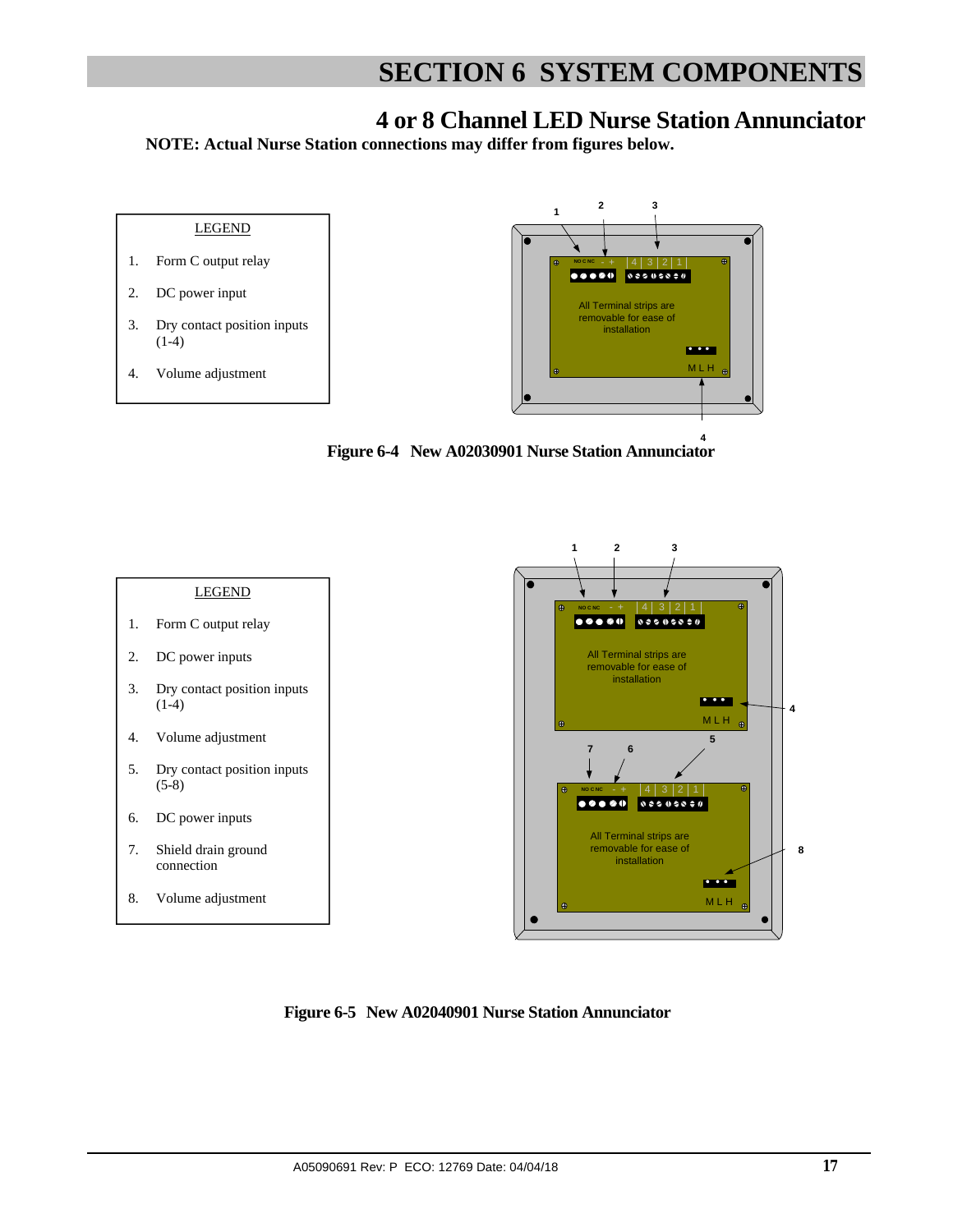# **Indoor/Outdoor Remote Keypad Layout Figure 6-6 Rear View of Remote Keypad**

#### LEGEND

- 1. Mounting screw holes
- 2. Seven pin connector for seven conductor ribbon cable
- 3. Steel faceplate



## **Indoor/Outdoor (N/O) Push Button Layout**

#### LEGEND

- 1. Mounting screw holes
- 2. Spade lug terminal connectors (Normally Open – Activated Closed)
- 3. Steel Faceplate



 **Figure 6-7 Rear View of Push Button**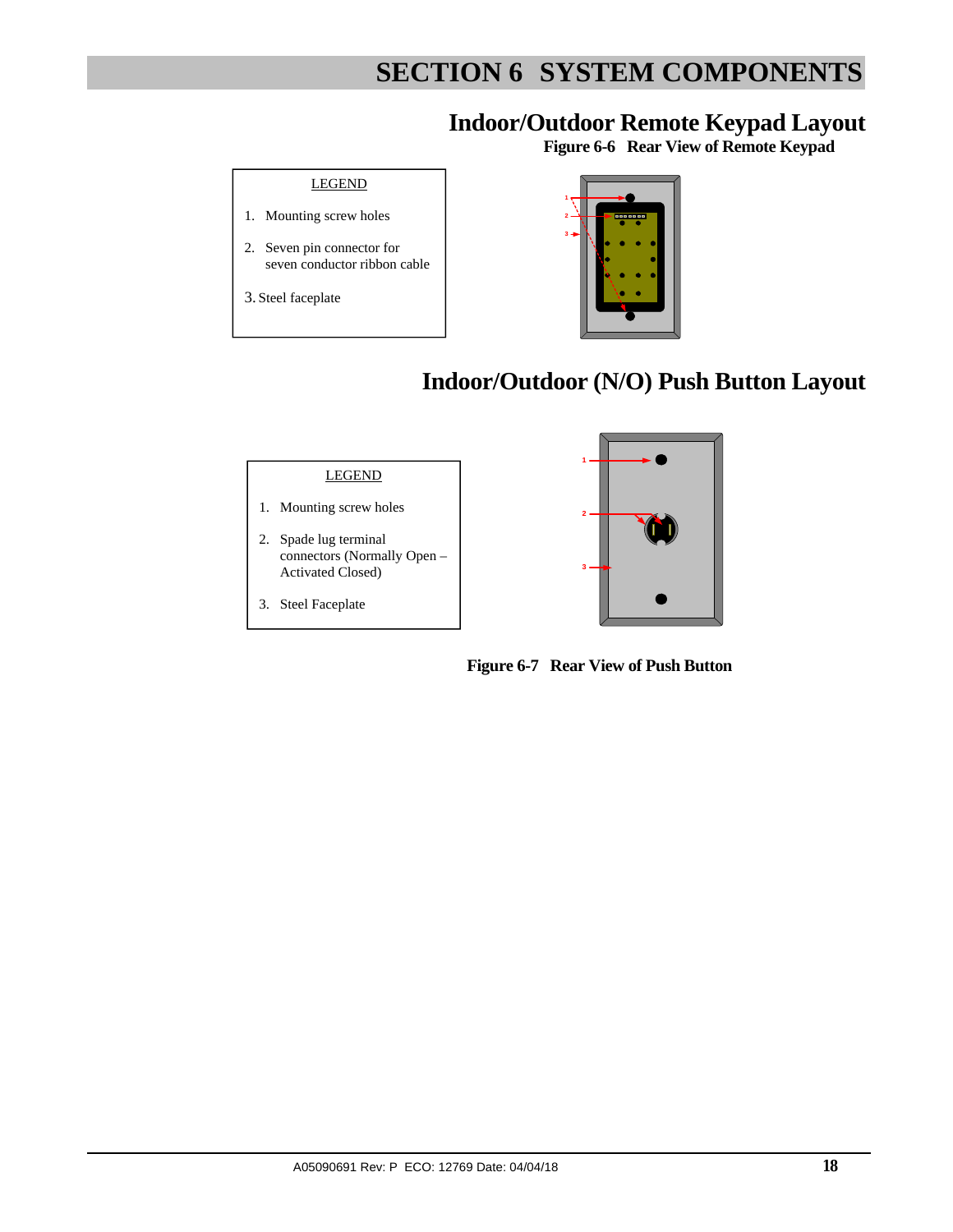# **SECTION 7 STANDARD FEATURES**

The selective monitoring system is designed to augment your policy regarding security of infants, small children, or residents. If used and tested properly, the system will provide many years of trouble free operation. The standard system consists of an Exit Panel, the electromagnetic lock, the Receiver/Antenna, magnetic door contacts, and an active Transmitter.

The standard mode of operation for the Exit System allows free access of the door by nurse staff members and visitors but quietly locks the door when a transmitter approaches the door. When the transmitter leaves the monitored area, the door unlocks and access is again available for the nurse staff and visitors. If a nurse staff member is required to escort a transmitter out of the protected area, an escort code can be entered into the Exit Panel keypad to allow both the nurse staff member and the transmitter to pass through the perimeter without creating an alarm.

Other key features are described below and can be activated at the time of installation or at any time afterward by a trained technician.

**Primary Reset (Escort) Code** – This code is used to reset an alarm condition or escort a monitored transmitter through a door without creating an alarm condition. In the Advanced Security Mode, the primary reset (escort) code will not allow access through a monitored door location. This code should not be given to family members or visitors. Only nurse staff members should be allowed to reset an alarm condition or escort a transmitter out of the building without creating an alarm.

**Tertiary Reset (Escort) Code** - This code is used to reset an alarm condition or escort a monitored transmitter through a door without creating an alarm condition. In the Advanced Security Mode, the tertiary reset (escort) code will not allow access through a monitored door location. This code should not be given to family members or visitors. Only nurse staff members should be allowed to reset an alarm condition or escort a transmitter out of the building without creating an alarm.

**Secondary Reset (Programming) Code** –In the Advanced Security Mode, the secondary code is used to escort a transmitter through a monitored door. This code is also used to enter the programming mode of the system. This code should only be given to authorized nursing staff members.

**Selectable Delayed Egress Timing** – This feature allows the Exit Panel to be programmed for either a 15 or 30 second release on activation of the delayed egress function. Per NFPA Life Safety Code 101, local life safety officials must be contacted for guidance on requirements for local jurisdictions prior to being programmed.

**Latching Delayed Egress** – Enabling the latching delayed egress function of the Exit Panel allows the electromagnetic lock to remain unlocked whenever the delayed egress cycle has released the door and a monitored transmitter has exited the perimeter. A valid reset (escort) code entered by an authorized staff member is required before the door is available to lock again.

**Software Verification** – The software verification feature allows the user to determine which software version is installed in the Exit Panel. The Exit Panel will blink the LED's and chirp the sounder located on the front of the panel in specific sequences that are to be counted for identification.

**PM Mode –** This feature allows the Exit Panel to be programmed to lock and unlock automatically at certain times of the day whether a transmitter is near a monitored area or not.

**Loiter Alarm –** When activated, this feature will create an alarm condition whenever a monitored transmitter remains within the detection range of an exit for a predetermined period of time.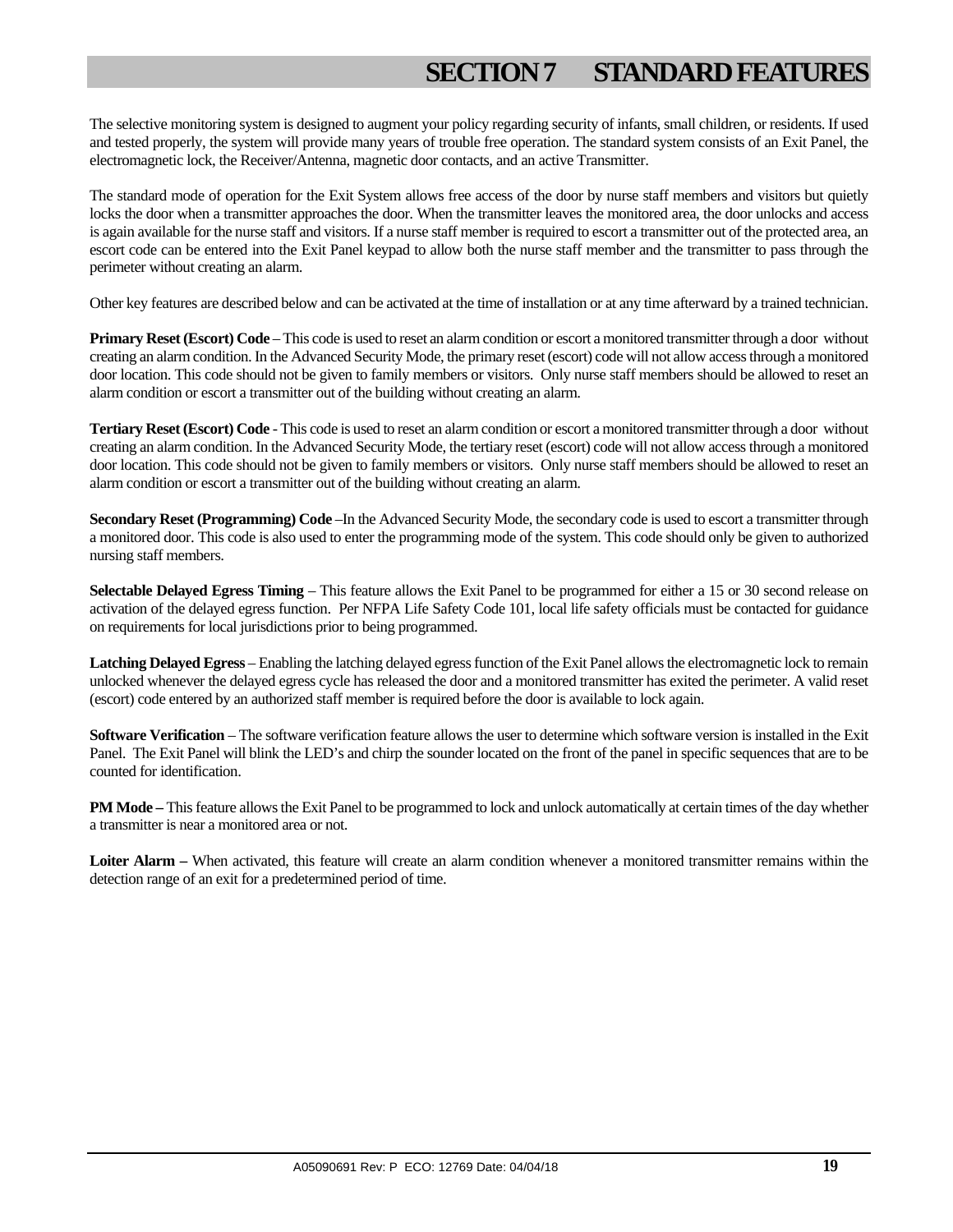# **SECTION 8 THEORY OF OPERATION**

#### **U-DE Exit Panel**

The U-DE Exit Panel is a microprocessor-based unit that recognizes pulse signals sent from Secure Care Transmitters. This control panel can allow for traffic to pass normally, but can engage an optional magnetic lock when a Secure Care Transmitter is within detection range. The U-DE should create an audible and visual alarm when a transmitter is in detection range and the door is open. The system can trigger an alarm at either an A02030901/A02040901 LED Annunciator, or a PC based Secure Care Software Graphic Annunciator in a specified remote location. The escort feature allows adults to be escorted without alarm when an authorized, user programmable, four digit code is entered. The anti-tailgate feature should immediately re-arm the system when the door has closed to prevent an unauthorized exit. The PM feature allows the system to lock or alarm for exit/entry during specified time periods.

#### **EXIU (Exit Interface Unit)**

The EXIU communication hub is designed to provide a method of message control for all field installed devices using the CAN bus architecture for supervision and event message transmission. Up to 95 total devices may be connected to one EXIU unit. Each device will require its own uniquely programmed addressable ID. The EXIU passes the input messages through to a PC based Secure Care Software Graphical Annunciator. The EXIU is equipped with two auxiliary relays (Form C relays) which activate during a cutband alarm.

#### **Indoor/Outdoor Remote Keypad**

The A05030900 Remote Keypad is used to perform all of the functions of the Exit Panel keypad at an additional location. Typically, the Remote Keypad is mounted on the opposite side of the wall from the Exit Panel to allow for escort and reset functions from either side of the door. The Remote Keypad receives its power from the Exit Panel connected to it. The keypad only offers an input to the Exit Panel. It does not offer any internal relays or timers.

#### **The Indoor/Outdoor (N/O) Push Button**

The A04150900 Normally Open Push Button can be interfaced to any U-DE or Kinder Guard Exit Panel. It is used to bypass the panel. Usually the Push Button is mounted on the other side of the door to allow access from the other side of the door. The Push Button can only reset an alarm condition in advanced push button mode.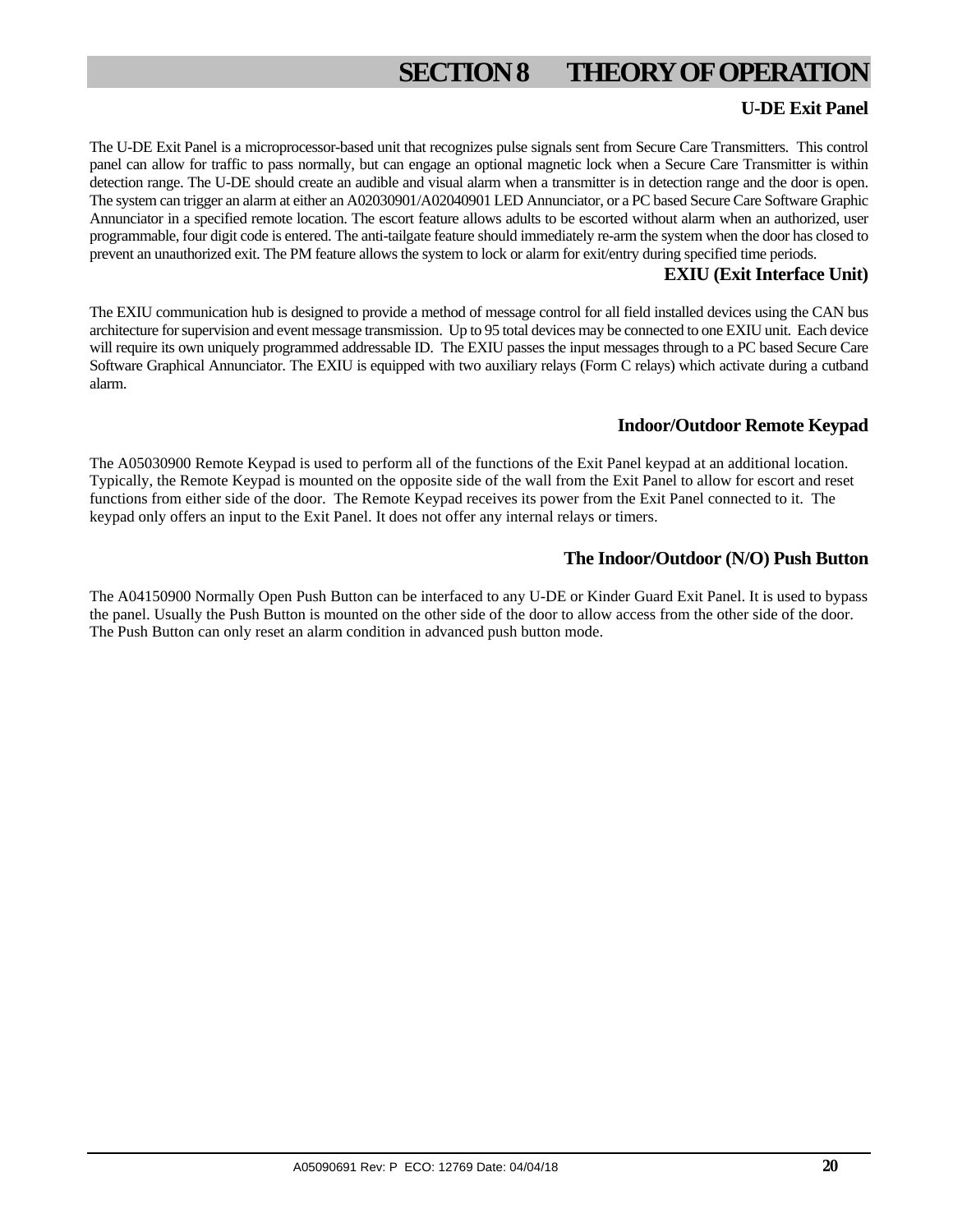### **Basic Installation of Mounting Enclosures**

### **Surface Mount Enclosure (EXIU, Door GUARDIAN and KinderGUARD Exit Panels)**

The surface mount enclosure is designed to be mounted on the wall adjacent to the exit to be monitored. It mounts using the screws, anchors, and strain relief provided with the enclosure. Wiring may be routed through one or more of the three provided knockout locations or through surface mounted non-metallic conduit into the knockouts on the top of the enclosure. The center of the enclosure should be mounted 48" above the floor in accordance with ADA requirements.



 **Figure 9-1 Surface Mount Enclosure for Exit Panels** 

After routing wires appropriately to the enclosure location, use the enclosure as a template to mark and drill for the six anchor locations. Drill a ¼" hole for each anchor location and install plastic anchors provided. Apply strain relief connectors to the required knockout locations. Route wires through the strain relief connector. Tighten strain relief connector around the wires. Wires should withstand 35 pounds of pull force without slipping through connector. Use the #10 X 1" stainless steel, pan head, sheet metal screws provided to mount the enclosure to the wall.

#### **NOTE: Strain relief of routed cables is required to retain UL product listing. If above instructions are not followed, product listing is subject to removal.**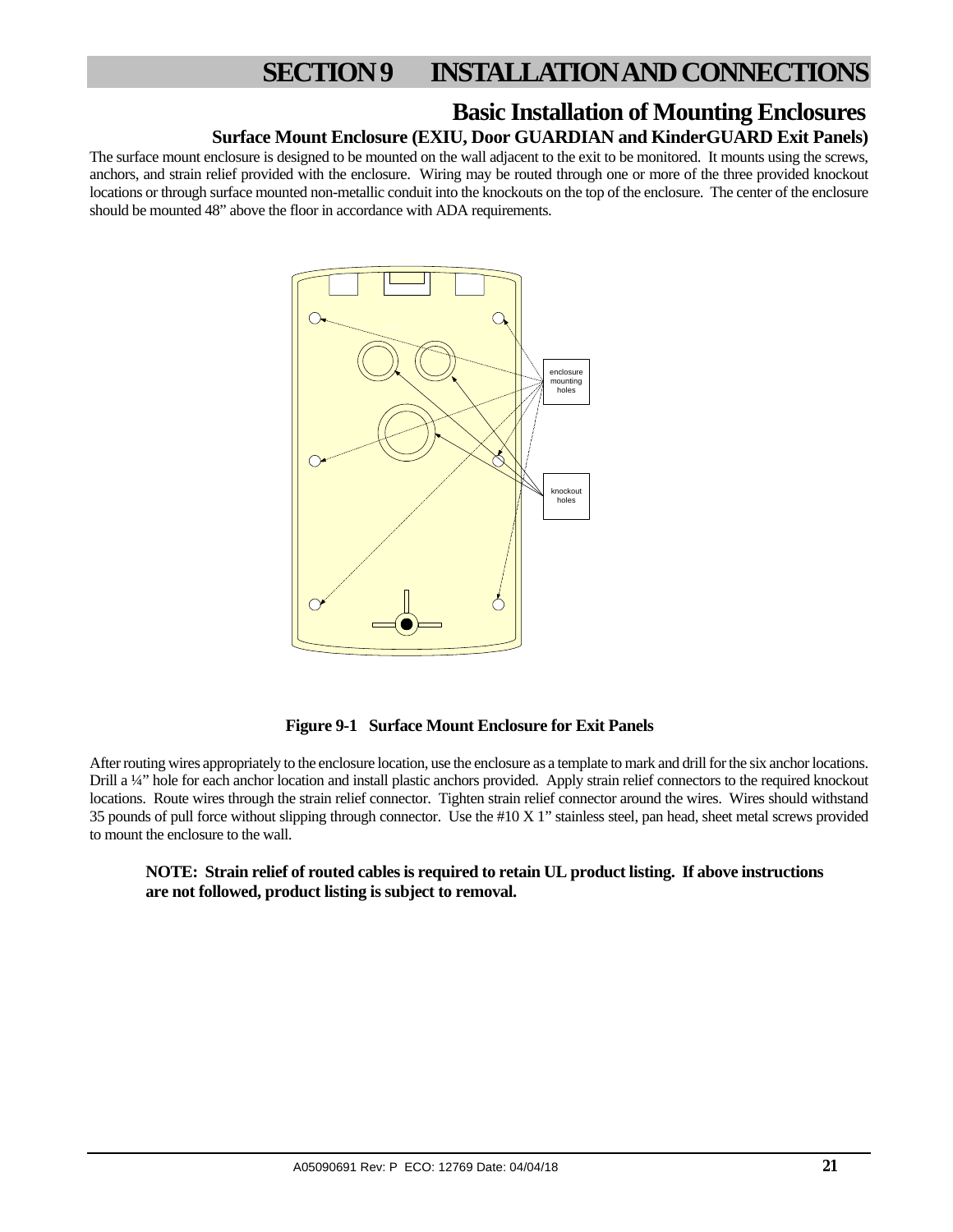### **Flush Mount Enclosure (EXIU, 500DE, and Universal Exit Panels)**

The flush mount enclosure is designed to be mounted in the wall adjacent to the exit being monitored. It mounts using the Madison Clips, and strain relief provided with the enclosure. Wiring may be routed through one or more of the four provided knockout locations on the back, sides, or top of the enclosure. The center of the enclosure should be mounted 48" above the floor in accordance with ADA requirements.



BEND FLAP DOWN THEN INSERT THE MADISON CLIP BETWEEN THE BOX AND SHEETROCK SLIDING THE CLIP ALL THE WAY TO THE END IN THIS CASE TO THE LEFT. THEN FOLD THE TWO FINGERS UP INTO THE BOX. DO THE SAME TO ANOTHER MADISON CLIP FOR THE TOP OF THE BOX SLIDING THE CLIP TO THE OPPOSITE SIDE OF THE FIRST CLIP.

#### **Figure 9-2 Flush Mount Enclosure**

After routing wires to the enclosure location, use the enclosure as a template to mark and cut the wallboard for inserting the enclosure. Apply strain relief connector to required knockout locations. Route wires through strain relief connector. Tighten strain relief connector around the wires. Wires should withstand a pull of 35 pounds without slipping through the connector. Insert the enclosure into the wall.

**NOTE: Strain relief of routed cables is required to retain UL product listing. If above instructions are not followed, the product UL listing is subject to removal.**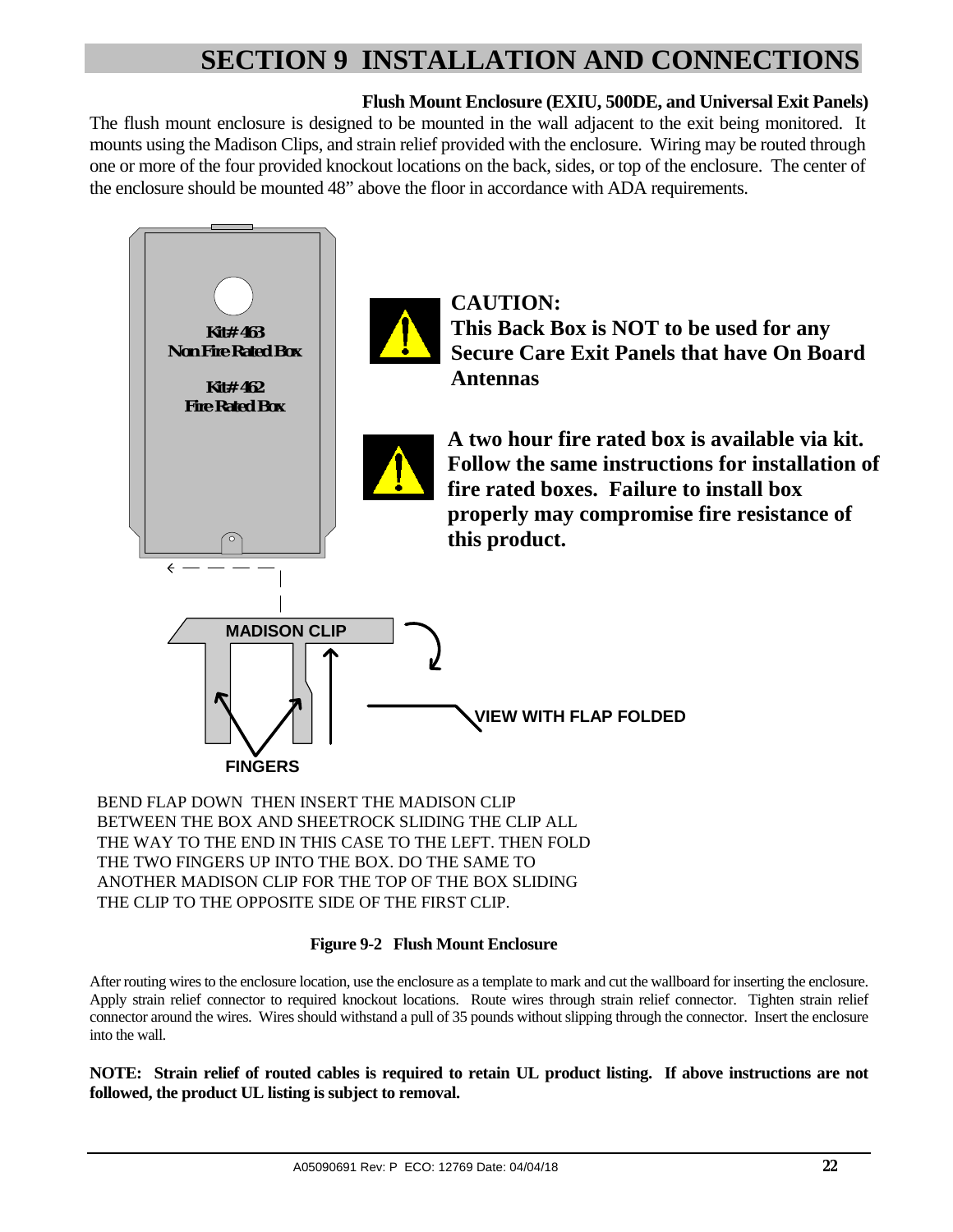#### **Flush Mount Enclosure (A02040901 LED Nurse Station Box Shown)**

This flush mount enclosure should be mounted in a convenient location for monitoring by facility staff. It mounts easily using the Madison clips provided. Knockouts for wire entry are available in all four sides and back of the enclosure. Use the strain relief cable clamp provided for wire entry.



**Figure 9-3 Flush Mount Enclosure for 8 Channel Nurse Stations** 

#### **(Standard Box Kit #449 shown)**

Use the enclosure as a template and cut a hole in the wallboard for inserting the enclosure. Pull the wires through the cable clamp and install the enclosure in the wall. A maximum of six wires may be pulled through each ½" cable clamp. Tighten the strain relief connector around the wires. The wires should withstand 35 pounds of pull force without slipping through the connector. Use the two Madison clips on the top and bottom to secure the enclosure as follows. Bend end two up at a 45° angle. Insert side one into the gap (keeping end two up) between the wallboard and the enclosure top. Slide end one of the Madison clip left or right until clip meets the far extent of enclosure hole. Keeping outward pressure on the Madison clip, bend tab one and tab two 180° into the enclosure and flatten with pliers. Follow the same procedure on the bottom of the enclosure with the second Madison clip, but slide the clip to the opposite side of the enclosure hole and keep end two down. Follow the same procedure to install all flush mount metal boxes. Use the following boxes as required for flush mount installations:

| <b>Product</b>          | <b>Standard Box Kit</b> | <b>Fire Rated Box Kit</b> |
|-------------------------|-------------------------|---------------------------|
| 500DE/U-DE/EXIU         | 463                     | 462                       |
| 4 Channel Nurse Station | A10000210               | A10000211                 |
| 8 Channel Nurse Station | 449                     | A04490209                 |

**NOTE: Strain relief of routed cables is required to retain UL product listing. If above instructions are not followed, product listing is subject to removal.**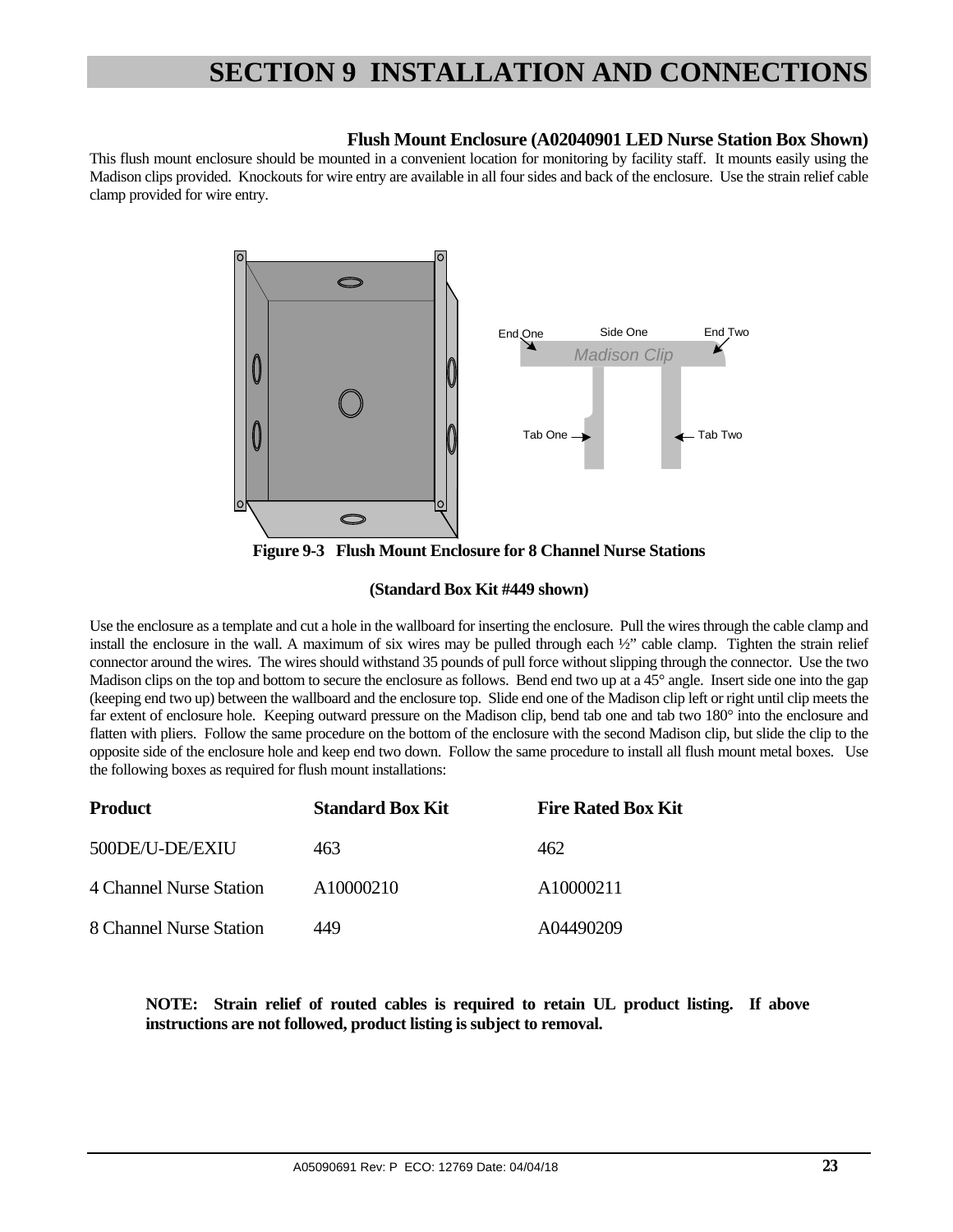#### **Surface Mount Enclosure (A02040901 LED Nurse Station Annunciator)**

This surface mount enclosure should be mounted in a convenient location for monitoring by facility staff. It mounts easily using the Madison clips provided. Knockouts for wire entry are available in all four sides and back of the enclosure. Wiring may be routed through one or more of the six provided knockout locations or through surface mounted non-metallic conduit into the knockouts on the top or bottom of the enclosure. Use the strain relief cable clamps provided for wire entry.



4

 **Figure 9-4 Surface Mount Enclosure for Nurse Stations** 

Use the back plate as a template and mark four mounting holes. Drill a ¼" hole for each anchor location and install the plastic anchors provided. Apply the strain relief connector to required knockout locations. Route the wires through strain relief connector. A maximum of six wires may be pulled through each  $\frac{1}{2}$ " cable clamp. Tighten the strain relief connector around the wires. The wires should withstand 35 pounds of pull force without slipping through the connector. Use the #10 X 1" stainless steel, pan head, sheet metal screws provided to mount the enclosure and back plate to the wall. (Note orientation of back plate).

#### **NOTE: Strain relief of routed cables is required to retain UL product listing. If above instructions are not followed, product listing is subject to removal.**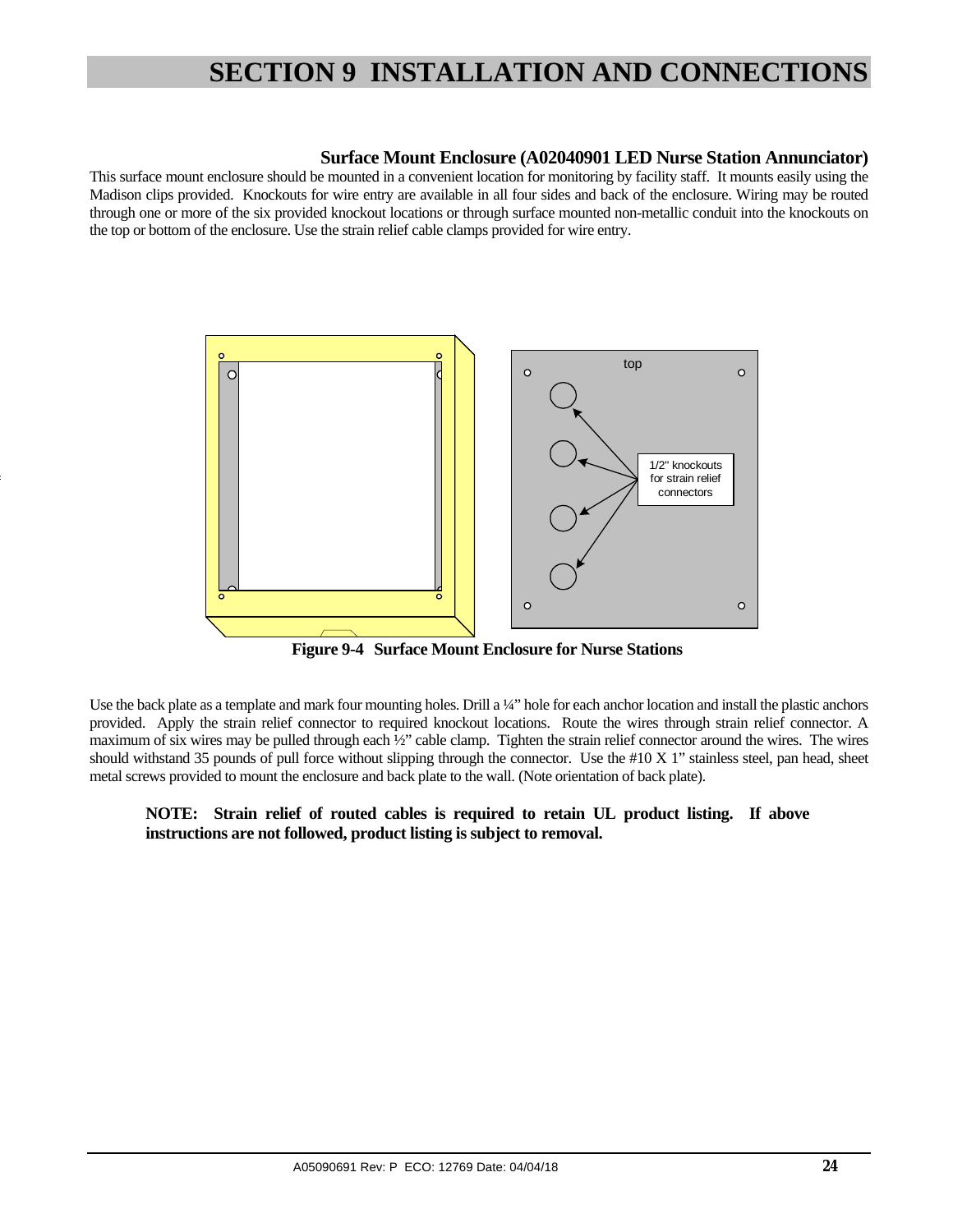### **Remote Annunciation**

Remote annunciation provides a method of displaying conditions of the installed system to varying degrees in other locations of the facility as required by the policies and procedures in place. These locations can include, but are not limited to, security offices, risk management offices, centralized staffing locations, and facility operator offices. The amount of information provided at a remote location will vary by product purchased and installed. At a minimum, the location of an alarm can be identified by each remote annunciator.

The following diagrams and text references will guide you through the application of the different products available with the system. Contact your Sales Representative if there are any questions in regards to adding or changing your remote annunciation product.

#### **A02030901 (A02040901) Nurse Station Annunciator**

The A02030901 (A02040901) Nurse Station Annunciator is a basic dry contact driven series of LED's and piezo sounders designed to provide a specific location of a device in alarm. There are no communication requirements from the field device to the annunciator. The field device can provide a dry contact closure during an alarm event. If each field device is wired properly to the remote annunciation location, the closure will provide an alarm on one of four (or eight) LED locations on the face of the unit.

#### **NOTE: LED Nurse Stations with part # 203 or 204 are not compatible with LED Nurse Stations with part #'s A02030901 and A02040901**

Each field device requires a two conductor shielded home run (single length of wire from beginning point to end point) without any breaks or splices.

The A02030901 Nurse Station Annunciator requires a mounting box A10000210 for flush mounted applications and mounting box 401 for surface mounted applications. The A20240901 Nurse Station Annunciator requires a mounting box 449 for flush mounted applications and mounting box 448 for surface mounted applications.



**Figure 9-5 Connection between the A02030901/A02040901 and the U-DE Exit Panel** 

Connection should be made using the Normally Open (NO) and Common on the back of the U-DE Exit Panel.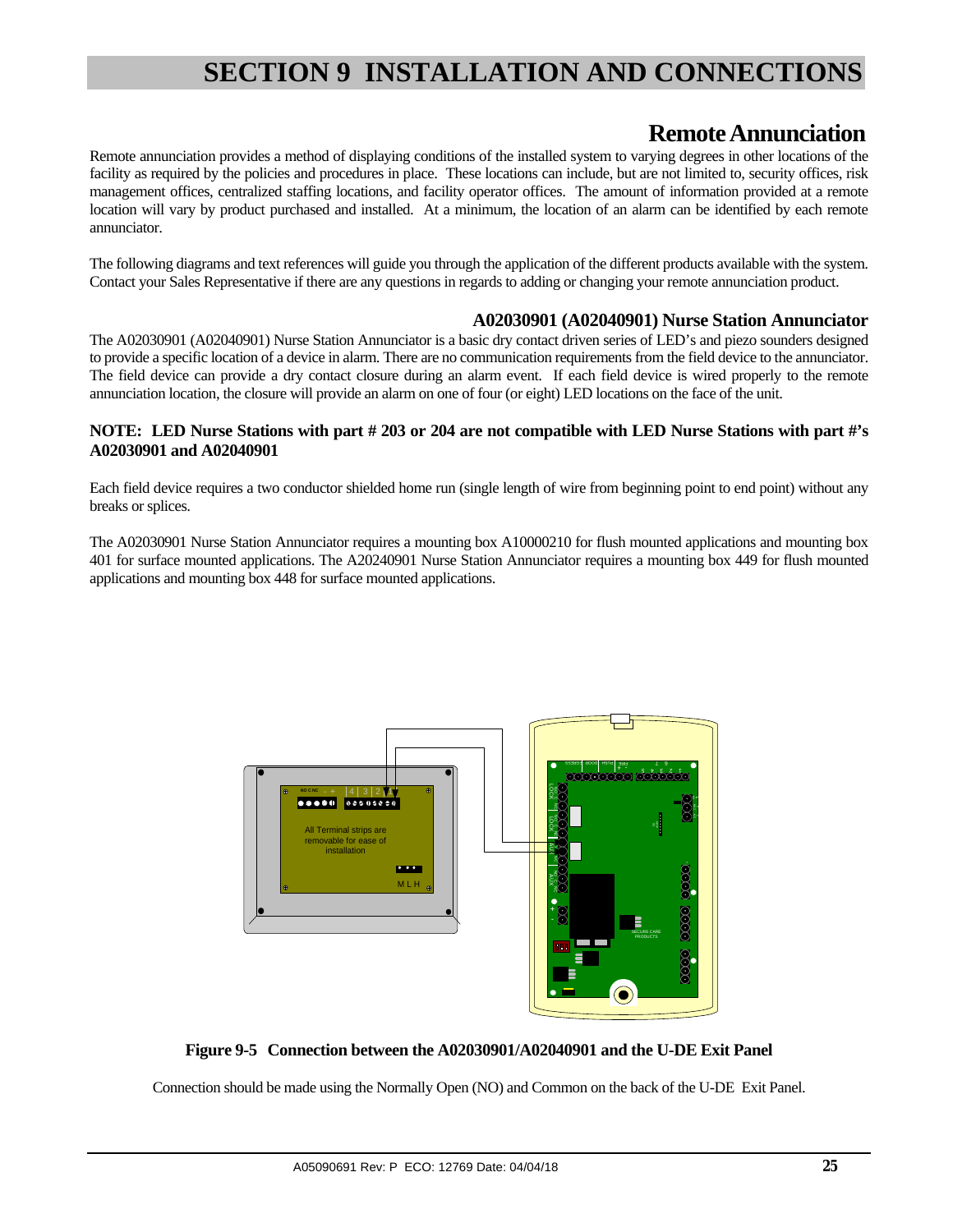### **EXIU to Secure Care Software Connections**

Secure Care Software provides central monitoring of the Secure Care Products security devices installed in a facility. The software runs on ordinary Windows-based personal computers. Secure Care Software shows all activities on detailed floor maps of the facility. Device images on a floor map are mapped to the devices they represent so that Secure Care Software can manipulate the image in response to events and status changes involving the device.

The software receives communications from field installed devices via a communication hub device known as an "EXIU". The EXIU provides communication from field devices using RS-485 architecture. This architecture will be referred to the "CAN bus" throughout this manual. The EXIU connects to a router then to a network connection on the back of the computer loaded with the Secure Care Software using a standard Type B Cat5 Network cable.



**Figure 9-6 EXIU to Computer Connection**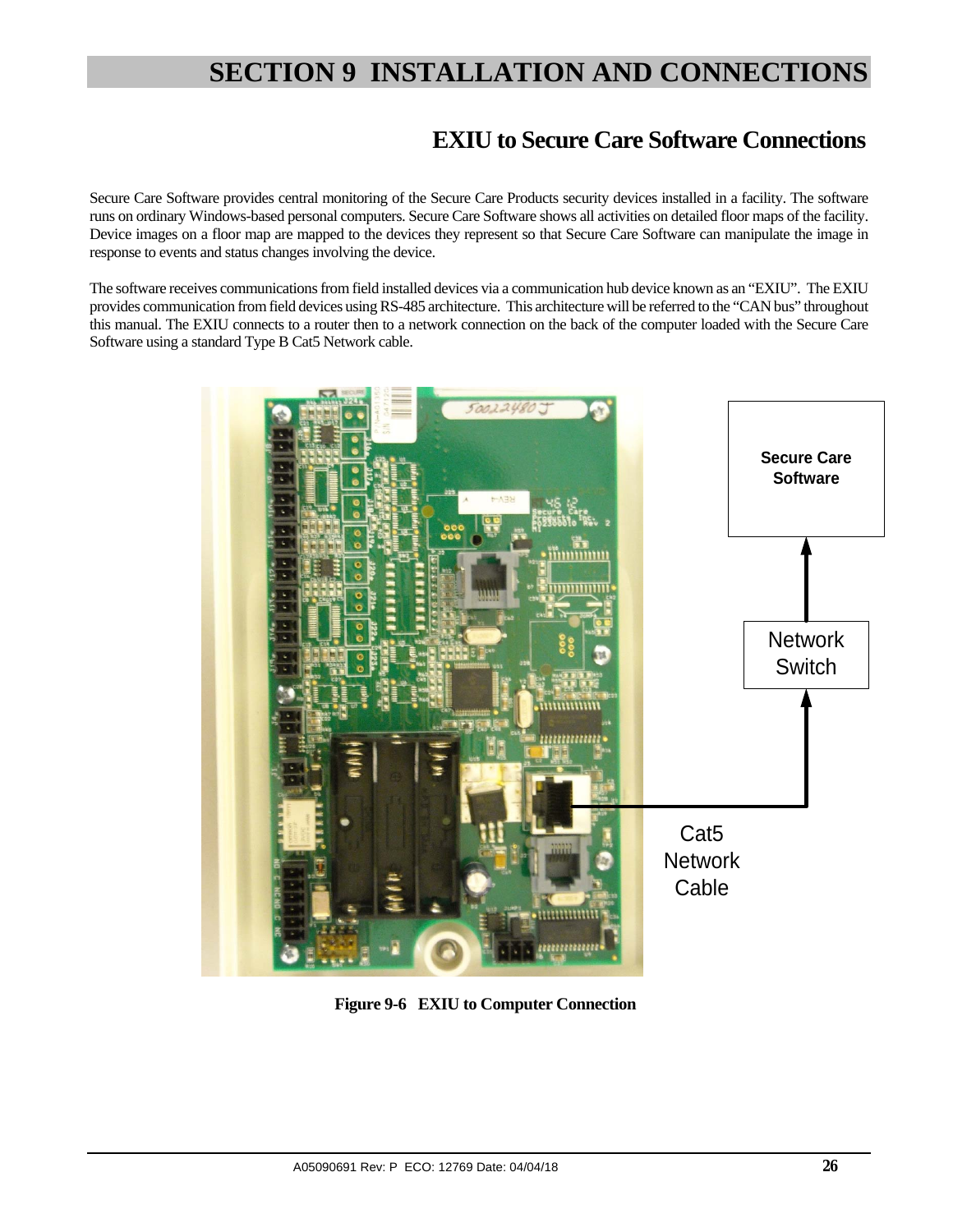### **Interfacing the Magnetic Lock to the U-DE Exit Panel**

The U-DE Exit Panel can be interfaced with a magnetic lock. The connections to the lock should be made as shown in Figure 9-7. The U-DE Exit Panel can be interfaced with up to two locks shown in Figure 9-8 on the following page.



**Please refer to the manufactures specifications and installation instructions for the maglock that is being installed with the U-DE exit panel.** 



**5 and 6 are egress this is run parallel.** 

**Figure 9-7 U-DE Exit Panel to Dortronics Lock Connections**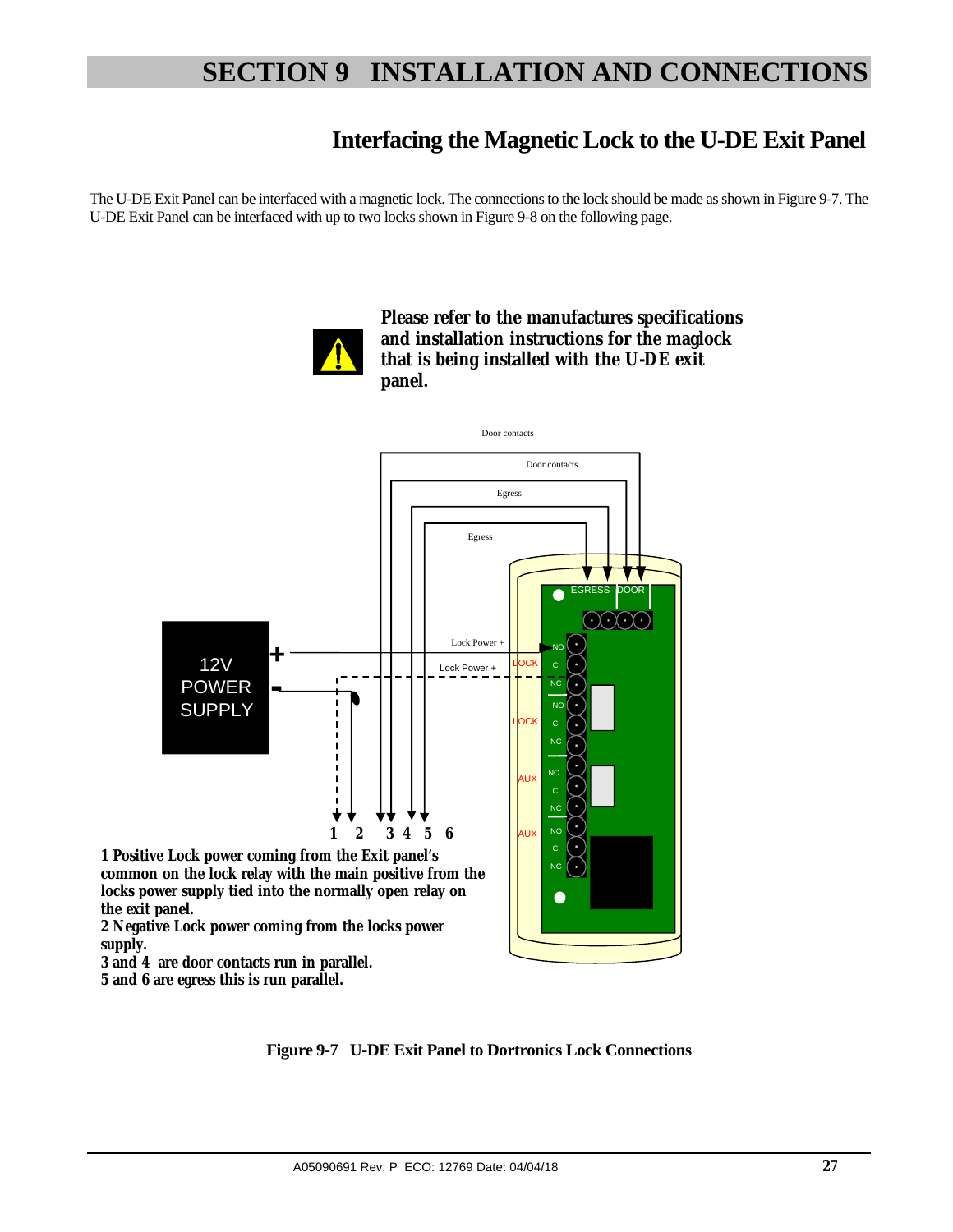# **Interfacing Two Magnetic Solutions Locks SECTION 9 INSTALLATION AND CONNECTIONS**

The U-DE Exit Panel can also be interfaced to two Magnetic locks. Make connections as shown in Fig. 9-10. The two locks should be wired in series not in parallel.



**1 Positive Lock power coming from the Exit panels common on the lock relay** 

**with the main positive from the locks power supply tied into the normally open relay on the exit panel.** 

**2 Negative Lock power coming from the locks power supply (2 locks wires are run parallel).** 

**3 and 4 are door contacts with two locks installed the wires from the** 

**exit panel needs to be run in series.** 

 $=$  wire nut



**5 and 6 are egress this is run parallel. Please refer to the manufactures specifications and installation instructions for the maglock that is being installed with the U-DE exit panel.** 

**Figure 9-8 U-DE Exit Panel to Two Magnetic Solutions Locks Connections**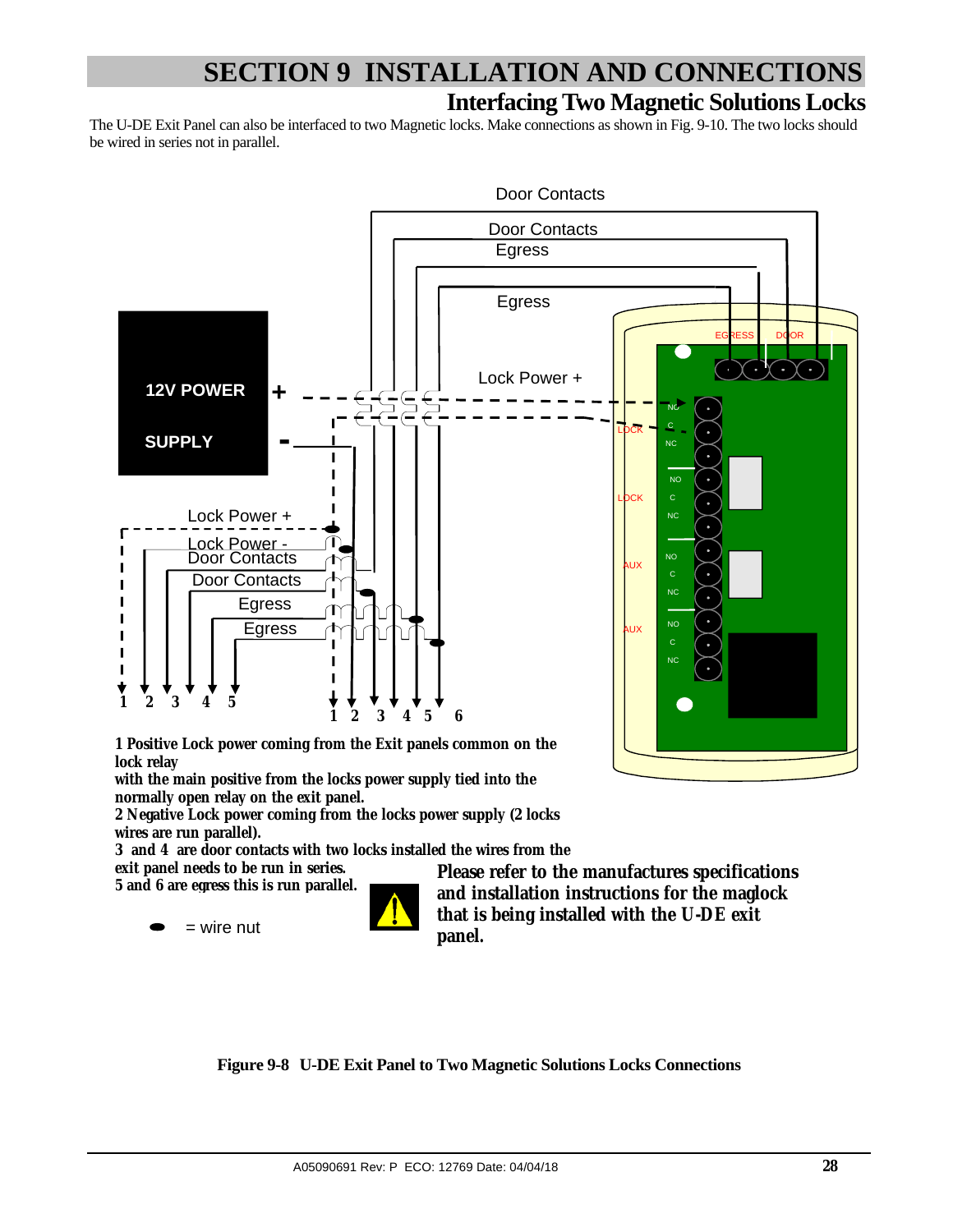# **Interfacing the Push Button and Remote Keypad**

The U-DE Exit Panel can be interfaced with a normally open non-latching Push Button and or a SCP provided Remote Keypad. The connections should be made as shown in Fig. 9-9.



 **Figure 9-9 Push Button and Remote Keypad to U-DE Exit Panel Connection**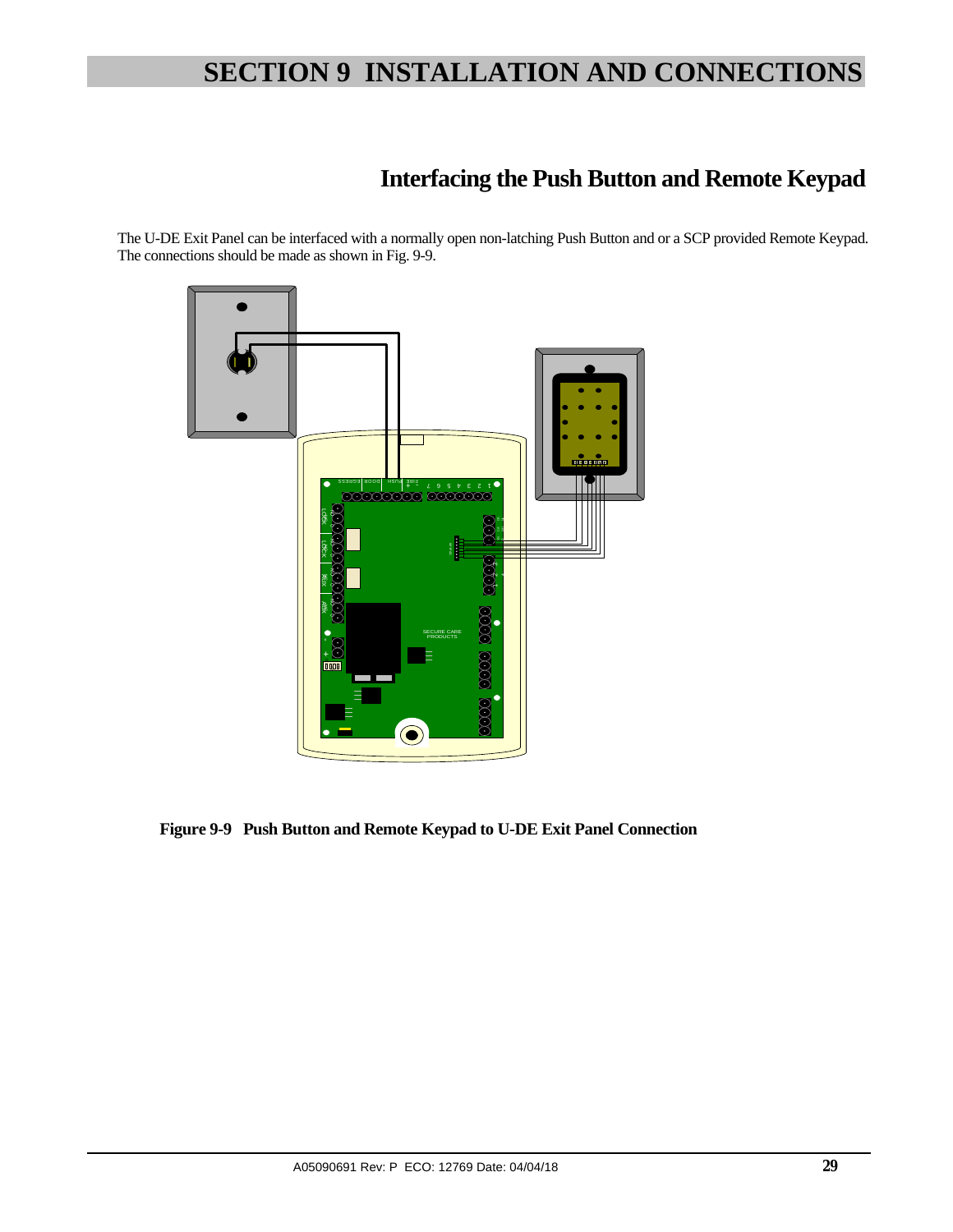### **Delayed Egress and Fire Alarm Connections**

Each of our panels has a delayed egress connection and a fire alarm connection per Life Safety Code 101 and NFPA code 101. The fire alarm panel connection is designed to disengage the magnetic lock in the event of a fire alarm. The delayed egress connection will sense when pressure is applied to the door, releasing the magnetic lock 15 seconds later. Connect the red wire from your fire alarm relay (dry contact) to the positive reference termination on the panel; connect the black wire from your fire alarm relay (dry contact) to the negative reference termination on the panel. When connecting the delayed egress (1), simply connect both leads from the lock to the panel. Polarity does not matter. Connections are shown in Fig. 9-10.



 **Figure 9-10 Delayed Egress and Fire Alarm Connections**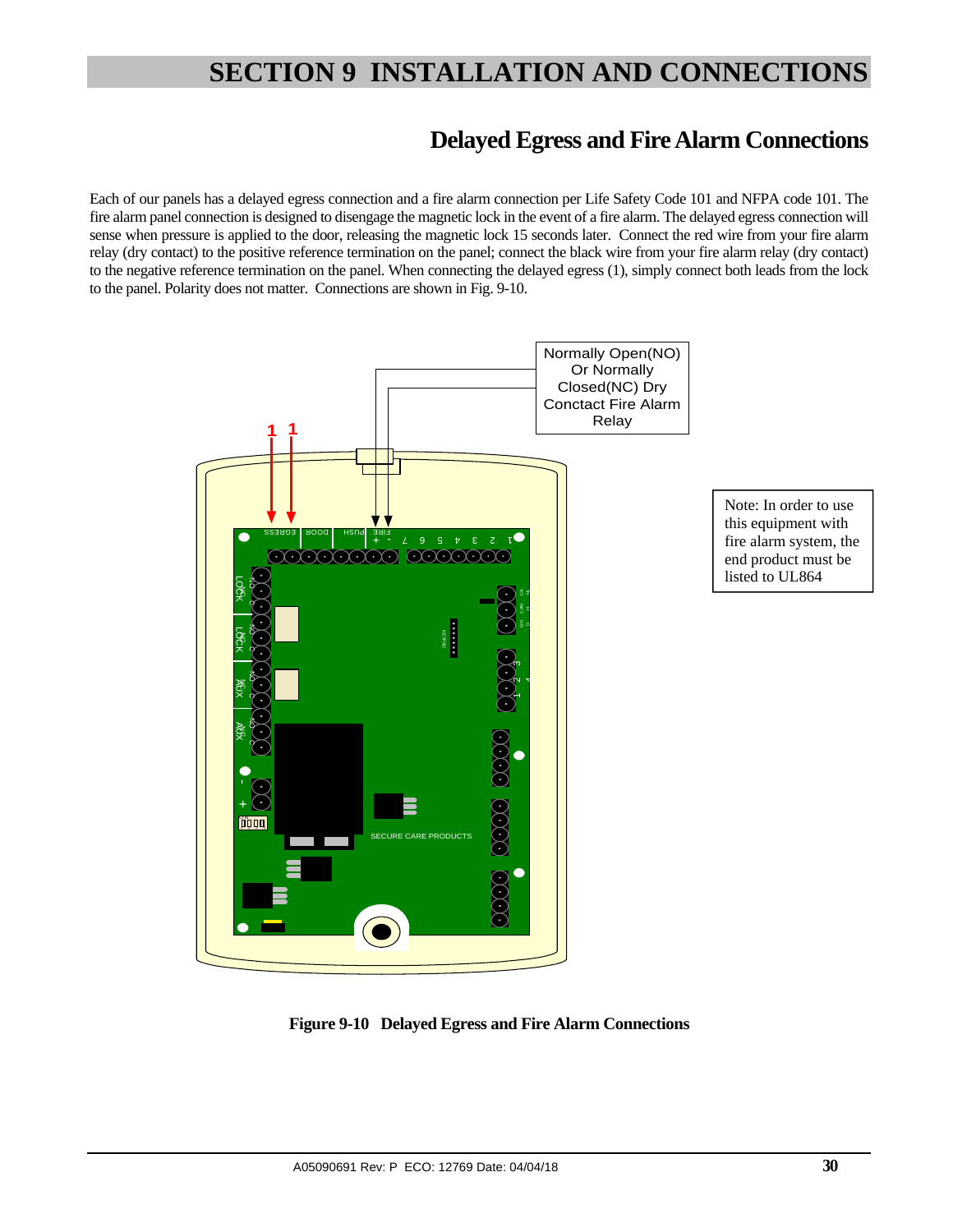### **U-DE Exit Panel to Ext. Receiver Connections**

Enabling the Ext. Receiver or range adjustment is done through the keypad on the Universal U-DE Exit Panel.



**Figure 9-11 U-DE Exit Panel to Ext. Receiver Connections**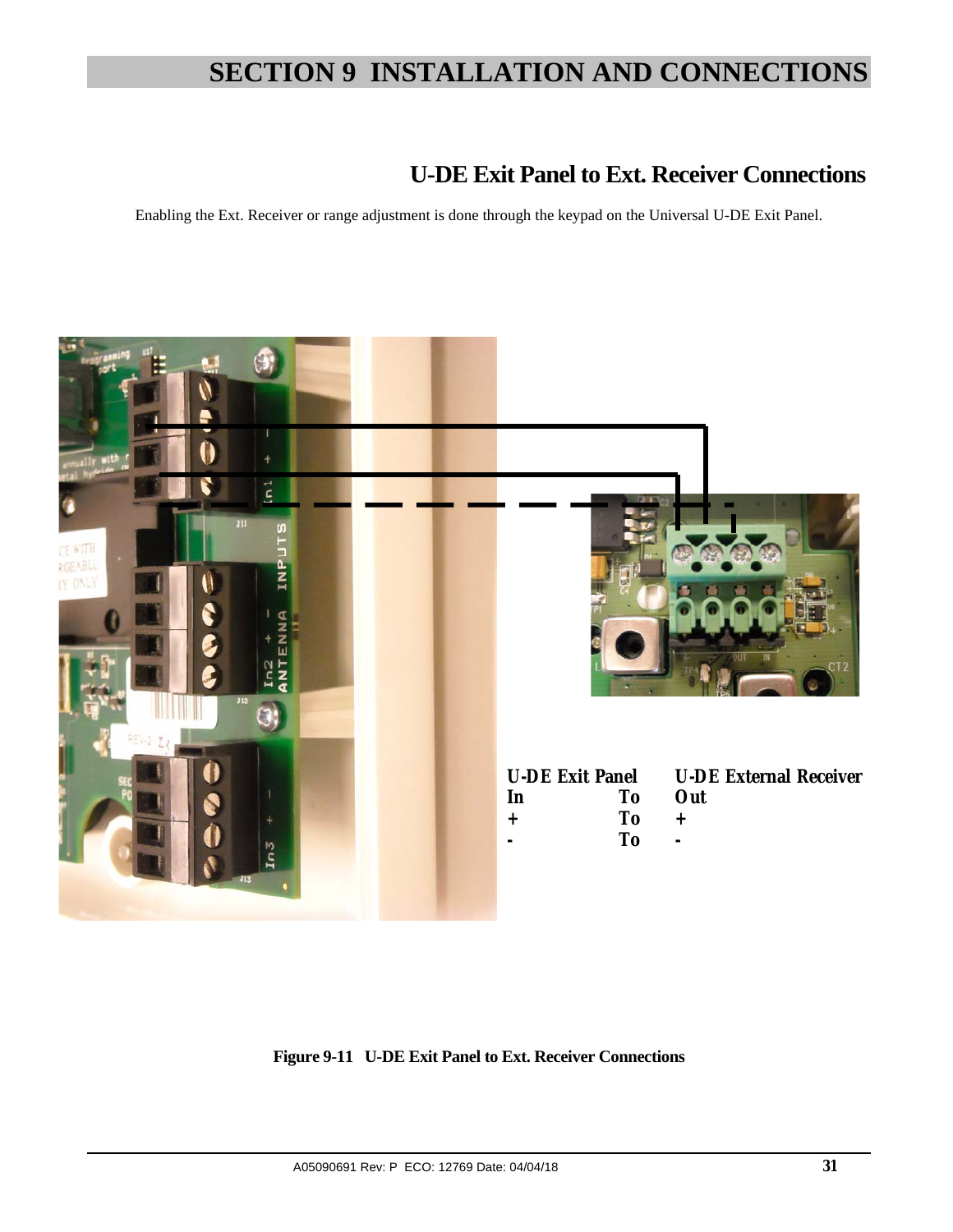

### **Multiple External Receiver Connections**

**Figure 9-12 Multiple Ext. Receiver Connections** 

The Universal Exit differs from the 135 series exits with regards to receiver installation and programming. It has no on-board receiver and depends solely on External Receivers for transmitter detection. The Universal Exit can accommodate up to three External Receivers on three independently programmable inputs. This allows the user to set receiver thresholds (range) for each receiver to different values. In turn a more flexible and customizable coverage area is possible. More in-depth instructions on the U-DE External Receiver please refer to the U-DE External Receiver Manual that came with the External Receivers.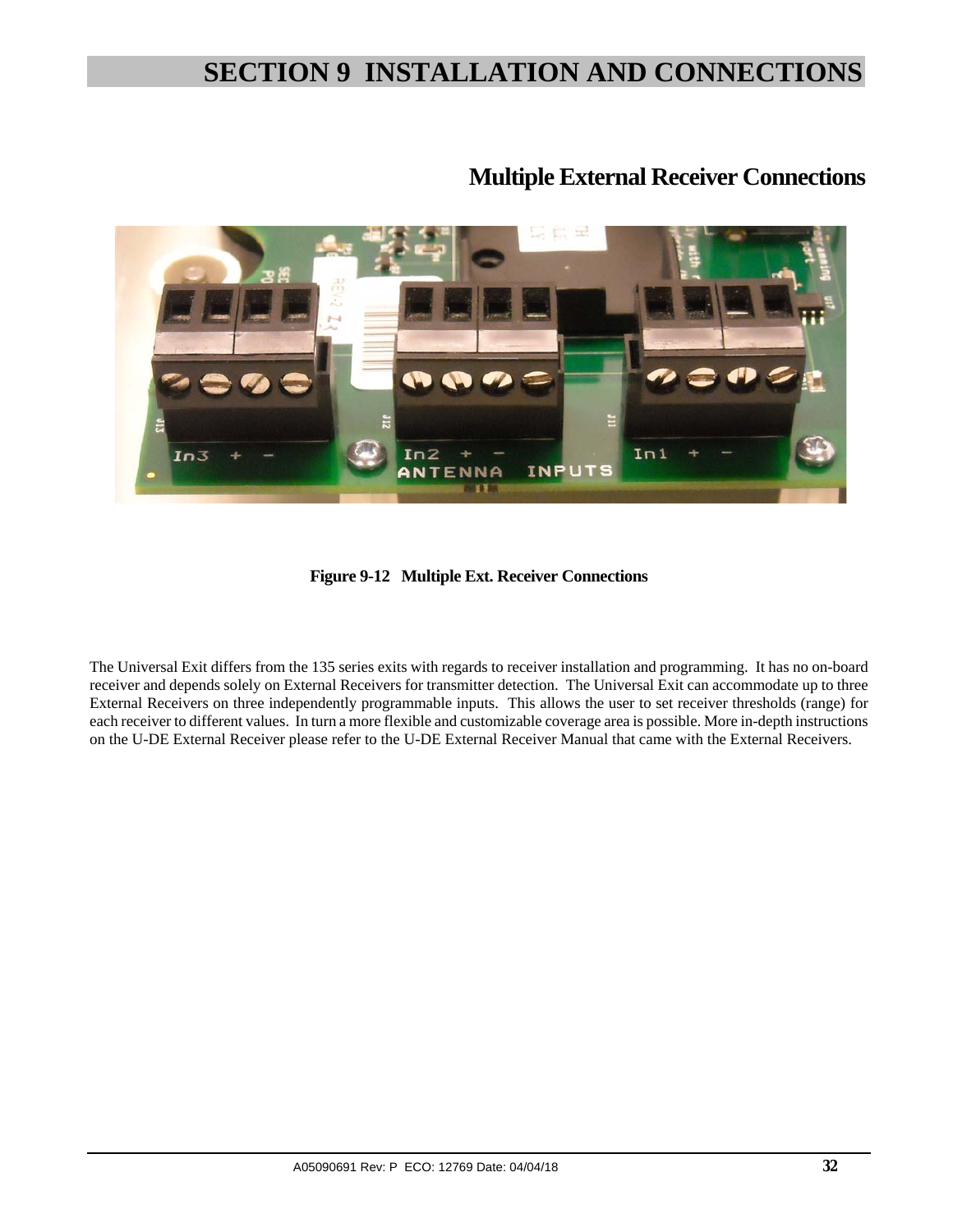## **SECTION 10 PROGRAMMING INSTRUCTIONS**

### **Programming the STAT Universal U-DE Exit Panel**

**NOTE: The PM mode must be disabled to make any programming changes to the Universal U-DE Exit Panel. Refer to PM Programming in this section of the manual.** 

**NOTE: All programming is stored in non-volatile memory. This means that if the panel loses power, the programming will remain in memory.** 

### **Reset Escort Codes**

Each Universal U-DE Exit Panel offers four separate four digit codes for escorting transmitters legally through a protected doorway or hallway, or resetting an alarm condition created by the presence of a transmitter while the exit door is open or hallway perimeter is breached. These three codes are referred to as the Primary, Secondary, and Tertiary. The Primary and Tertiary codes allow for resetting alarm conditions and escorting transmitters through protected areas when the Advanced Security Mode is not used (refer to programming the Advanced Security Mode for more operation details of that feature). The Secondary code allows for resetting, escorting, and programming in all conditions. This code allows transmitters to be escorted through a protected area while Advanced Security Mode is active.

**Primary Code** (any three digits proceeded by \*). **Factory Default** \*234

#### To change the Primary code, follow the three listed steps without pausing for greater than one second between keystrokes.

- 1. Enter **\*567** or currently programmed Secondary code
- 2. Enter **\*9876543210#**
- 3. Enter new three digit code.
	- $\bullet$  One confirmation beep = Change Accepted

**Secondary Code** (any three digits preceded by \*) **Factory Default \*567** 

To change the Secondary code, follow the three listed steps without pausing for greater than one second between keystrokes. **Once the Secondary code is changed this new number becomes the new programming code.** 

- 1. Enter **\*567** or currently programmed Secondary code
- 2. Enter **\*9876543211#**
- 3. Enter new three digit code.
	- Two confirmation beeps = Change Accepted

**NOTE:** To Default Secondary code only Enter \*309\*9876543212

**Tertiary Code** (any three digits proceeded by \*). **Factory Default \*751** 

To change the Tertiary code, follow the three listed steps without pausing for greater than one second between keystrokes.

- 1. Enter **\*567** or currently programmed Secondary code
- 2. Enter **\*9876543212#**
- 3. Enter new three digit code.
	- Three confirmation beeps = Change Accepted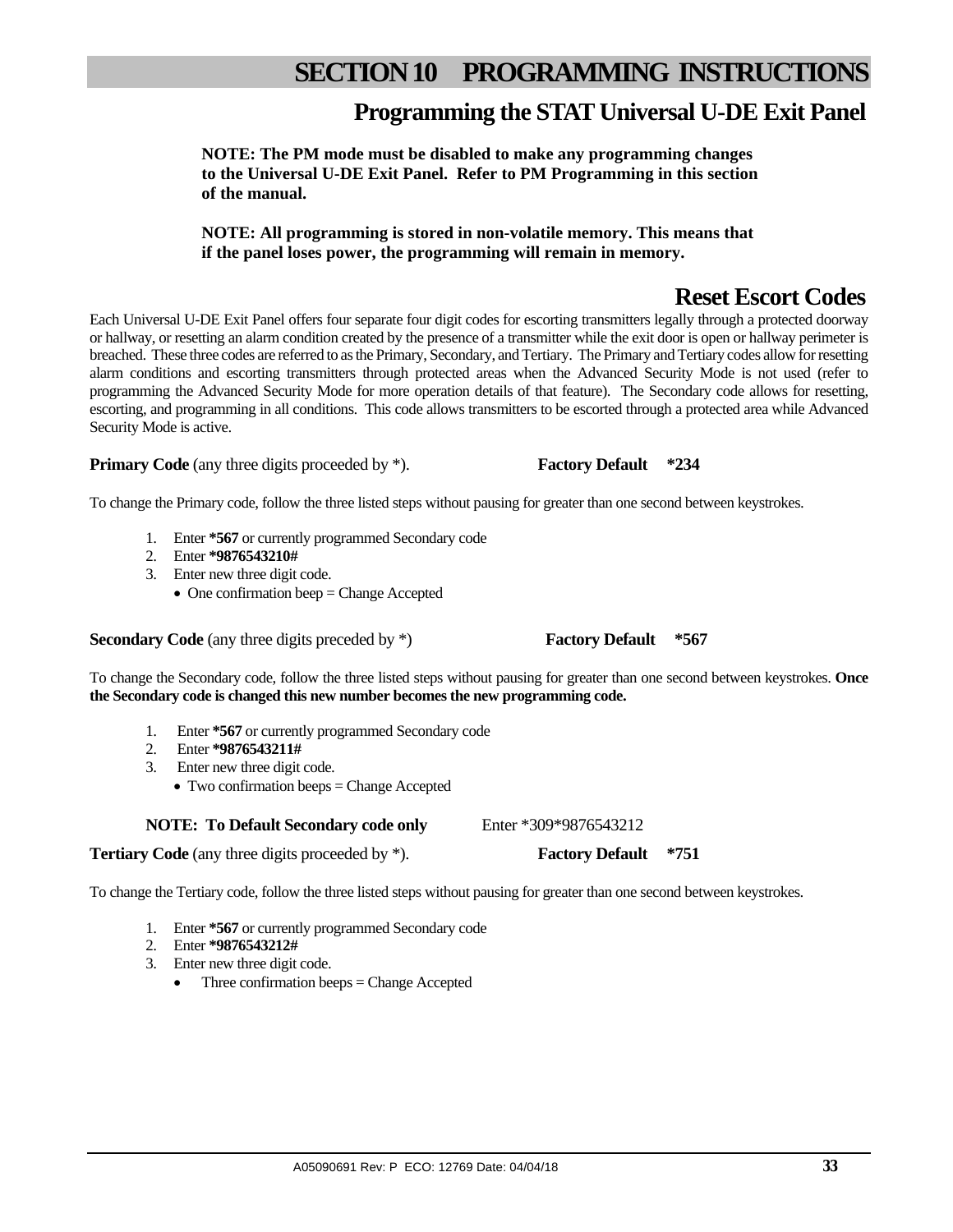# **SECTION 10 PROGRAMMING INSTRUCTIONS**

**The Escort Only Code and the Disable Delayed Egress features are NOT to be used at the same time. When a transmitter is near a door that is in alarm the door will be locked, making the delayed egress inactive and the Escort Only Code will not allow the exit to be unlocked.**

**Escort Only Code** (any three digits proceeded by \*). **Factory Default** \*890

**The Escort Only Code will only allow you to escort transmitters through a secured exit, this code will not reset any alarms.** 

To change the Escort Only Code, follow the three listed steps without pausing for greater than one second between keystrokes.

- 1. Enter **\*567** or currently programmed Secondary code
- 2. Enter **\*98765432121**
- 3. Enter new three digit code.
- 4. Four confirmation beeps = Change Accepted

**Escort Time** 

Each Universal U-DE Exit Panel has a time period that allows passing through a door without creating an alarm.

The factory default escort time is thirty (30) seconds.

To **change** the escort time, follow the three listed steps without pausing for greater than one second between keystrokes.

- 1. Enter **\*567** or currently programmed secondary code
- 2. Enter **\*9876543215#**
- 3. Enter new three digit time in seconds (up to a maximum of 900 seconds but not less then15 seconds) Example: 60  $seconds = 060, 90 seconds = 090, 120 seconds = 120$
- 4. Two confirmation beeps = Change Accepted;
- 5. One confirmation beep = Change Not Accepted

### **Delayed Egress Release Time**

Each Universal U-DE Exit Panel controlling an electromagnetic lock has a required time period for pressure applied to a door to release the locking feature as required by NFPA 101. Refer to the NFPA 101 Life Safety Code or your local Fire Marshall/Safety Inspector for guidance on local requirements.

#### **Delayed Egress Release Time Factory Default 15 Seconds**

To **change** the release time **from 15 to 30 seconds**, follow the three listed steps without pausing for greater than one second between keystrokes.

- 1. Enter **\*567** or currently programmed secondary code
- 2. Enter **\*9876543217#030**
	- a. Four confirmation beeps = change accepted
	- b. One confirmation beep = change not accepted

To **change** the release time **from 30 to 15 seconds,** follow the three listed steps without pausing for greater than one second between keystrokes.

- 1. Enter **\*567** or currently programmed secondary code
- 2. Enter **\*9876543217#015**
	- a. Two confirmation beeps = change accepted
	- b. One confirmation beep  $=$  change not accepted

#### **Factory Default 30 Seconds Factory Default** 30 Seconds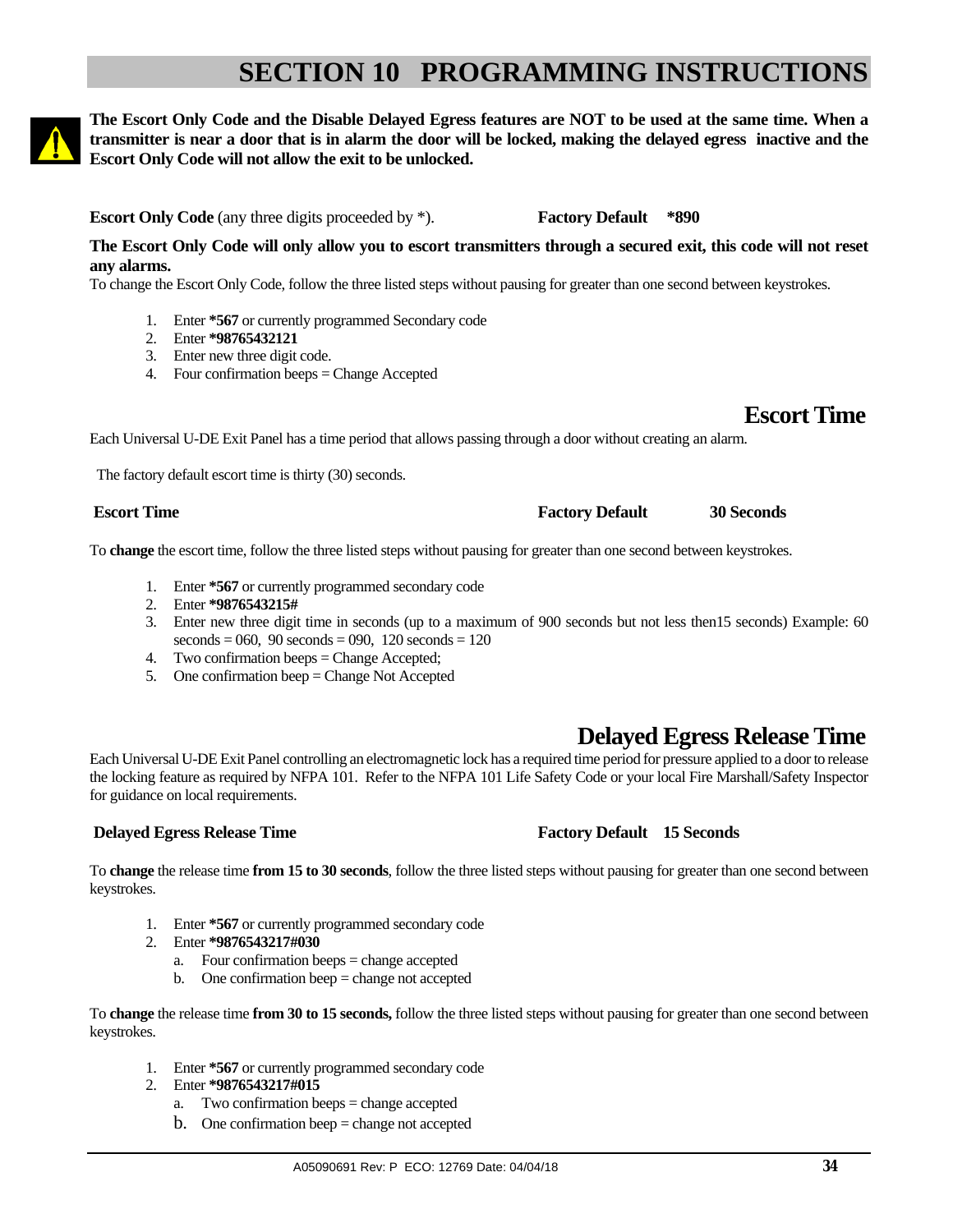# **SECTION 10 PROGRAMMING INSTRUCTIONS**

### **Delayed Egress Activation Time**

Each Universal U-DE Exit Panel controlling an electromagnetic lock has a required time period for pressure applied to a door to activate the delayed egress release feature as required by NFPA 101. Refer to the NFPA 101 Life Safety Code or your local Fire Marshall/Safety Inspector for guidance on local requirements. This feature allows you to modify the time necessary to apply the constant even pressure upon the door to activate the delayed egress alarm mode. The four options below are 3 sec., 2 sec., 1 sec., and 0 sec. Changing the activation time from factory default should be done only after permission is granted by the local authority having jurisdiction.

#### **Delayed Egress Activation Time Factory Default 3 Seconds**

To **change** the activation time to **3 seconds**, follow the three listed steps without pausing for greater than one second between keystrokes.

- 1. Enter **\*567** or currently programmed secondary code
- 2. Enter **\*9876543217#753**
	- a. Three confirmation beeps = change accepted
	- b. No confirmation beep  $=$  change not accepted

To **change** the activation time to **2 seconds,** follow the three listed steps without pausing for greater than one second between keystrokes.

- 1. Enter **\*567** or currently programmed secondary code
- **2.** Enter **\*9876543217#852** 
	- a. Two confirmation beeps = change accepted
	- b. No confirmation beep  $=$  change not accepted

To **change** the activation time to **1 second,** follow the three listed steps without pausing for greater than one second between keystrokes.

- 1. Enter **\*567** or currently programmed secondary code
- 2. Enter **\*9876543217#951**
	- a. One confirmation beep = change accepted
	- b. No confirmation beep = change not accepted

To **change** the activation time to **0 seconds,** follow the three listed steps without pausing for greater than one second between keystrokes.

- 1. Enter **\*567** or currently programmed secondary code
- 2. Enter **\*9876543217#580**
	- a. Four confirmation beeps = change accepted
	- b. No confirmation beep  $=$  change not accepted

Beeping during the nuisance section of delayed egress is now selectable. (Default setting is nuisance noisy) To make nuisance quiet enter **\*567\*9876543217#777** 

To make nuisance noisy enter **\*567\*9876543217**#707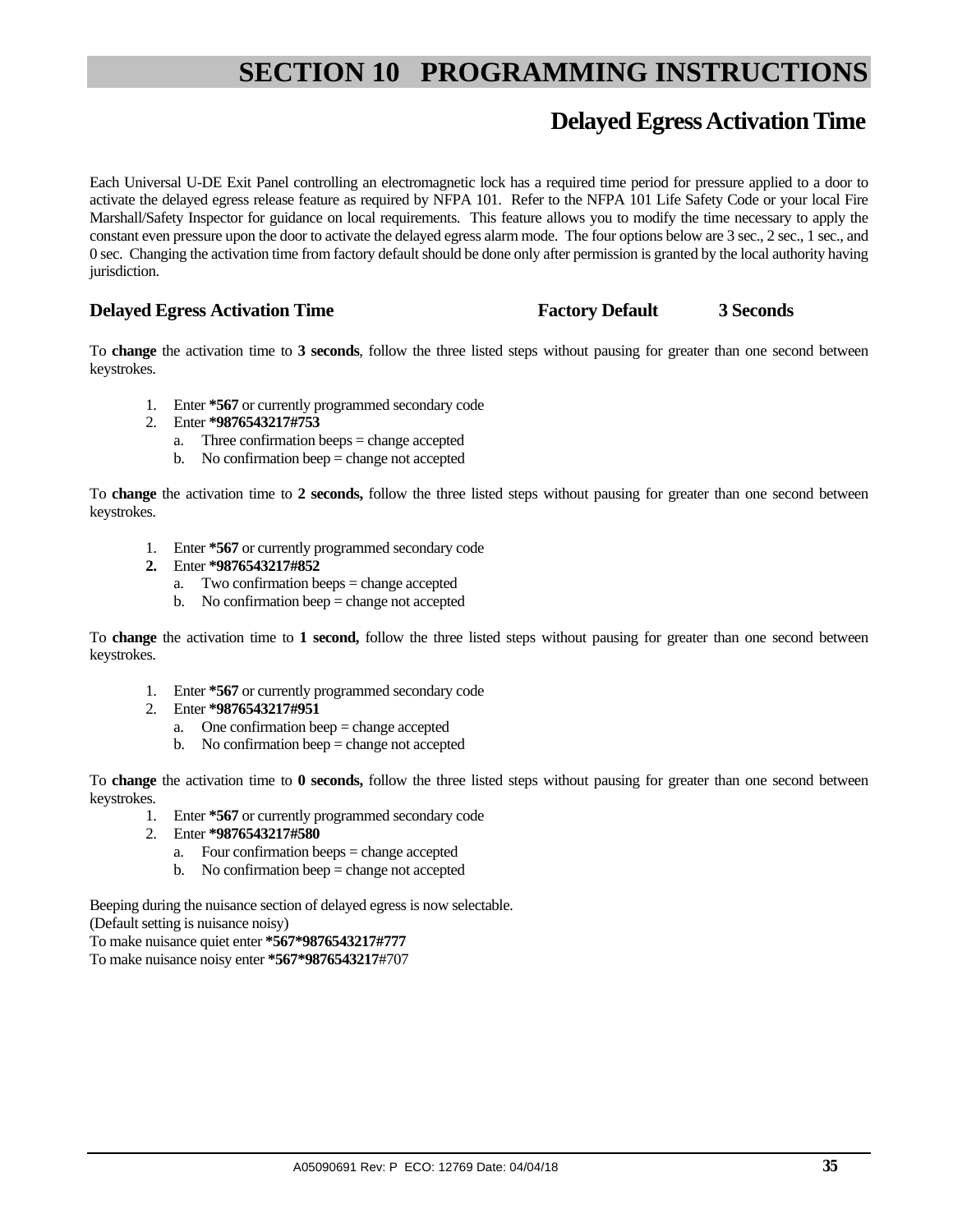# **SECTION 10 PROGRAMMING INSTRUCTIONS Latching Delayed Egress**

Each Universal U-DE Exit Panel controlling an electromagnetic lock has a required time period for pressure applied to a door to release the locking feature as required by NFPA 101. This feature, when enabled, allows the door to remain unlocked once the delayed egress feature is activated until an authorized reset code is entered into the Exit Panel.

#### **Latching Delayed Egress Factory Default** Disabled

To **enable** the latching delayed egress feature, follow the three listed steps without pausing for greater than one second between keystrokes.

- 1. Enter **\*567** or currently programmed secondary code
- 2. Enter **\*9876543217#999**
	- $\bullet$  Four confirmation beeps = change accepted

To **disable** the latching delayed egress feature, follow the three listed steps without pausing for greater than one second between keystrokes.

- 1. Enter **\*567** or currently programmed secondary code
- 2. Enter **\*9876543217#909**
	- 3. Three confirmation beeps = change accepted

## **Irreversible Latching Delayed Egress**

The Universal U-DE Exit Panel has an irreversible latching delayed egress. When enabled, this feature will, in the presence of a transmitter and the activation of the nuisance alarm, unlock the door and keep it unlocked with an audible alarm until a reset code is entered. Once the delayed egress cycle has been activated, the door will not reset itself even if the transmitter is taken out of the detection range.

#### **Irrevocable Latching Delayed Egress Factory Default Bisabled Constant Disabled Constant Intervocable Latching Delayed Egress**

To **enable** the irrevocable latching delayed egress, follow the three listed steps without pausing for greater than one second between keystrokes.

- 1. Enter**\*567** or currently programmed secondary code
- 2. Enter**\*9876543217#888**
	- Four confirmation beeps  $=$  enabled

To **disable** the irrevocable latching delayed egress, follow the three listed steps without pausing for greater than one second between keystrokes

- 1. Enter**\*567** or currently programmed secondary code
- 2. Enter**\*9876543217#808**
	- Three confirmation beeps = disabled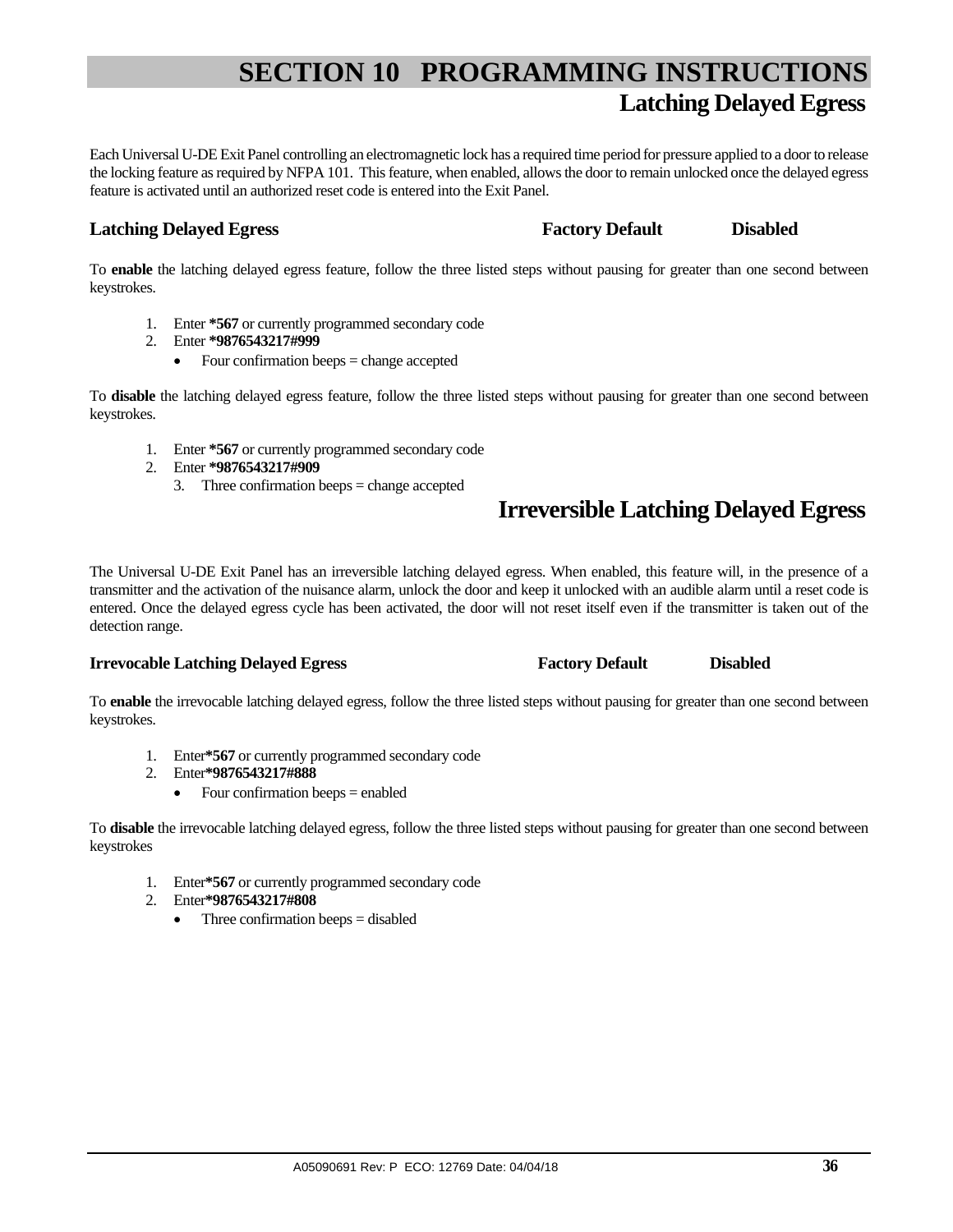## **No Code/ Irreversible Delayed Egress**

Each Exit Panel controlling an electromagnetic lock has a required time period for pressure applied to a door to release the locking feature as required by NFPA 101. Refer to the NFPA 101 Life Safety Code or your local fire Marshall/safety inspector for guidance on local requirements. This feature, when enabled, will continue with the delayed egress after the activation time is passed. No Code will stop or reset the delayed egress until the door is opened and then closed. At this time you can reset the delayed egress.

### **No Code/ Irreversible Delayed Egress** Factory Default Disabled

To **enable** the No Code/ Irreversible delayed egress feature, follow the three listed steps without pausing for greater than one second between keystrokes.

- 1. Enter \*567 or the currently programmed secondary code
- 2. Enter **\*9876543217#666**
- 3. Three confirmation beeps or blinks = change accepted

To **disable** the No Code/ Irreversible delayed egress feature, follow the three listed steps without pausing for greater than one second between keystrokes.

- 1. Enter \*567 or the currently programmed secondary code
- 2. Enter **\*9876543217#606**
- 3. One beep/blink confirmation = change accepted

## **Disable Delayed Egress**

**Approval is needed from your local Fire Marshall/Safety Inspector prior to this feature being enabled. With this feature enabled an exit will not go into delayed egress when there is a transmitter being detected at the exit. This will also occur if the exit is experiencing RF interference.** 

## **Disable Delayed Egress Factory Default** Disabled

To **enable** the Disable Egress Feature.

- 1. Enter \*567 or the currently programmed secondary code
- 2. \*9876543217#555
- 3. Four confirmation beeps = change accepted

To **disable** the Disable Egress Feature.

- 1. Enter \*567 or the currently programmed secondary code
- 2. \*9876543217#505
- 3. One confirmation beep = change accepted



**The Escort Only Code and the Disable Delayed Egress features are NOT to be used at the same time. If a transmitter is near a door that is in alarm, the door will be locked and the Disable Delayed Egress feature and the Escort Only Code will not allow the exit to be unlocked. In addition you will not be able to exit the door using the Primary or Tertiary Codes with this feature enabled. The only code that will work is the Secondary Code.**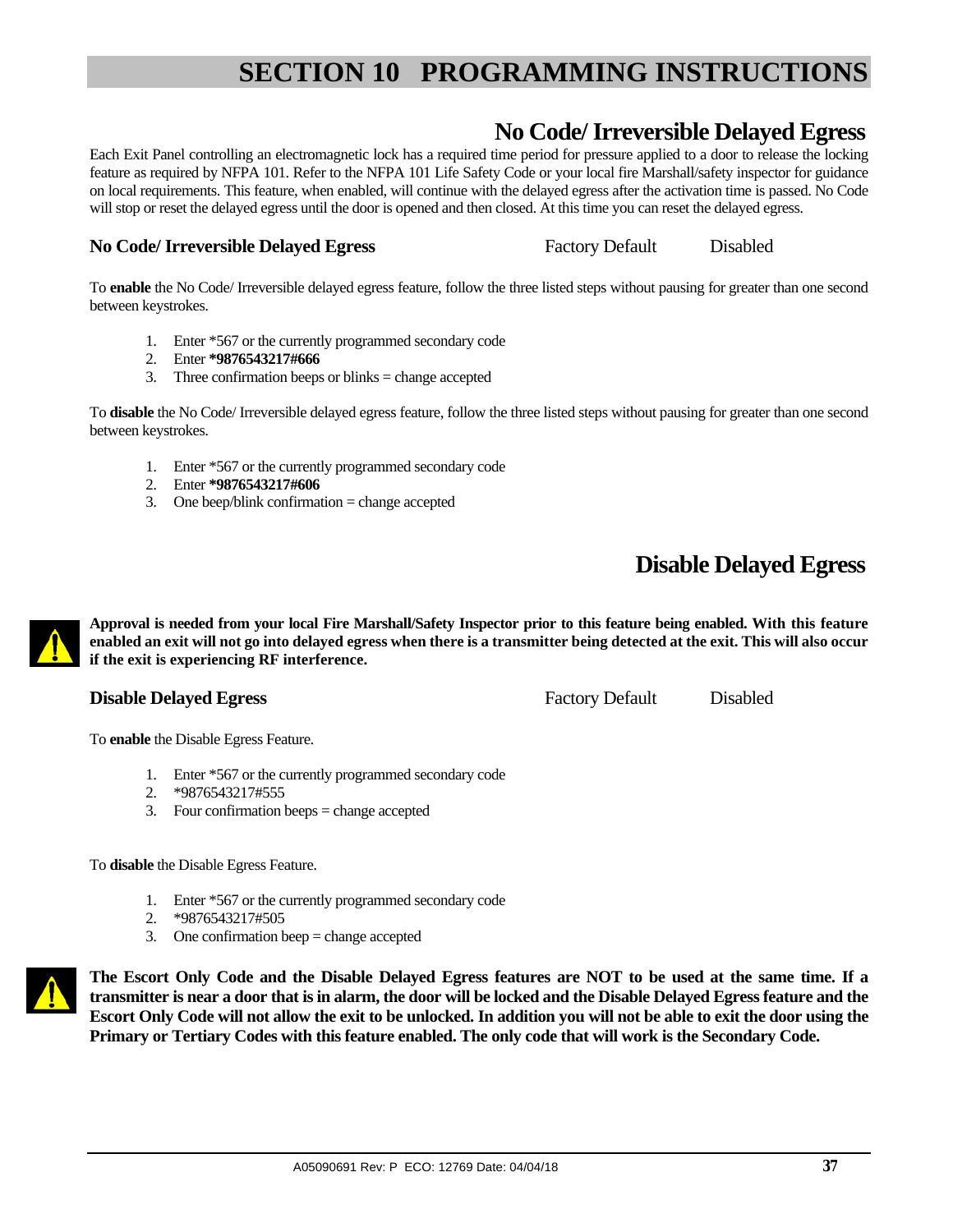## **Fire Alarm Input Selection**

## Fire Alarm Input **Factory Pactory Default** Normally Open

To **change** the fire alarm input between normally open and normally closed:

**Normally Open** fire alarm contact active (looking for a closure from the Fire Alarm Relay to unlock doors)

- 1. Enter **\*567** or currently programmed secondary code
- 2. Enter **\*9876543216#000**
	- a. Two confirmation beeps = change accepted
	- b. One confirmation beep = change not accepted

**Normally Closed** fire alarm contact active (looking for an open from the Fire Alarm relay to unlock the doors)

- 1. Enter **\*567** or currently programmed secondary code
- 2. Enter **\*9876543216#001** 
	- a. Three confirmation beeps = change accepted
	- b. One confirmation beep = change not accepted

## **Latching Fire Alarm Fire Alarm Factory Default Disabled**

To e**nable** the Latching Fire Alarm

- 1. Enter \***567\*9876543216 #999**
	- Four confirmation beeps = change accepted
	- One confirmation beep = change not accepted

To d**isable** the Latching Fire Alarm

- 1. Enter \***567\*9876543216 #909** 
	- Five confirmation beeps = change accepted
	- One confirmation beep = change not accepted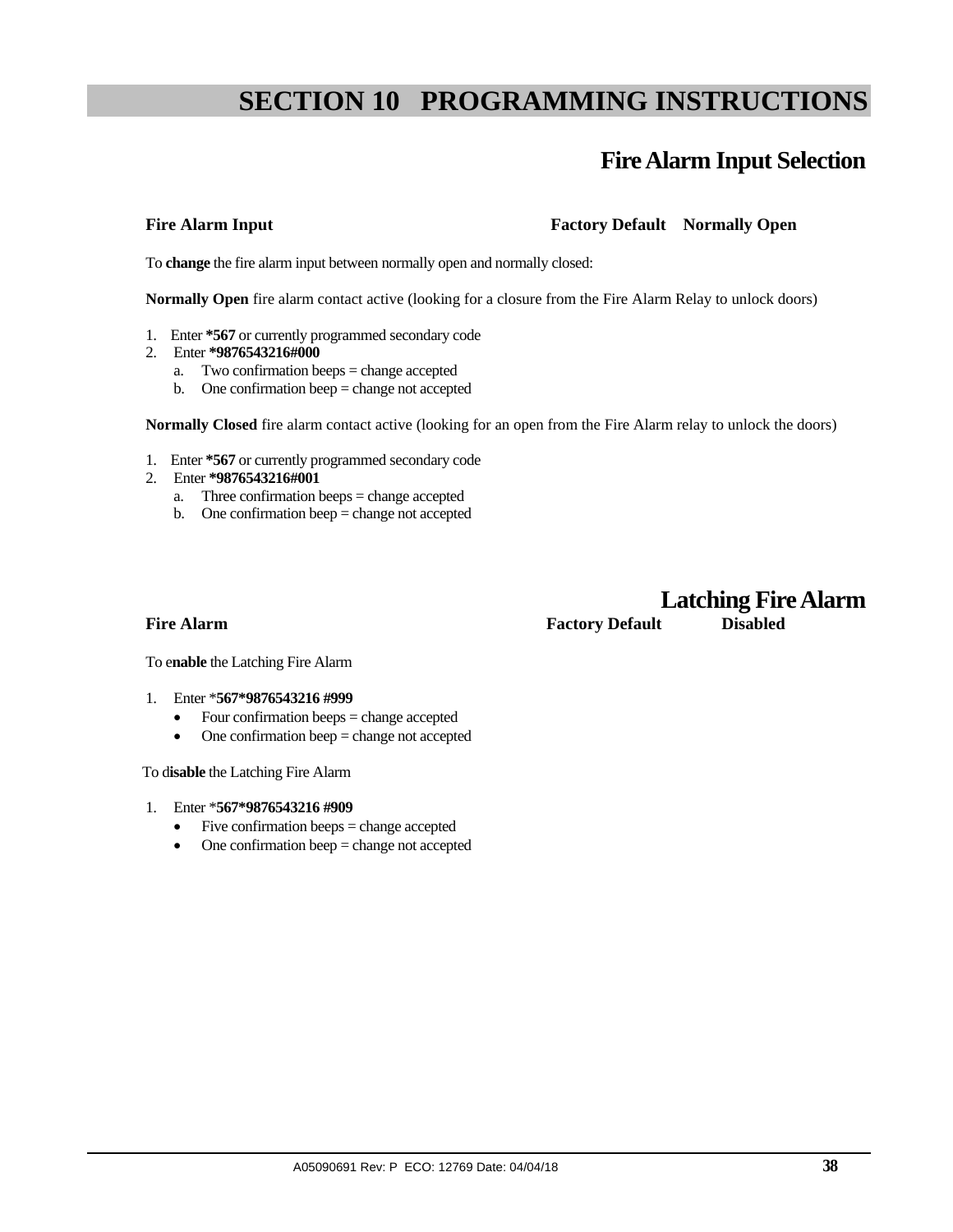## **SECTION 10 PROGRAMMING INSTRUCTIONS Locking of Life Safety 101 Features**

This feature will lock the delayed egress and fire alarm settings. This feature is **NON REVERSIBLE** and cannot be undone by initializing the panel. Make sure the Life Safety 101 features are correct and meet your local authorities' requirements before locking the feature. To undo this feature the panel will have to be sent back to Secure Care Products, LLC. to be reprogrammed at the standard repair fee.

1. Enter **\*309\*9876543219**

## **Software Version**

To **verify** the software version:

- 1. Enter \***567**\***2** and hold
- 2. Count each series of beeps. The 4 series of beeps will represent the 4 digit software version number. **Example**: 2 beeps pause, 5 beeps pause, 10 beeps pause, 10 beeps indicates version 2.500.

## **Elevator Mode**

In default operation, the AUX relay will operate normally, the NO relay will CLOSE and the NC relay will OPEN during alarms. The relays will also remain in there defaults states if the Universal U-DE Exit Panel loses all power. When the Elevator Mode feature is enabled, the AUX relays will operate normally but if the Universal U-DE Exit Panel loses power, the AUX relays will change state. This feature only affects the AUX relays when the power is powered down.

#### **Elevator Mode Factory Default Disabled**

To **enable** the elevator mode

1. Enter \***567 \*0** hold the 0 until 1 beep is heard

To **disable** the elevator mode

1. Enter **\*567 \*0** hold the zero until 2 beeps are heard

When the elevator mode feature is enabled the AUX relays will change to the alarm state when the panel loses power. (Relays will change state).

## **Loiter Alarm**

This feature, when programmed and enabled, allows the Universal U-DE Exit Panel to create a unique audible alarm indicating a transmitter is in proximity of a monitored door for too long. If the transmitter were to leave the monitored area after the alarm sounds, the alarm would reset automatically without staff intervention.

#### **Loiter Alarm Community Community Community Pactory Default Community Disabled Enable Default 60 sec.**

To **enable** loiter alarm feature follow the three listed steps without pausing for greater than one second between keystrokes.

- 1. Enter **\*567** or currently programmed secondary code
- 2. Enter **\*9876543218#999**
	- a. Four confirmation beeps = change accepted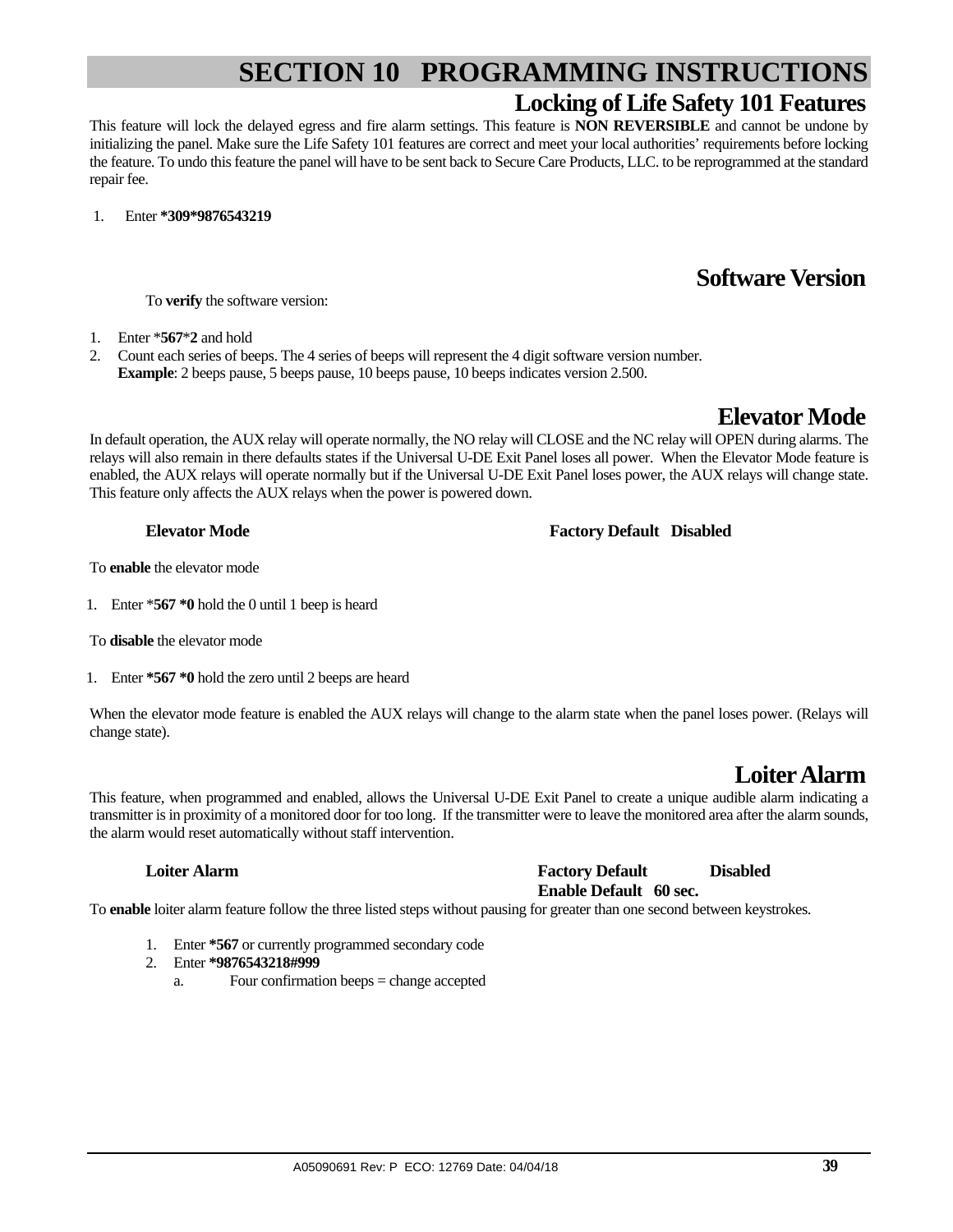To **disable** loiter alarm feature follow the three listed steps without pausing for greater than one second between keystrokes.

- 1. Enter **\*567** currently programmed secondary code
- 2. Enter **\*9876543218#909**
	- a. Three confirmation beeps = change accepted

To **change** the time of loiter alarm feature in seconds, follow the three listed steps without pausing for greater than one second between keystrokes. Acceptable range of values: 15 seconds "015" 15 minutes "900"

- 1. Enter **\*567** or currently programmed secondary code
- 2. Enter **\*9876543218#XXX** (where "XXX" = time in seconds; example -30 sec. = "030", 3 min. = "180")
	- a. Two confirmation beeps = change accepted
	- b. One confirmation beep = change not accepted

## **Advanced Security Mode**

In Advanced Security Mode the Primary Reset Code (\*234 or equivalent) and Tertiary Reset Code (\*751 or equivalent) will not allow the escort of a monitored resident. The Primary Reset Code may still be used to reset an alarm condition. If a Push Button is used in Advanced Security Mode, it will not allow access while a monitored resident is within the detection range. An audible alarm will sound while the Push Button is pressed and a monitored resident is nearby. In the absence of a monitored resident the Push Button and Primary Reset Code will work as usual. Enabling the Advanced Security Mode feature has no effect on the Secondary Reset Codes (\*567 or equivalent) operation.

#### **Advanced Security Mode Factory Default Enabled**

To **enable** the advanced security mode, follow the three listed steps without pausing for greater than one second between keystrokes.

- 1. Enter **\*567** or currently programmed Secondary code
- 2. Enter **\*9876543215#999**
	- Four confirmation beeps = change accepted

To **disable** the advanced security mode, follow the three listed steps without pausing for greater than one second between keystrokes.

- 1. Enter **\*567** or currently programmed Secondary code
- 2. Enter **\*9876543215#909**
	- Three confirmation beeps = change accepted

## **Enable/Disable the Signal LED**

This command will disable the yellow transmitter detected indicator on the exit panel. This may help prevent wearers of the motion detect transmitters from watching the indicator and then attempting to exit the door.

To **Enable** or **Disable** the Signal LED on the ID Exit Panel **Factory Default LED Enabled**

- 1. Enter \***567**\***6** and hold the 6
	- 2 Beeps Signal LED disabled
	- 1 Beep Signal LED enabled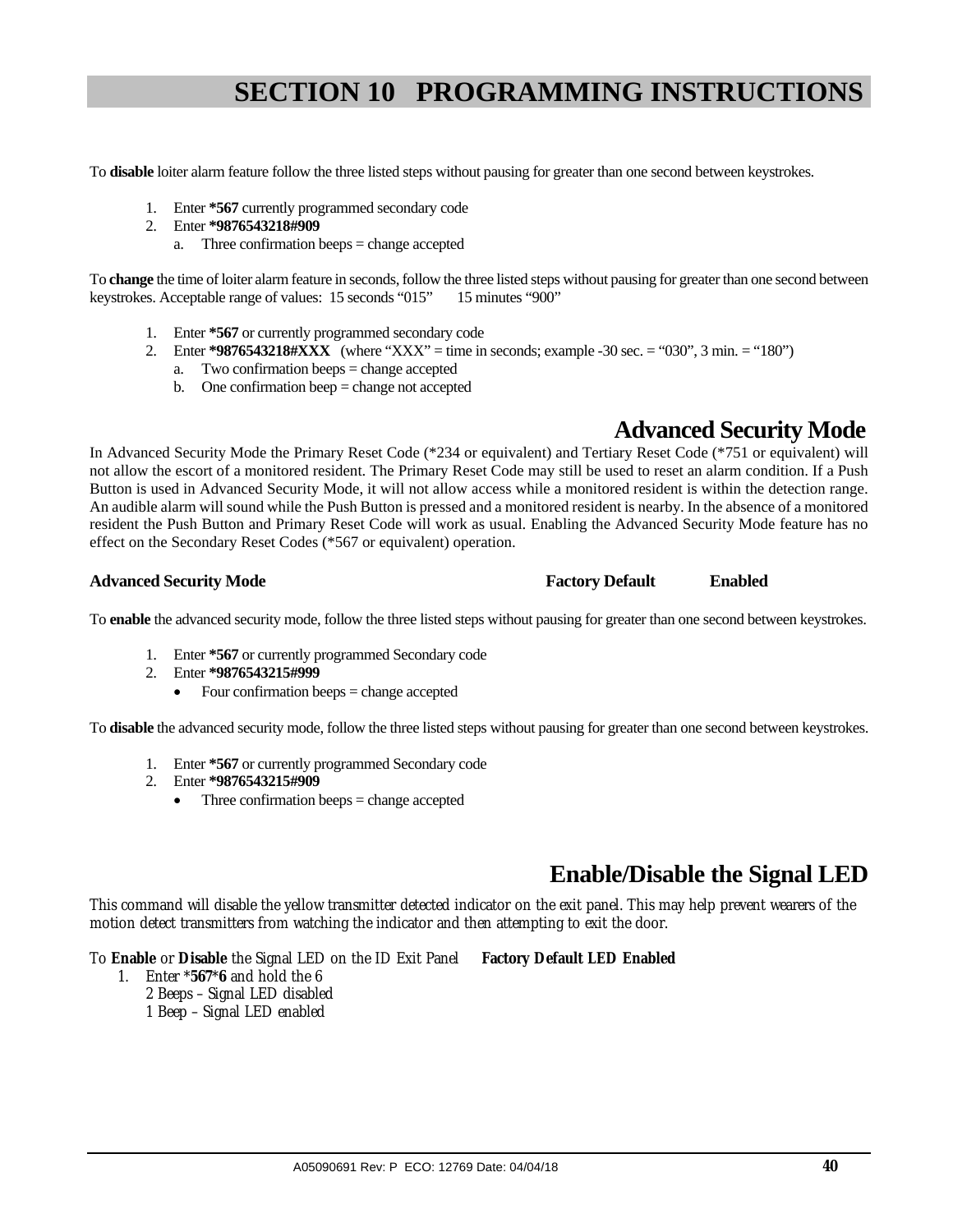## **SECTION 10 PROGRAMMING INSTRUCTIONS Antenna Range Adjustment**

The Universal Exit differs from the 135 and SC-40 series exits with regards to receiver installation and programming. It has no on-board receiver and depends solely on External Receivers for transmitter detection. The Universal Exit can accommodate up to three External Receivers on three independently programmable inputs. This allows the user to set receiver thresholds (range) for each receiver to different values.

Each door system installation will be unique in many ways. Consider all of the local environmental factors of construction around the system location; the types of materials used, the construction methods used, and amount of foot traffic around and through the door area. Each system will require tuning for the required coverage at each location independently. The following steps will guide you during the adjustment.

#### **While you are in the Antenna adjustment mode the lock relays and door contacts are bypassed to make tuning easier on high traffic doors.**

After installing the required number of receivers (1-3), the Universal Exit Receivers are configured as follows:

Use the keypad to enter **\*567\*9876543219** to access receiver adjustment mode. 5 beeps confirm you are ready to configure your receivers(s).

Select the receiver (1, 2 or 3) you wish to configure by pressing the corresponding key (**1, 2 or 3**). You must hold this key until the exit responds with 4 beeps.

Receiver range is adjusted by entering **\*xxx**. 1 beep confirms the range change was accepted. The xxx is a number corresponding to the range. This is an inverse relationship, so the higher the number, the lower the range.

The receiver is enabled by pressing the **5** key. 1 beep confirms this change.

The receiver is disabled by pressing the **6** key. 2 beeps confirm this change.

Pressing the 0 key initiates a report of the 3 digit threshold level pertaining to the receiver you are currently configuring. The three digit report format is a number of beeps (first digit) followed by a brief pause, more beeps (second digit) and another pause then a final series of beeps (last digit). A 0 in this report is represented by 10 beeps

At any time you can press the # key to exit adjustment mode. If no **valid** (4, 7, 8 and 9 are not valid in this mode) keys are pressed in a one minute span the exit will automatically exit adjustment mode. 3 beeps confirm exit from adjustment mode.

## **Auto Antenna Range Adjustment**

The purpose of the auto-tuning is only to get you close to the optimal coverage settings. It may not get you exactly to the most optimal setting. You do not have to use this feature. You can still manually tune exits the same way you always have. If you typically have difficulty tuning exits, this will be an invaluable tool for you.

#### **Transmitters Auto-tuning Mode**

With a transmitter and strap from the facility at hand, you must first put the transmitter into auto-tuning mode. As we know, an operational TX only broadcasts its signal approx. every half second or so. For auto tuning, we need it to transmit much more frequently and with an ID of 6000 to speed up the auto-tuning process.

Enable the transmitter's auto-tuning mode.

Take the transmitter and hold it in its proper orientation against the top of a tester. Ensure that it displays its ID and TX OK.

Enter the programmed security code **\*23456** wait for Enable then press the **4** key on the tester. This puts the transmitter into auto-tuning mode and changes its ID to 6000.

The transmitter will now stay in this mode until you either use a tester to take it out of that mode, or after 60 minutes it will automatically revert back to its normal ID and mode of operation.

Disable the transmitter's auto-tuning mode.

Take the transmitter and hold it in its proper orientation against the top of a tester. Ensure that it displays its ID 6000 and TX OK.

Enter the programmed security code **\*23456** wait for Enable then press the **#** key on the tester.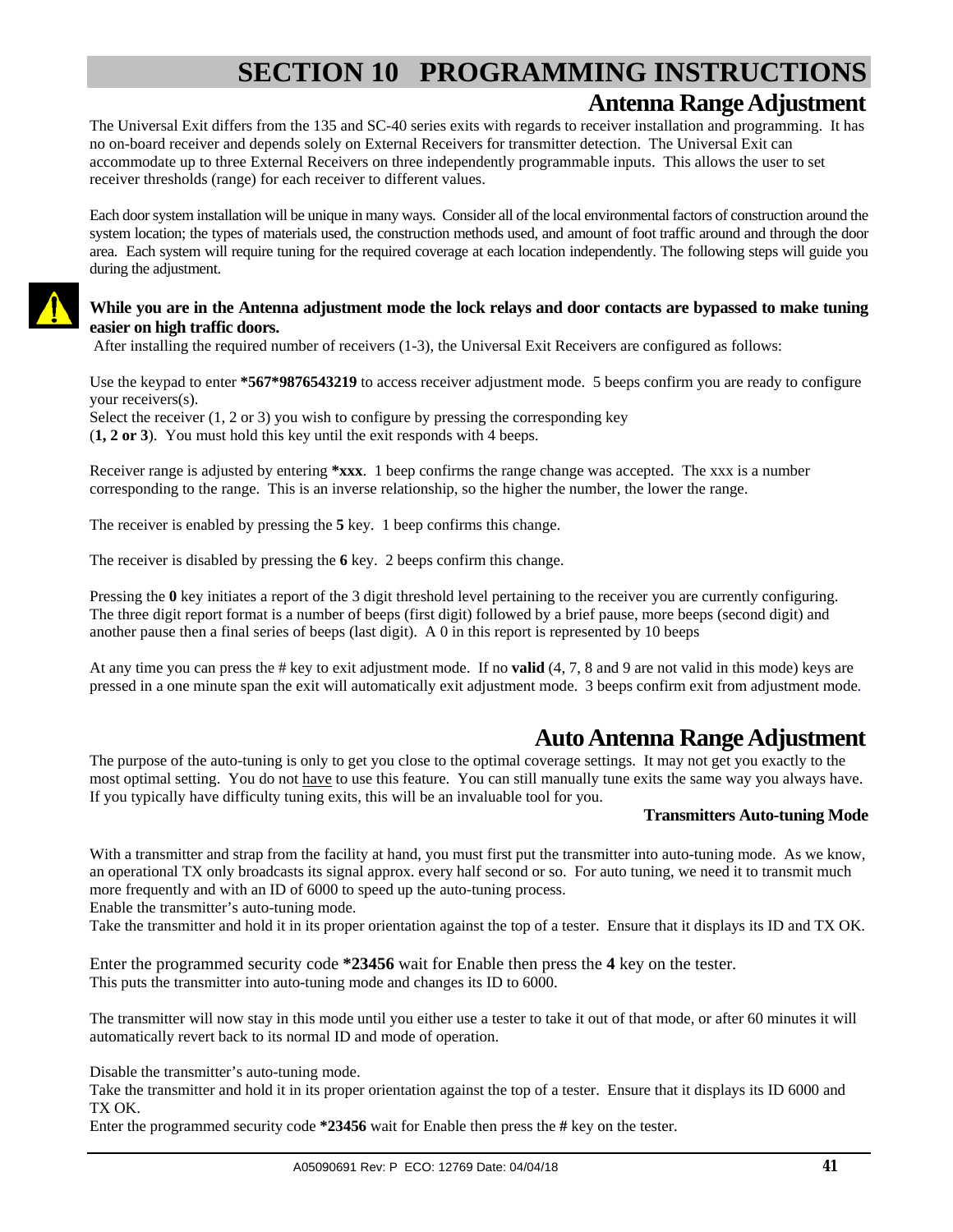#### **U-DE Exit Panel Auto-tuning Mode**

If you are installing an exit panel for a single door, you will probably only need 1 external receiver. You will most likely only need to tune for 3 locations around that doorway. If you need to provide coverage for both wrist and ankle placements around a single door, you'll want to test 6 locations. The 3 locations with the transmitter on the wrist, then again with the transmitter on the ankle. If you're tuning a double door or a door with an expanse of glass alongside, you may need to do 4 locations, or 8 if needing to ensure coverage for both ankle and wrist.

If you are installing an exit panel for a single door, you must first identify and mark the 3 locations to stand in while performing the tuning. Use a measuring tape and measure 6 feet out from the center of the door opening at about a 45 degree angle to either side of the doorway. Place a piece of painters tape on the floor to mark those 2 spots. Then measure 6 feet straight out from the center of the door opening and place another piece of tape there. When you're finished, you should have 3 locations forming an arc around the door.

After installing the required number of receivers (1-3), the Universal Exit Receivers are Auto-Tuned as follows: Use the keypad to enter **\*567\*9876543219** to access receiver adjustment mode. 5 beeps confirm you are ready to configure your receivers(s).

Select the receiver  $(1, 2 \text{ or } 3)$  you wish to configure by pressing the corresponding key (1, 2 or 3). You must hold this key until the exit responds with 4 beeps.

The receiver is enabled by pressing the **5** key. 1 beep confirms this change. The receiver is disabled by pressing the **6** key. 2 beeps confirm this change.

Press the **4** Key. Exit will beep / blink 7 times. We are now in auto threshold adjustment mode. Press the **3** key. Exit will beep / blink 1 time (three locations have been programmed More locations can be selected by pressing 4, 6, or 8).

Each location will require 4 positions, each position being rotated by 90 degrees.

With the transmitter that has the auto threshold adjustment mode test code (tx ID 6000), either on your wrist or ankle press the **7** key (exit will beep fast for 5 seconds). This will give you enough time to start on the first location. Exit will now start looking for tx on each receiver. Exit will beep very fast at this point rotate 90 degrees, when the exit goes quite it is looking for the transmitter. When the Exit panel starts to beep fast again rotate 90 degrees you will do this three times during the test and then the Exit will beep slowly. This is telling you to move to the next location. Press the **7** key again (exit will beep fast for 5 seconds giving you time to get to the new location).

Exit will now start looking for tx on each receiver. Exit will beep very fast at this point rotate 90 degrees, when the exit goes quite it is looking for the transmitter. When the Exit panel starts to beep fast again rotate 90 degrees you will do this three times during the test and then the Exit will beep slowly. This is telling you to move to the next location.

Press the **7** key again (exit will beep fast for 5 seconds giving you time to get to the new location). Exit will now start looking for tx on each receiver. Exit will beep very fast at this point rotate 90 degrees, when the exit goes quite it is looking for the transmitter. When the Exit panel starts to beep fast again rotate 90 degrees you will do this three times during the test and then the Exit will beep slowly. This is the third location for the door so this is telling you that the Auto Tuning is done.

Press the **#** key to exit threshold adjustment mode.

The above steps can be repeated until all of the selected locations have been programmed.

**If at any time during the auto-tuning process you get a steady beep and the signal light is not flashing on the Exit Panel then the transmitter is no longer being seen. You will need to start the auto-tuning process over.** 

Test the coverage area in the usual way – approach the door from various angles with the transmitter on your ankle and/or wrist. You may find you will need to tune the settings slightly, but they should be very close to providing optimal coverage at the range you selected which, in our example, was six feet.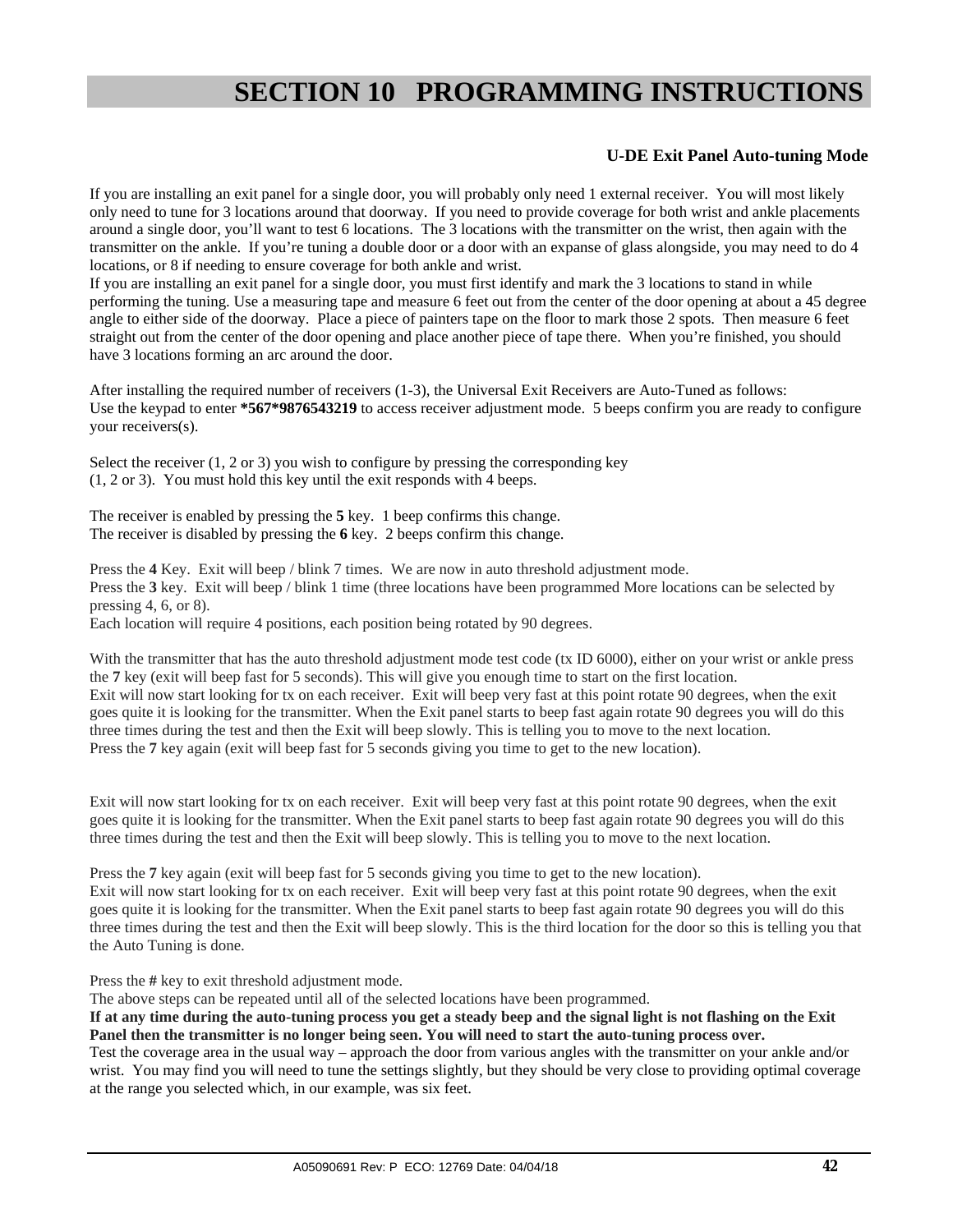## **Max Range Adjustment Feature**

Secure Care Products has added a new feature to the Universal Exit Panels manufactured after April 2017 called **Max Range Adjustment**. This feature automatically sets the noise threshold for external receivers to provide the maximum transmitter detection range for the given environment. It does this by analyzing the noise on all external receiver inputs to the Universal Exit panel and then sets the threshold levels to just above the noise floor.

Some additional manual adjustments may be required to meet the needs of different environments.

Care should be taken to make sure no active transmitters are in range while performing this operation.

To use this feature verify the external receivers that will be used at this location are wired to the Universal Exit Panel. And verify any unused receiver inputs are disabled.

Enter the following code into the keypad to enable the receiver Max Range Adjustment mode.

• Enter \*567 or current secondary code

```
Enter *9876543219 5 beeps confirms you are ready to configure your receivers(s). 
             1 confirmation beep.
```
The exit panel has now set the thresholds of the external receivers to a level just above the noise floor for the maximum detection range for the given environment.

## **Advance Push Button Mode**

#### **Only use this feature when the door that you are using this feature for is visible from the location of the Pushbutton!**

With Advance Push Button Mode enabled and depending on the level of the Advance Push Button Mode you select will allow you to do one of the following. This feature will not affect the Advance Security Mode.

To **Enable** or **Disable** the Advance Push Button Mode features **Factory Default Disabled**

- 1 Enter \***567**\***8** and hold the **8** 2 Beeps Can clear the alarms but not allow transmitters to be escorted If there is an alarm at the panel it can be cleared by pressing the pushbutton once.
- 2 Enter \***567**\***8** and hold the **8** 3 Beeps Can clear alarms and allow transmitters to be escorted To unlock a door when there is an alarm at the door then press the pushbutton twice, once to clear the alarm and once to unlock the door
- 3 Enter \***567**\***8** and hold the **8** 4 Beeps Cannot clear alarms but will allow transmitters to be escorted To escort a resident with a transmitter by pressing the button once.
- 4 Enter \***567**\***8** and hold the **8** 1Beep Advance Push button Mode is Disabled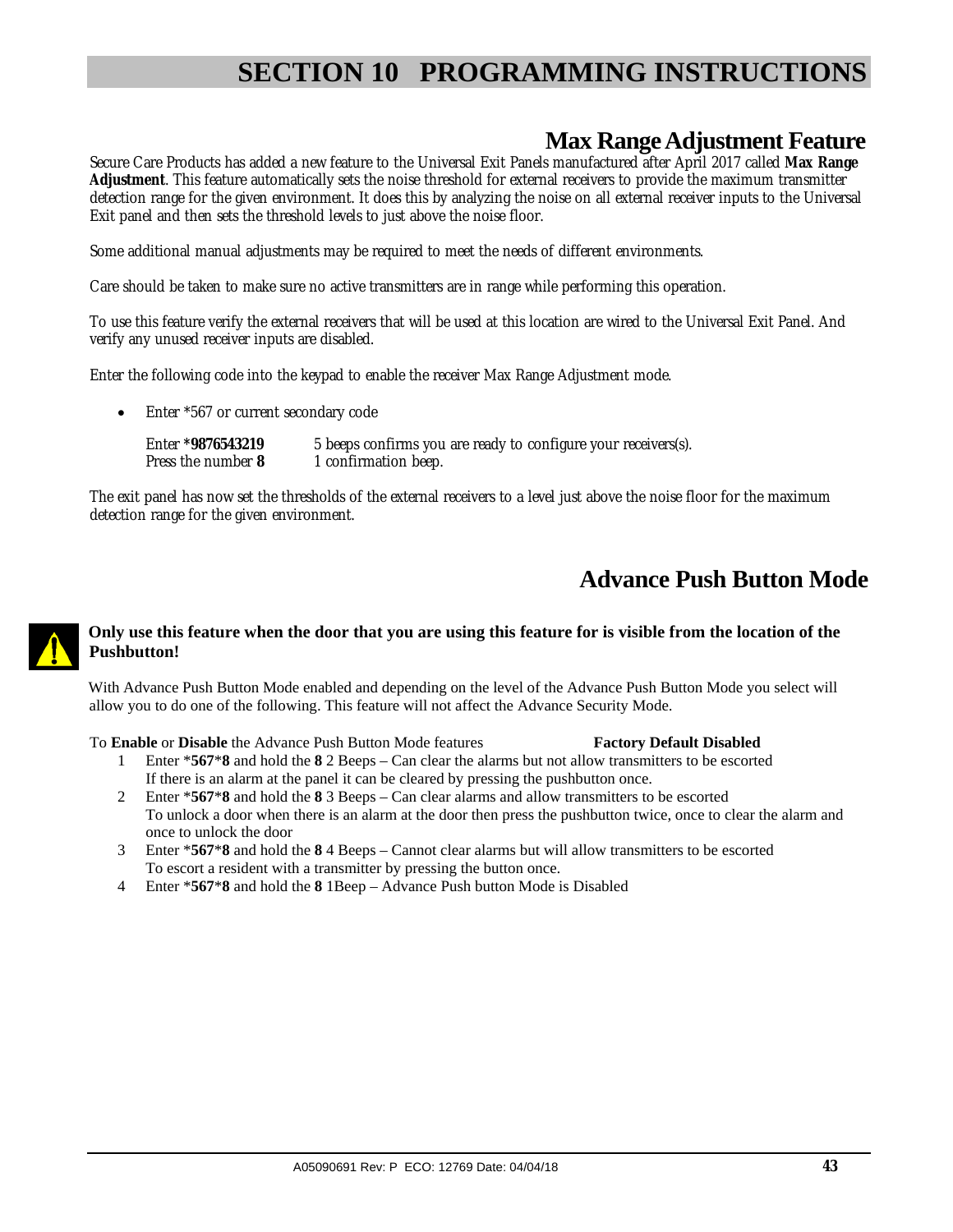## **Date Time Change**

To change just the day and time in Pm programming for day light savings.

Step1: **\*567 \* 9 8 7 6 5 4 3 2 1** hold **1** for one beep: Step 2: Press **1 – 7**: to enter current day (Monday being **1** and Sunday being **7**). 2 beeps Step 3: Enter 4 digit current times. (Example: 1500 hours is 3:00 pm) 3 beeps

When you are done entering the new day and time press # to exit the programming.

## **PM Mode Feature**

The new PM Mode feature allows the user to select different Lock and Unlock times for different days of the week to automatically arm and disarm the door system. This will allow more control of unauthorized traffic through the protected door during those times.

#### **Note: All times are entered in Military Time and \*567 is replaced with current secondary code if changed.**

Step1: **\*567 \* 9 8 7 6 5 4 3 2 1** hold **1** for one beep: Step 2: Press **1 – 7**: to enter current day (Monday being **1** and Sunday being **7**). 2 beeps Step 3: Enter 4 digit current times. (Example: 1500 hours is 3:00 pm) 3 beeps Step 4: Enter  $1 - 7$  (if you want individual times for different days of the week), or  $0$  (to program panel for every day) 1 beep Step 5: Enter 4 digit unlock time. 2 beeps

Step 6: Enter 4 digit lock time. 3 beeps

Step 7: Repeat steps 4 - 6 if you are programming additional days of the week or press **#** to exit

**If enabled the PM programming is set at factory default to lock down for 24 hours seven days of the week. If programming the panel for different days you must enter a lock and unlock time for each day of the week. Example on Monday I don't want the door to lockdown at all so I will have to enter a time for a one minute lockdown: lock at 0100 and unlock at 0101.** 

#### **To disable and enable PM mode**

**\*567 \* 9 8 7 6 5 4 3 2 1** hold the **1** for one beep, Press **9** to toggle PM mode on or off. 5 beeps enabled, 3 beeps disabled

#### **To check current times for PM mode**

**\*567 \* 9 8 7 6 5 4 3 2 1** and hold **1** for one beep: Press 0: enter next code for time / date setting beep out. 1 beep feedback

4096 current time 4097 unlock time Monday 4353 lock time Monday 4098 unlock time Tuesday 4354 lock time Tuesday 4099 unlock time Wednesday 4355 lock time Wednesday 4100 unlock time Thursday 4356 lock time Thursday 4101 unlock time Friday 4357 lock time Friday 4102 unlock time Saturday 4358 lock time Saturday 4103 unlock time Sunday 4359 lock time Sunday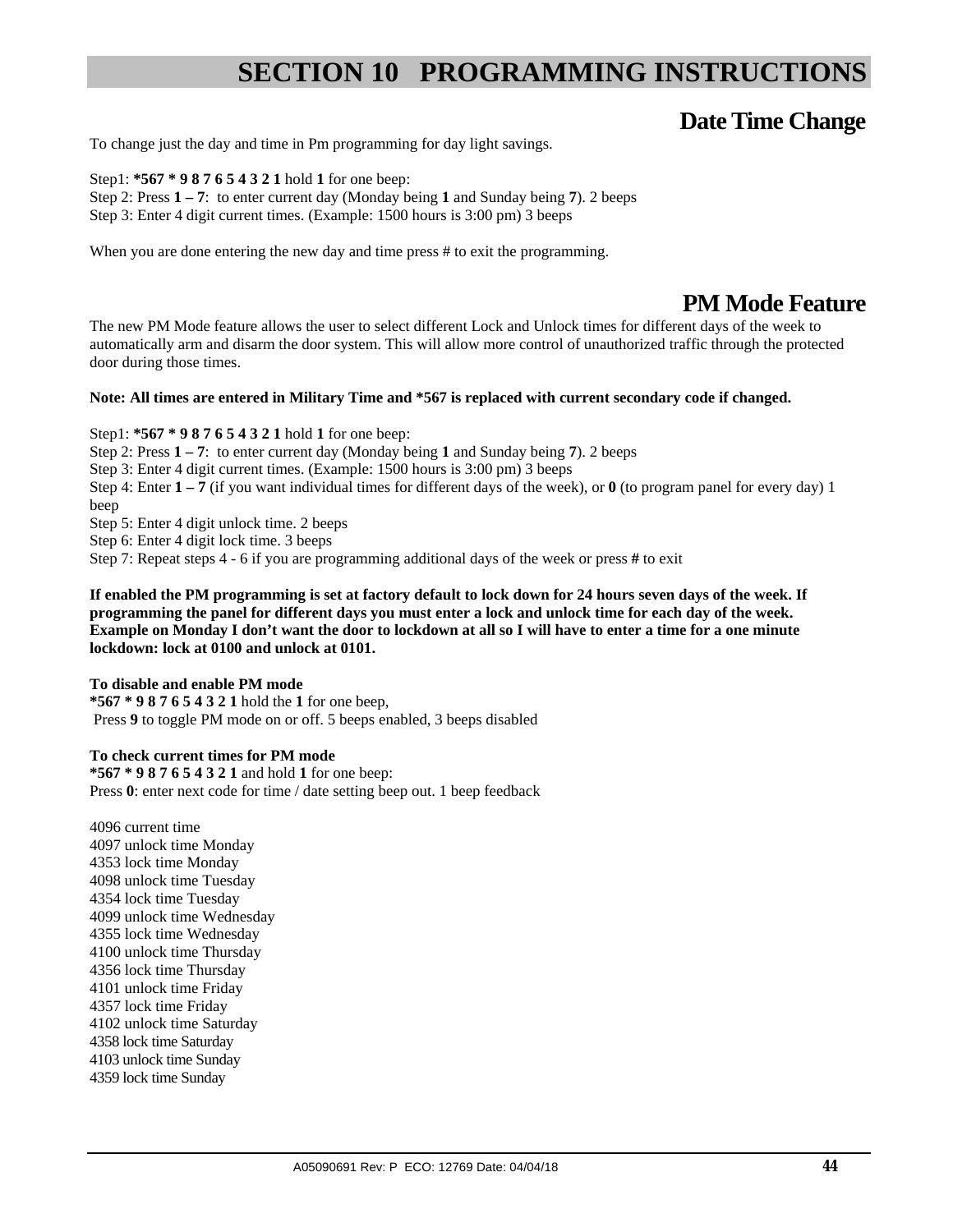## **Testing the CAN Bus**

To **test** the CAN bus connection:

- 1. Enter \*567 \*1 and hold the one
	- $\bullet$  One beep = the bus is not connected
		- Four beeps = communicating to at least one other device.

## **Setting Exit Panel ID Code**

Each Universal U-DE Exit Panel requires its own unique ID code for reporting purposes on the CAN bus (if used). An event message will then be transmitted on the CAN bus beginning with the Exit Panel ID code followed by the message string. The Exit Panel ID is also supervised by the XIU for power. Only ID's 001-095 are valid ID codes.

#### **Panel ID Code Factory Default** 255

To **change** the panel ID code, follow the three listed steps without pausing for greater than one second between keystrokes.

- 1. Enter **\*567** or currently programmed secondary code
- 2. Enter \*9876543213# $\angle$ XXX (XXX = three digit number)
	- 1) Two confirmation beeps = change accepted
	- 2) Single confirmation beep = change declined

To **view** the panel ID code, follow the three listed steps without pausing for greater than one second between keystrokes.

- 1. Enter **\*567** or currently programmed secondary code
- 2. Enter \*9876543213#999. The ID Code will be given in three series of blinks (# of blinks for number in the code, i.e. one blink  $= 1$ , etc... ten blinks  $= 0$ ) separated by pauses.

## **Escort Pendant Enable/Disable**

The Escort Pendant was designed to allow facility staff members to be able to put the Secure Care Products Universal U-DE Exit Panel into an escort mode without having to manually enter an authorized escort/reset code at the Exit Panel keypad. This allows for easier travel and movement of staff with residents or infants throughout the facility and covered (protected) areas.

#### **To Enable Escort Pendant Feature: Factory Default Disabled**

- 1. Enter \*567\*9876543215#998
	- 4 beeps=accepted

## **To Disable Escort Pendant Feature:**

- 1. Enter \*567\*9876543215#908
	- 3 beeps=accepted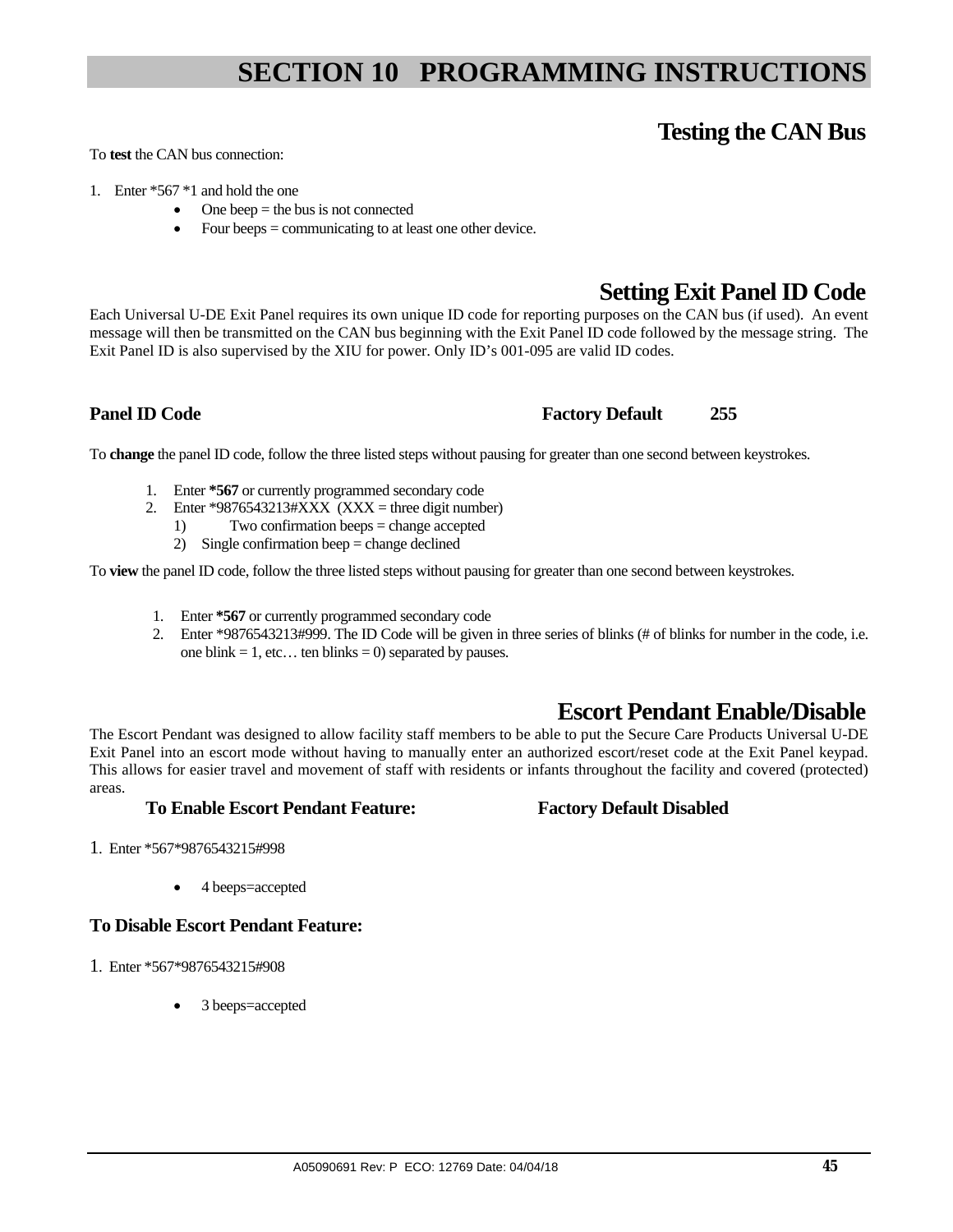## **Defaulting The U-DE Panel**



**Resetting the exit panel back to factory default will reset all of the programmed information inside the panel back to the factory default settings.**

**To reset the panel to factory settings: Enter** *\****309 \*9876543214**

## **EXIU Programming**

#### **NOTE: All programming is stored in nonvolatile memory, which means that if the panel**  loses power the EXIU programming will remain in memory.

The following programming for the EXIU can be done from any U-DE exit panel. The keypad on the EXIU will not accept any programming. Programming the EXIU can also be done from the Secure Care software please refers to the Secure Care software manual for those instructions.

#### **To unlock the doors during a cutband alarm:**

1. Enter **\*911 (EXIU Bypass code).** The top center LED will light up and stay lit on the U-DE exit and the EXIU will have the bottom center LED lit. Along with the top center LED the U-DE exit will beep every 2 minutes while in Bypass mode. The EXIU will also time out of the Bypass mode in 15 minutes.

This code should only be giving to security personal, director of nursing or unit manager.

#### **To change the EXIU Bypass code:**

- 1. Enter **\*567 \*976543214#xxx (new Bypass code).**
	- $\bullet$  One Beep = New Bypass code has been accepted.
	- Ten Beeps = New Bypass code was not accepted.

The Bypass code CAN NOT be the same as any other code currently programmed into the U-DE exit.

**Lock and Unlock all U-DE exits.** 

**This code will lock and unlock all of the U-DE exits connected to the same EXIU that you are programming.** 

**To lock all of the U-DE exits**

1. Enter **\*567 \*9876543214#001** confirmation is 3 beeps

**To unlock all of the U-DE exits** 

1. Enter **\*567 \*9876543214#000** confirmation is 2 beeps

#### **To enable and disable latching**

**This feature is Factory set to disabled. Latching will allow all of the U-DE exits to remain locked after a cutband alarm. With latching enabled after a cutband alarm you will need to unlock the exits by entering the reset code at each U-DE exit.** 

- 1. To enable latching enter \*567 \*98765432114#002 confirmation is 4 beeps
- 2. To disable latching enter \*567\*9876543214#003 confirmation is 5 beeps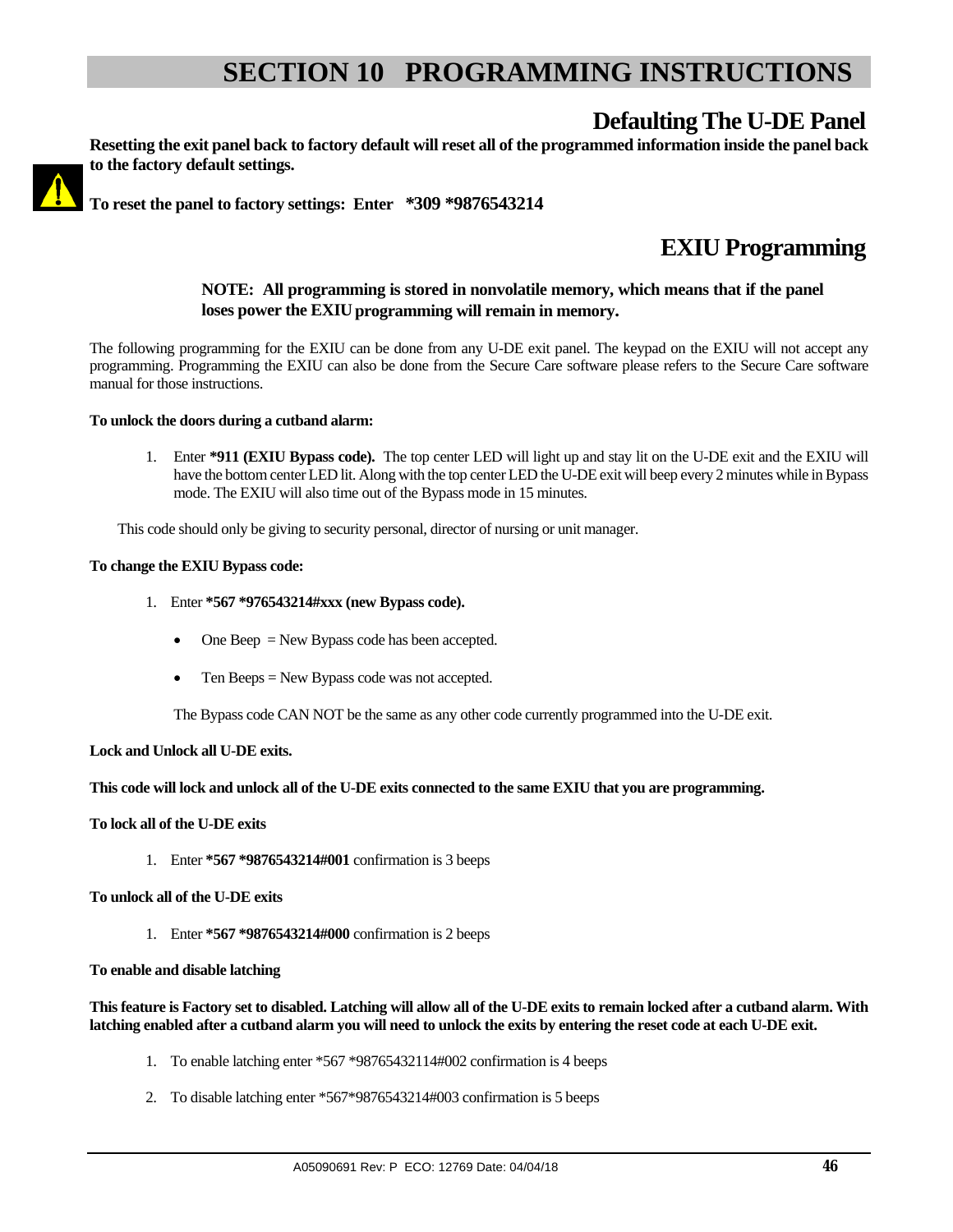## **SECTION 11 TESTING**

## **Recommended Weekly Testing Testing Wandering Patient Monitoring with Lock**

## **Patient Escort Feature Test**

Enter the monitoring zone with a transmitter on your ankle. The red LED will turn on and the door will quietly lock. Now enter the primary reset code into the keypad. The red LED will turn green, the door will unlock and you will be able to open the door without the alarm sounding.

### **Anti-Tailgate Feature Test**

Now close the door. The green LED will turn red and the door will immediately relock.

#### **Delayed Egress Feature Test**

With the door locked, apply pressure on the opening hardware of the door. The U-DE Exit Panel will begin to alarm and the red LED will remain on. The LED will remain red and the audible alarm sound will be short beeps. After 15 seconds, the audible alarm will become a continuous tone, the red LED will be on, and the door will release. Open the door. The LED will begin flashing red/green/red/green and the audible alarm will change to the seagull sound. Now close the door and enter the primary reset code. The panel will stop alarming, the door will relock and the red LED will be on. (The transmitter is still in the monitoring zone).

#### **Remote Keypad Test**

If a Remote Keypad has been installed with the U-DE Exit Panel, repeat the steps above using the Remote Keypad.

#### **Push Button Test**

If a remote Push Button has been installed with the U-DE Exit Panel, pass through the door from the Exit Panel side to the Push Button side using the reset code on the Exit Panel keypad. Close the door. Depress the Push Button. Open the door. No alarm condition will be activated and the LED will turn green.

#### **Advanced Security Mode Test**

Bring a transmitter into the monitoring zone. The green LED will turn red; the yellow LED will blink. Now enter the primary reset code. The red LED will flash green momentarily indicating a valid code was entered while a monitored resident was nearby. Next, try to gain access via the Push Button if one is installed on your system. With a transmitter in range, the door will remain locked and an audible alarm will sound. Only by entering the Secondary Reset Code (\*567 or equivalent) will access be granted in this situation.

## **Recommended Monthly Testing**

#### **Fire Alarm Release Feature Test**

Place the fire alarm system into the alarm mode and verify that all locks release. The U-DE Exit Panels should be in the fire alarm release alarm condition.

## **Recommended Annual Service**

#### **Battery Replacement**

The battery should be replaced annually with a rechargeable 9VDC NI-MH battery (Secure Care Part # B15360501).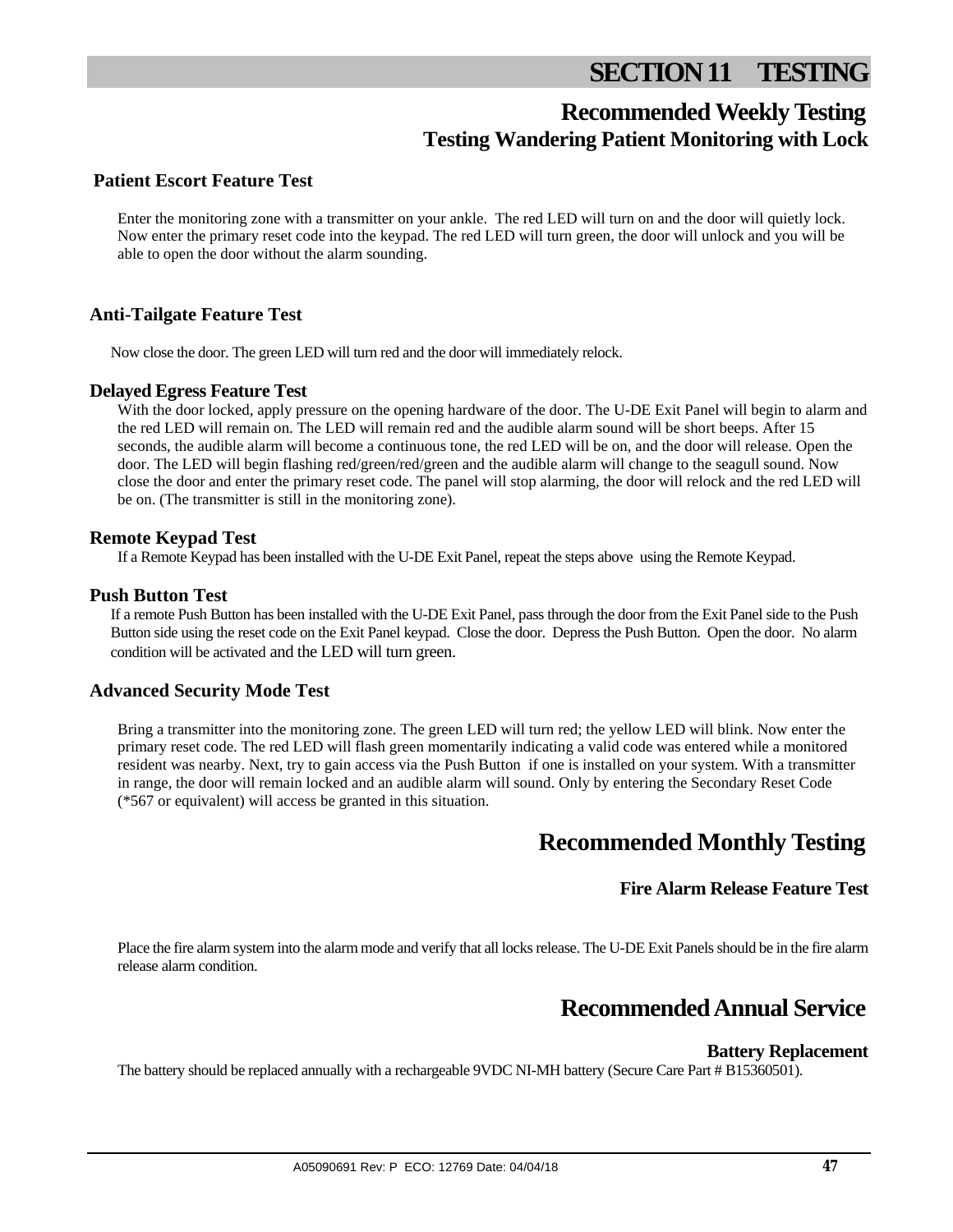## **SECTION 11 TESTING**

## **Using a Transmitter/System Tester**

To test a Transmitter using the STAT Tester:

- 1. Press the ON button.
- 2. Bring the Transmitter near the top of the Tester and verify the signal LED blinks.
- 3. Verify that the display alternates between "TX OK" and the ID of the Transmitter.

To test a door system using the STAT Tester:

- 1. Press the ON button.
- 2. Bring the Tester near the door and press \*23456 or programmed security code then press the DOOR button.
- 3. Verify the door system arms if the door is closed or alarms if the door is open.

To test the Cutband Receivers using the STAT Tester:

- 1. Press the ON button.
- 2. Press \*23456 or programmed security code then press and hold the cutband button
- 3. Verify the door system arms if the doors are closed or alarms if the doors are open. All of the doors will go into the locked state and if any door is opened this door will go into an alarm and this will need to be reset at the exit location.
- 4. To stop testing the cutband receivers release the cutband button on the tester.
- 5. The tester when used to test the cutband receivers will show up on the Secure Care Software with a unique ID of 8191

#### **Note: Tester shown is an example actual tester may vary depending on system.**

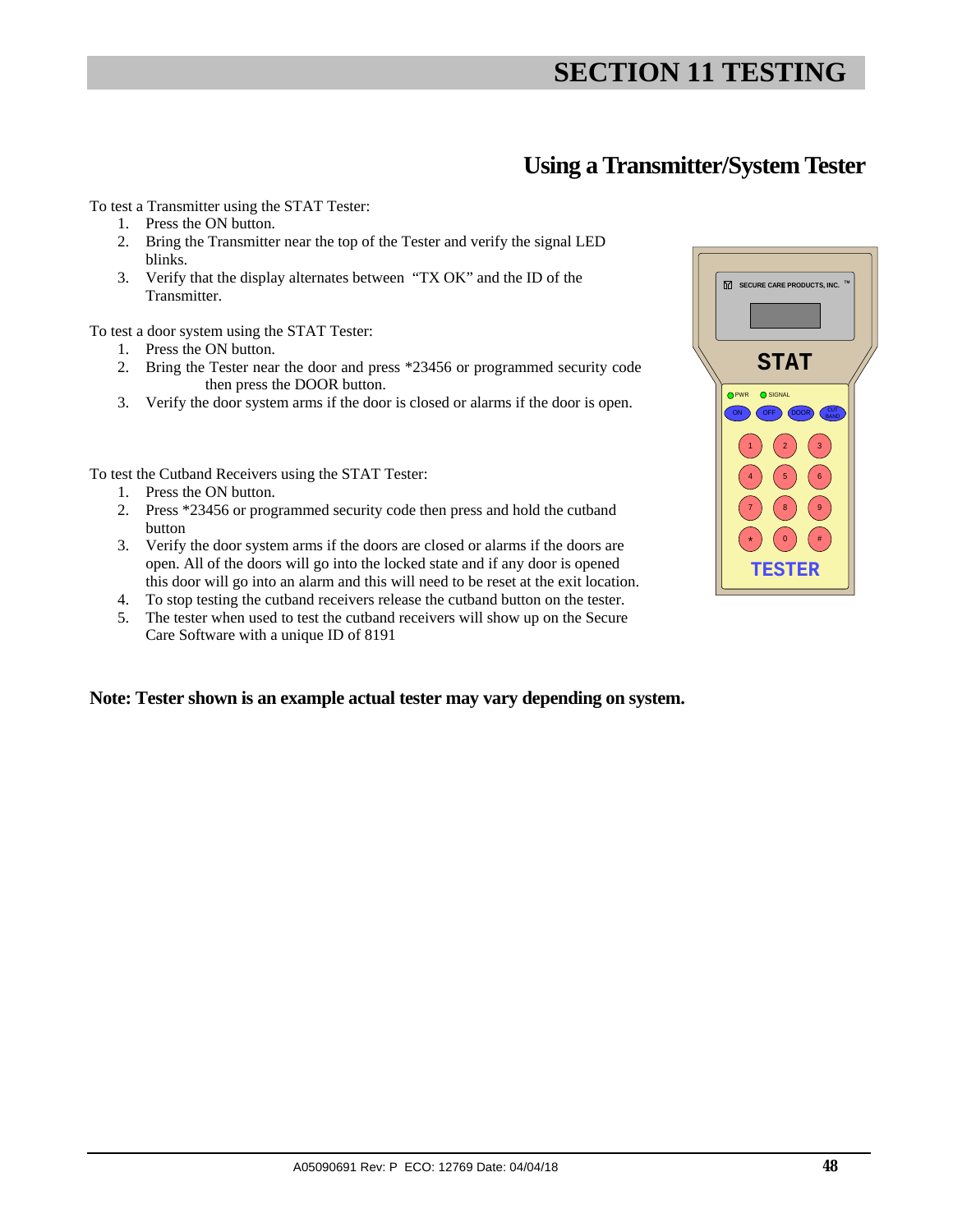## **SECTION 12 TROUBLESHOOTING**

#### Symptom 1: **LED's on the U-DE Exit Panel are off and system does not alarm.**

#### **Potential causes and corrective actions**:

- Power switch on the U-DE Exit Panel is in the OFF position.
- Check the power supply for proper output voltage. Verify output voltage is approximately 12 15VDC.
- Verify that the AC outlet power supply is connected and has an output of 110-120VAC.
- The problem may be in the U-DE Exit Panel. Replace the Exit Panel.

#### Symptom 2: **The U-DE Exit Panel will not reset when the code is entered.**

#### **Potential causes and corrective actions**:

- The incorrect reset code is being entered into the keypad.
- The Remote Keypad pins may be shorted.
- Initialize the panel programming and try the default reset codes.
- The problem may be in the U-DE Exit Panel. Replace the Exit Panel.

#### Symptom 3: **The U-DE Exit Panel has no range with transmitters present. (Signal LED is NOT flashing or solid with no transmitter in range).**

#### **Potential causes and corrective actions**:

- Verify that the transmitter being used is not expired or damaged. .
- Verify that the same transmitter works at another exit location.
- Verify that the Exit Panel is set for the proper antenna.
- Verify that the faceplate of the Exit Panel is not damaged.
- The gain setting may not be adjusted properly. Adjust the gain and retest (Do NOT over adjust the gain).
- The problem may be in the U-DE Exit Panel. Replace the Exit Panel.

#### Symptom 4: **The U-DE Exit Panel will not alarm when a monitored transmitter goes through the door.**

- Check the magnetic door contact for proper operation open loop when door is open and closed loop when door is closed.
- Verify that the transmitter is not expired. .
- The gain setting may not be adjusted properly. Adjust the gain and retest (Do NOT over adjust the gain).
- RF interference may be affecting performance. Locate the source of the interference and remove or filter it.
- There may be a problem with the Push Button interface. The Push Button input may be shorted. Disconnect any wires connected to the Push Button input and retest.

#### Symptom 5: **The U-DE Exit Panel has a flickering or solid yellow signal LED when no transmitter is present.**

#### **Potential causes and corrective actions**:

- RF interference may be affecting performance. Locate the source of the interference and remove or filter it.
- Verify that no other transmitters are within adjusted range of door location.
- Verify that all unapplied transmitters are stored in appropriate metal containers.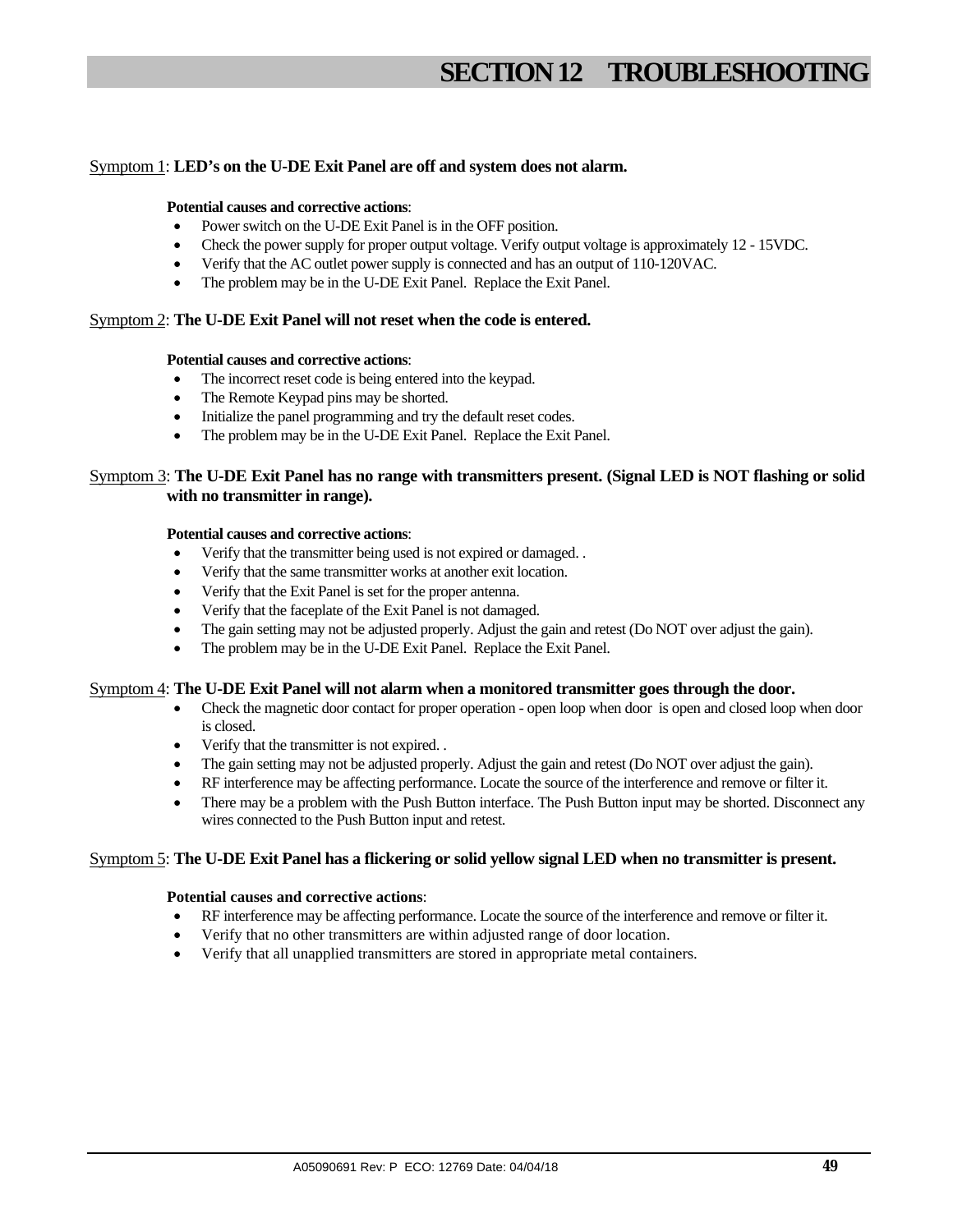#### Symptom 6: **The Nurse Station Annunciator is alarming constantly, but the U-DE Exit Panel is NOT in alarm.**

- Reverse the wire conductors in AUX relay connector for the Nurse Station on the back of the panel. If the problem persists, disconnect the Nurse Station wire from the back of the Nurse Station. If the Nurse Station stops alarming, check the wire for shorts and replace the wire run from the exit location to the Nurse Station location.
- The problem is in the Nurse Station. Replace the Nurse Station panel.

#### Symptom 7: **The U-DE alarms when a monitored transmitter approaches the door. (The door is NOT open when this occurs.)**

#### **Potential causes and corrective actions**:

- The door may not be physically closing completely, leaving a gap too large for the magnetic contacts to activate.
- Visually inspect the magnetic contacts for damage. If damage is found, replace the magnetic contacts.
- Verify that the magnetic door contacts are installed on the door and door frame. (Has the door or frame been replaced and contacts were not re-installed?)

#### Symptom 8: **When a monitored transmitter approaches the door, the red LED turns on and the door locks but three seconds later the panel starts to beep rapidly. The lock releases twelve or twenty-seven seconds later.**

#### **Potential causes and corrective actions**:

- The panel is going into delayed egress mode because the micro-switch in the magnetic lock has been activated. Make sure the door is completely closed and latched.
- The lock has been installed or adjusted incorrectly. Proper alignment of the lock during installation is very important. If the lock is not aligned properly, the delayed egress switch may activate the delayed egress.
- Test the delayed egress switch with a multi-meter. The switch should open and close as the switch is depressed and released.
- There may be a problem with the lock armature alignment. Verify proper installation of all appropriate hardware.

#### Symptom 9: **When a monitored transmitter approaches the door, the red LED turns on and the door locks but delayed egress can NOT be activated.**

#### **Potential causes and corrective actions**:

- Verify the wiring of delayed egress switches. The switches should be wired in parallel.
- Verify that the lock is installed and adjusted properly. Improper alignment of the lock and armature can cause this problem.
- Test the delayed egress switches for proper operation. The switch should open and close as the switch is depressed and released.
- Disconnect the delayed egress switches from the panel. Apply a short on the input connection for three seconds. The panel should respond with rapid beeping and release the lock within twelve or twenty-seven seconds.
- If the problem persists, the problem may be in the U-DE Exit panel. Replace the Exit Panel. If the problem does not go away, the problem resides within the wiring or lock(s).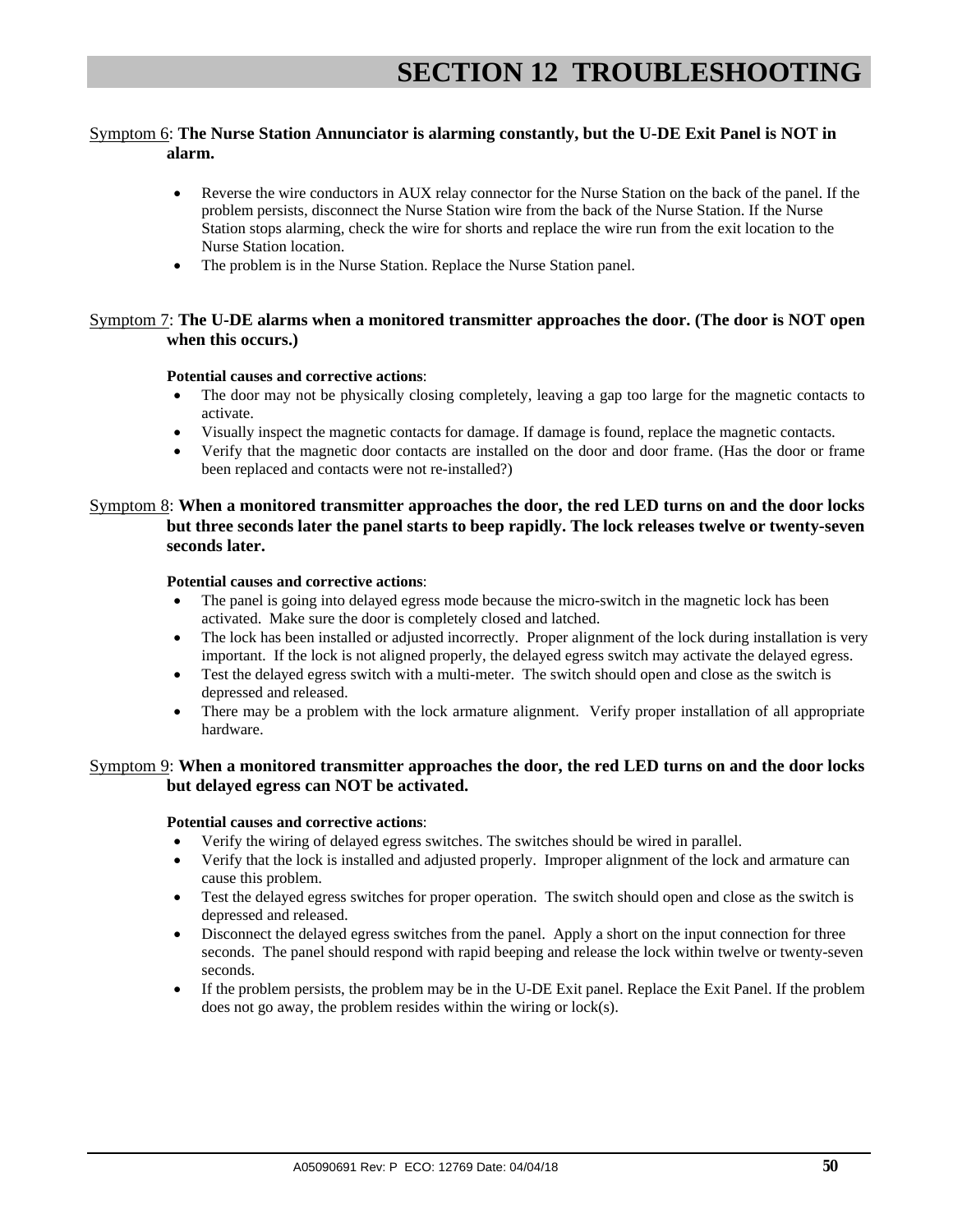#### Symptom 10: **When a monitored transmitter approaches the door, the red LED turns on but the door does NOT lock. (No audible alarm exists and the door has not opened.)**

#### **Potential causes and corrective actions**:

- The door is not fully closed. Pull the door closed and retest.
- Loss of lock power. Verify the lock power is plugged in to a working 110-120VAC outlet. Verify that the output power from the power supply is approximately 12VDC.
- Check the lock relays on the Exit Panel using a multi-meter. The relay should be open with no transmitter present, and closed with transmitter present.
- Verify proper wiring of lock power. Break one leg of lock power through the lock relay on the Exit Panel.
- The problem may be in the lock. Replace the lock.

#### Symptom 11: **The U-DE Exit Panel is beeping at one second intervals when a monitored resident is within range of the door and the lock will NOT lock.**

#### **Potential causes and corrective actions**:

- There may be a problem with the fire alarm relay in the fire alarm control panel. Verify that the U-DE Exit Panel is connected to the proper fire alarm relay NO or NC.
- The Fire alarm system has been activated into an alarm condition. Remove the fire alarm wire from the U-DE Exit Panel. The beeping should stop. If the beeping continues, replace the U-DE Exit Panel. If the beeping stops, replace the fire alarm wire.
- If multiple Exit Panels are connected to an individual fire alarm relay, all panels must be turned on and wire polarity must be identical on all panel connections.

#### Symptom 12: **The U-DE Exit Panel does not release the lock when the fire alarm system is activated.**

#### **Potential causes and corrective actions**:

- The fire alarm relay is not connected or not working properly.
- There is a possible open circuit in the fire alarm interface. Disconnect the fire alarm wire from the fire alarm relay and the U-DE Exit Panel. Test the cable for an open circuit. If no open is found, test the fire alarm test the fire alarm interface on the U-DE Exit Panel. Provide a short on the panel interface input. The door should release and the Exit panel should beep.
- Verify that the U-DE Exit Panel is programmed for the proper fire alarm relay, NO or NC.

#### Symptom 13: **The Remote Keypad with the U-DE Exit Panel does not work. (All functions of the U-DE integrated keypad work properly.**

#### **Potential causes and corrective actions**:

- Verify proper wiring and connections to the Remote Keypad from the Exit Panel.
- Reverse the connection of the ribbon cable on the Remote Keypad.
- There may be a broken or shorted keypad connector. Inspect the connector on the Remote Keypad and the U-DE Exit Panel.
- There may be a broken or loose conductor in the ribbon cable. Test each conductor for continuity.
- There may be a bad Remote Keypad button. Replace the Keypad.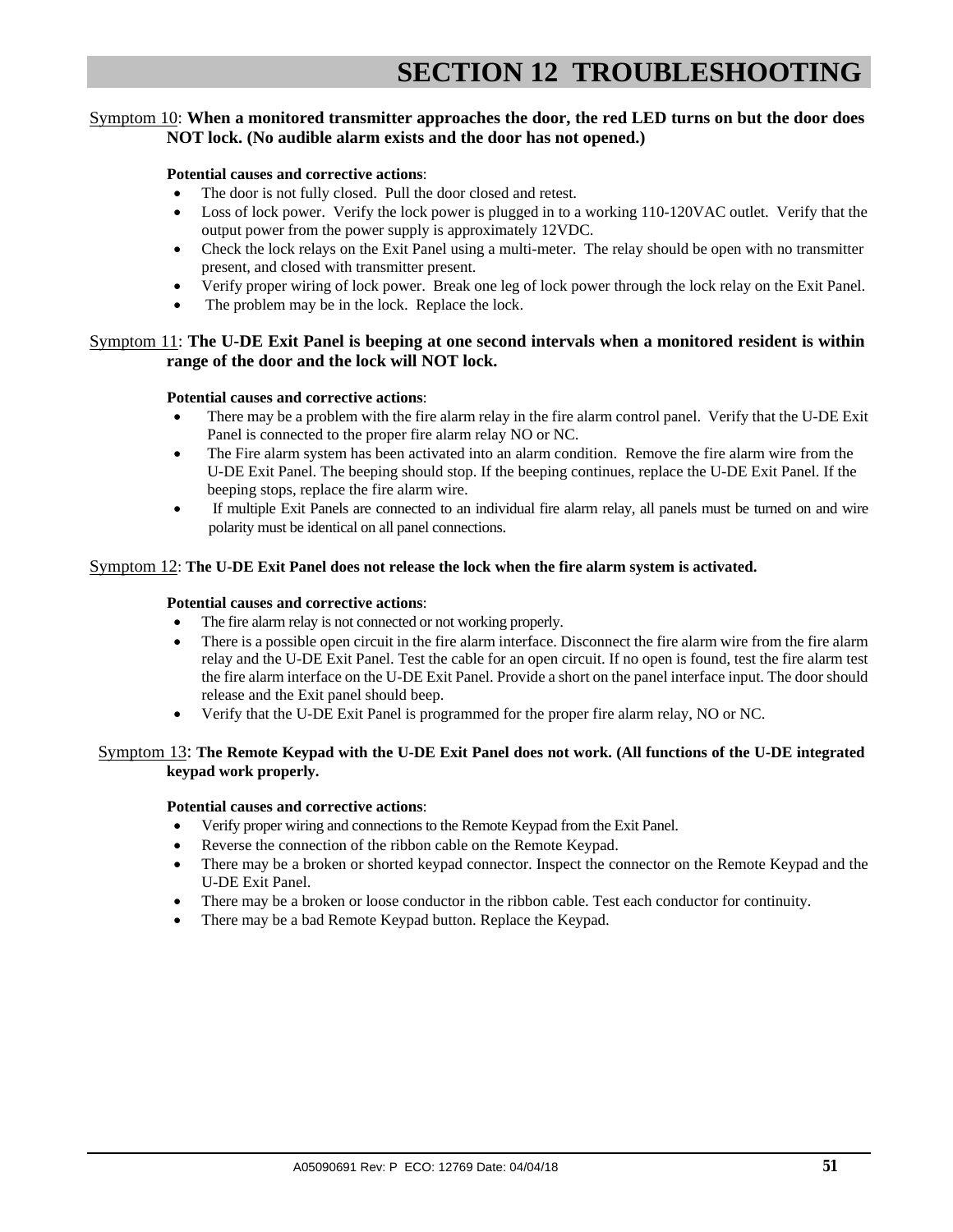#### Symptom 14: **The U-DE Exit Panel does not lock out the elevator when the Exit Panel is in alarm and the elevator door is open.**

#### **Potential causes and corrective actions**:

- Verify that wiring to the elevator control is connected in the Exit Panel.
- Remove the wire from the elevator interface connectors, Test for open and close. The relay should be open with no alarm present and closed when there is an alarm present.
- If the relay tests OK, the problem is within the wire run to the elevator controls or in the elevator controls.
- If the relay does not work properly, replace the U-DE Exit Panel.

#### Symptom 15: **The U-DE Exit Panel is operating properly but the PM program does not seem to be working, The Exit Panel does not arm at the programmed time.**

#### **Potential causes and corrective actions**:

- The Exit panel programming has been initialized and all memory has been erased. Reprogram and enable this feature.
- The Exit Panel programming has been turned off. Refer to the programming section in this manual to enable this feature.
- The Exit Panel has been programmed incorrectly. Reprogram for the correct times.
- Reprogram the Exit Panel for change in Daylight Savings Time.

#### Symptom 16: **The U-DE Exit Panel is in PM mode and armed, but when the door is opened, the alarm does NOT sound.**

- Check the magnetic door contacts for proper operation.: Open loop when the door is open and closed loop when door is closed.
- If the magnetic contacts are working properly, replace the U-DE Exit Panel. .

#### Symptom 17: **The U-DE Exit Panel has been working properly. Now the system seems to have short range.**

- There may be a loose or broken antenna inside the Exit Panel. Inspect for physical damage to the Exit Panel faceplate. Replace the Exit Panel.
- Verify that the gain adjustment has not been changed. Readjust the gain for proper performance. .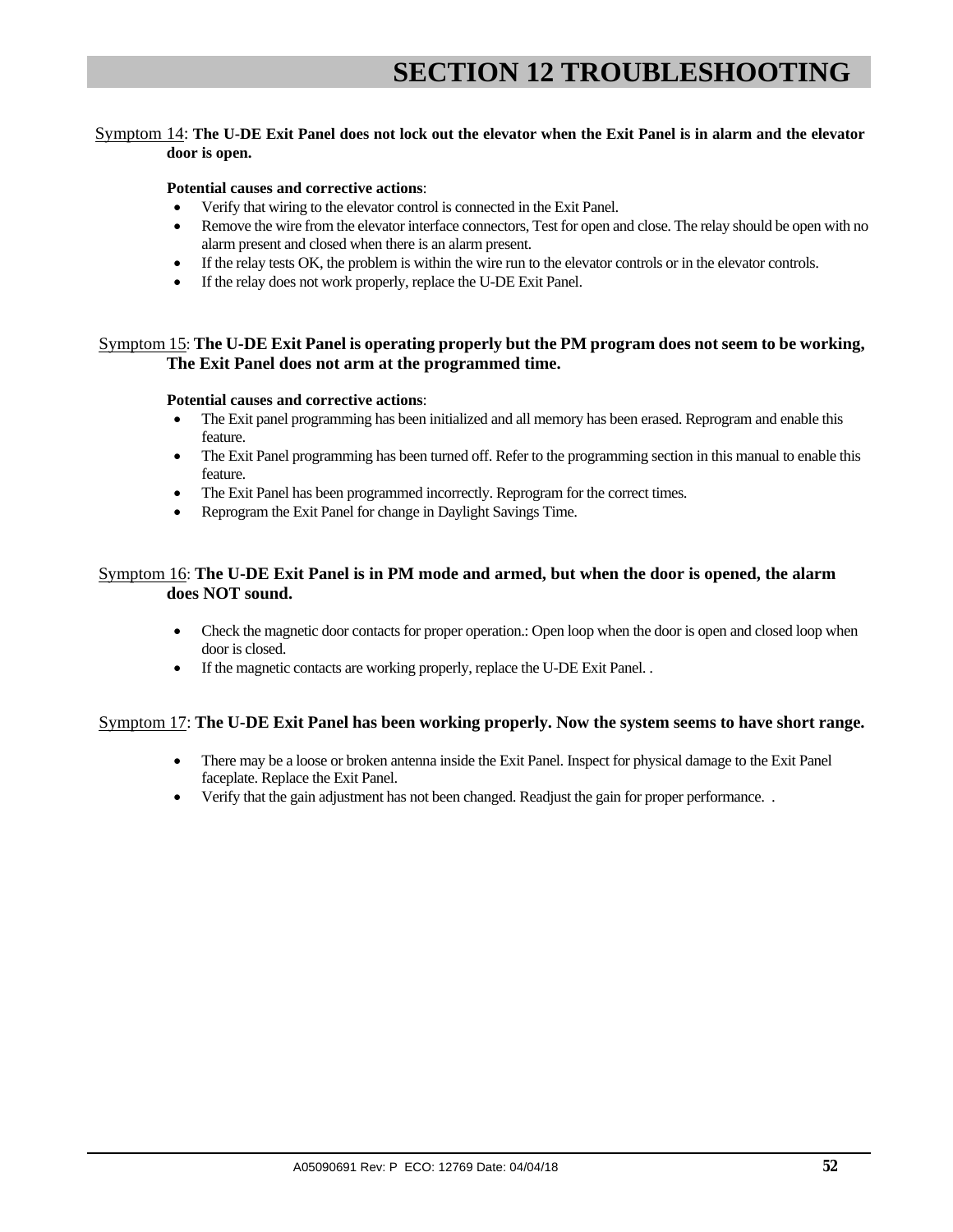## **SECTION 13 GENERAL PRODUCT WARRANTY STATEMENT**

#### **SECURE CARE PRODUCTS, LLC GENERAL PRODUCT WARRANTY STATEMENT**

BY PERMITTING INSTALLATION OR BY MAKING USE OF ANY PRODUCT OR SERVICE DESIGNED OR MANUFACTURED BY SECURE CARE PRODUCTS, LLC. ("SECURE CARE") (INCLUDING SUPPORT SERVICES, MAINTAINED SOFTWARE AND MAJOR RELEASES, WHETHER OR NOT IT IS COVERED BY ANY SOFTWARE MAINTENANCE OR LICENSE AGREEMENT) ("THIS PRODUCT"), YOU ACKNOWLEDGE THAT YOU HAVE READ ALL THE TERMS AND CONDITIONS OF THIS GENERAL PRODUCT WARRANTY STATEMENT, THAT YOU UNDERSTAND THEM, AND THAT YOU AGREE TO BE BOUND BY THEM. YOU UNDERSTAND THAT, IF YOU PURCHASED THIS PRODUCT FROM ANY AUTHORIZED DISTRIBUTOR OF SECURE CARE, THAT DISTRIBUTOR IS NOT SECURE CARE'S AGENT AND IS NOT AUTHORIZED TO MAKE ANY REPRESENTATIONS OR WARRANTIES OR TO AGREE TO ANY TERMS OR CONDITIONS WHICH ARE DIFFERENT FROM ANYTHING EXPRESSLY SET FORTH IN THIS GENERAL PRODUCT WARRANTY STATEMENT.

If you do not agree to the terms and conditions of this General Product Warranty Statement, do not permit the installation or make use of this Product and promptly return this Product to the place where you obtained it for a full refund. If you have any difficulty obtaining a refund, please contact Secure Care at the telephone number provided in Section 2.B below.

 **1. Notices A**. ALL LOCKS USED WITH THE SECURE CARE SYSTEM ARE DESIGNED, MANUFACTURED, LABELED AND DELIVERED SOLELY BY AN INDEPENDENT VENDOR OVER WHOM SECURE CARE HAS NO CONTROL AND FOR WHOSE ACTIONS OR FAILURES TO ACT SECURE CARE DISCLAIMS ALL RESPONSIBILITY. REGARDLESS OF WHETHER THE LOCKS CARRY SECURE CARE'S LOGO OR NAME OR ANY OTHER TRADEMARK, SERVICE MARK OR TRADE NAME USED OR CLAIMED BY SECURE CARE, SECURE CARE DISCLAIMS ALL WARRANTIES, EXPRESS OR IMPLIED, WITH RESPECT TO THE LOCKS AND/OR THEIR USE WITH OR OPERATION IN THE SECURE CARE SYSTEM, INCLUDING, WITHOUT LIMITATION, ALL IMPLIED WARRANTIES OF MERCHANTABILITY, FITNESS FOR A PARTICULAR PURPOSE, TITLE AND/OR NON-INFRINGEMENT. SECURE CARE ALSO DISCLAIMS ALL OBLIGATIONS WITH RESPECT TO THE LOCKS AND/OR THEIR USE WITH OR OPERATION IN THE SECURE CARE SYSTEM THAT MIGHT OTHERWISE ARISE OR BE IMPLIED FROM THE FACT THAT SUCH LOCKS CARRY SECURE CARE'S LOGO OR NAME OR ANY OTHER TRADEMARK, SERVICE MARK OR TRADE NAME USED OR CLAIMED BY SECURE CARE OR FROM THE DELIVERY OR INSTALLATION OF THE LOCKS WITH SECURE CARE SOFTWARE, PARTS AND/OR PRODUCTS OR FROM A COURSE OF DEALING OR USAGE IN TRADE. ALL RESPONSIBILITY FOR DESIGNING, MANUFACTURING, LABELING AND WARNING OF HIDDEN DEFECTS OR DANGERS IN THE LOCKS AND/OR THEIR USE WITH AND OPERATION IN THE SECURE CARE SYSTEM RESTS EXCLUSIVELY WITH THE INDEPENDENT VENDOR, AND ANY CLAIMS, COSTS, DAMAGES OR LIABILITIES ARISING FROM THE LOCKS AND/OR THEIR USE WITH OR OPERATION IN THE SECURE CARE SYSTEM SHALL BE MADE SOLELY AGAINST THE INDEPENDENT VENDOR.

 **B**. IF YOU PURCHASE COMPUTER HARDWARE THROUGH SECURE CARE AND REQUEST THAT SECURE CARE SOFTWARE BE INSTALLED AND TESTED ON THAT HARDWARE AT THE FACTORY, SECURE CARE WARRANTS ONLY THAT THE HARDWARE AND THE SOFTWARE PACKAGES WERE INSTALLED, SET-UP AND TESTED PRIOR TO SHIPMENT IN ACCORDANCE WITH ALL SECURE CARE PRODUCT MANUALS AND THAT, AT THE TIME THE HARDWARE AND THE SOFTWARE PACKAGES WERE FINALLY INSPECTED AT THE FACTORY, THEY WERE PERFORMING (SUBJECT TO SECURE CARE'S SPECIFIED TOLERANCES) IN ACCORDANCE WITH SECURE CARE'S SPECIFICATIONS. SECURE CARE WILL NOT BE RESPONSIBLE FOR ANY DEFECTS IN OR PROBLEMS CAUSED BY THE HARDWARE, ALL CLAIMS FOR WHICH MUST BE MADE TO THE HARDWARE MANUFACTURER AND/OR VENDOR. SECURE CARE DISCLAIMS ALL WARRANTIES, EXPRESS OR IMPLIED, WITH RESPECT TO THE HARDWARE AND/OR ITS USE WITH OR OPERATION IN THE SECURE CARE SYSTEM, INCLUDING, WITHOUT LIMITATION, ALL IMPLIED WARRANTIES OF MERCHANTABILITY, FITNESS FOR A PARTICULAR PURPOSE, TITLE AND/OR NON-INFRINGEMENT. SECURE CARE ALSO DISCLAIMS ALL OBLIGATIONS WITH RESPECT TO THE HARDWARE AND/OR ITS USE WITH OR OPERATION IN THE SECURE CARE SYSTEM THAT MIGHT OTHERWISE ARISE OR BE IMPLIED FROM THE FACT THAT SUCH HARDWARE CARRIES SECURE CARE'S LOGO OR NAME OR ANY OTHER TRADEMARK, SERVICE MARK OR TRADE NAME USED OR CLAIMED BY SECURE CARE OR FROM THE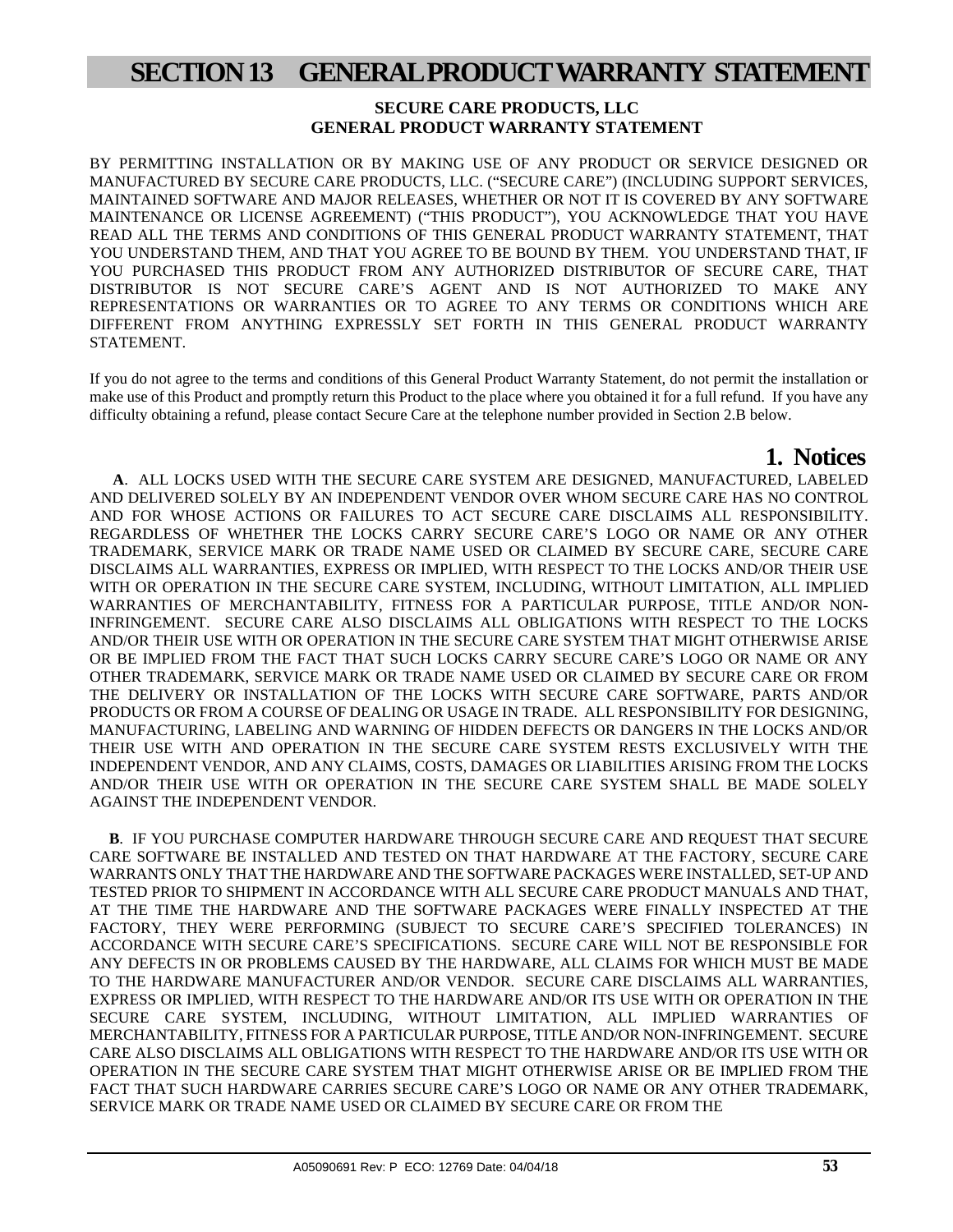#### DELIVERY OR INSTALLATION OF THE HARDWARE WITH SECURE CARE SOFTWARE, PARTS AND/OR PRODUCTS OR FROM A COURSE OF DEALING OR USAGE IN TRADE. ALL RESPONSIBILITY FOR DESIGNING, MANUFACTURING, LABELING AND WARNING OF HIDDEN DEFECTS OR DANGERS IN THE HARDWARE AND/OR ITS USE WITH AND OPERATION IN THE SECURE CARE SYSTEM RESTS EXCLUSIVELY WITH THE HARDWARE MANUFACTURER AND/OR VENDOR, AND ANY CLAIMS, COSTS, DAMAGES OR LIABILITIES ARISING FROM THE HARDWARE AND/OR ITS USE WITH OR OPERATION IN THE SECURE CARE SYSTEM SHALL BE MADE SOLELY AGAINST THE HARDWARE MANUFACTURER AND/OR VENDOR.

 **C.** Secure Care's software, parts and products are designed for operation in a wireless system. However, the range, performance, and predictability of any wireless system, including Secure Care's, is dependent on several factors, including, but not limited to, the following: building structure; environmental extremes (e.g., temperature, earth tremors, air pollution, etc.); the proximity of other wireless devices; the presence of variable speed products; sources of Radio Frequency Interference (RFI); physical orientation and positioning of the equipment; and sources of Electro Static Discharge ("ESD"). Secure Care cannot be responsible for the effect of these types of factors on operation of its software, parts and products.

 **D**. This Product must be installed, set-up, tested, supported, operated, maintained, repaired and used only in accordance with all manuals and instructions (including the user, installation, technical and other manuals) issued by Secure Care (the "Product Manuals"). It is your responsibility to assure that any person who might be installing, setting-up, testing, supporting, maintaining or repairing this Product knows the contents of and has access to the Product Manuals and has successfully completed Secure Care technical training. It is also your responsibility to assure that any person who might be operating or using this Product knows the contents of and has access to the Product Manuals and has successfully completed Secure Care in-service training. If you do not have the Product Manuals or if you have any questions regarding this Product and/or its installation, set-up, testing, support, operation, maintenance, repair or use, please call Secure Care at the telephone number provided in section 2.B below. Secure Care cannot be responsible for performance problems caused by a failure to follow published and appropriate procedures for installation, set-up, testing, support, operation, maintenance, repair and use.

All adjustable features on new and repaired Secure Care software, parts and products are shipped with "factory default" settings. These "factory default" settings may not comply with building and life safety codes or other applicable laws and regulations in the location where they are installed or operated. Secure Care strongly recommends, therefore, that the settings on all Secure Care software, parts and products be checked and, if necessary, reset to comply with local building and life safety codes and other applicable laws and regulations at the time of any installation, set-up, testing, support, maintenance or repair.

 **E.** Secure Care's system is driven by software. However, the performance and reliability of any software-driven system depends on adequately maintaining the recommended minimum configuration of computing platform, operating systems and applications programs and on regularly performing industry-standard and application-specific backup processes. If recommended minimum configurations of computing platform, operating systems, and applications programs are not adequately maintained, or if appropriate backups are not regularly performed, the software may not drive the system as intended. Secure Care cannot be responsible for operational problems caused by a failure to perform these maintenance and backup procedures.

 **F**. Secure Care does not authorize, and strongly recommends against, any installation or field replacement of software, parts or products by untrained contractors or facility staff. Such work can be hazardous, can render the system ineffective and will void any Secure Care warranty or liability that might otherwise relate to the system.

Before any software, parts or products, which have been designed and manufactured by Secure Care can be safely installed, set-up, tested, supported, maintained or repaired, technical training in accordance with standards established by Secure Care is required. Regardless of how Secure Care's software, parts or products are obtained, they should not be installed, set-up, tested, supported, maintained or repaired by any person who has not satisfactorily completed that technical training (a "qualified service technician".) When Secure Care's software, parts or products are sold separately from installation services, it is assumed that only a qualified service technician will conduct any installation, set-up, testing, support, maintenance or repair involving that software, part or products.

 **G.** It is important that any installation, set-up, testing, support, operation, maintenance, repair or use involving the system comply with all local and national electrical and life safety codes. If you have any questions about compliance with those codes, please contact your local authorities.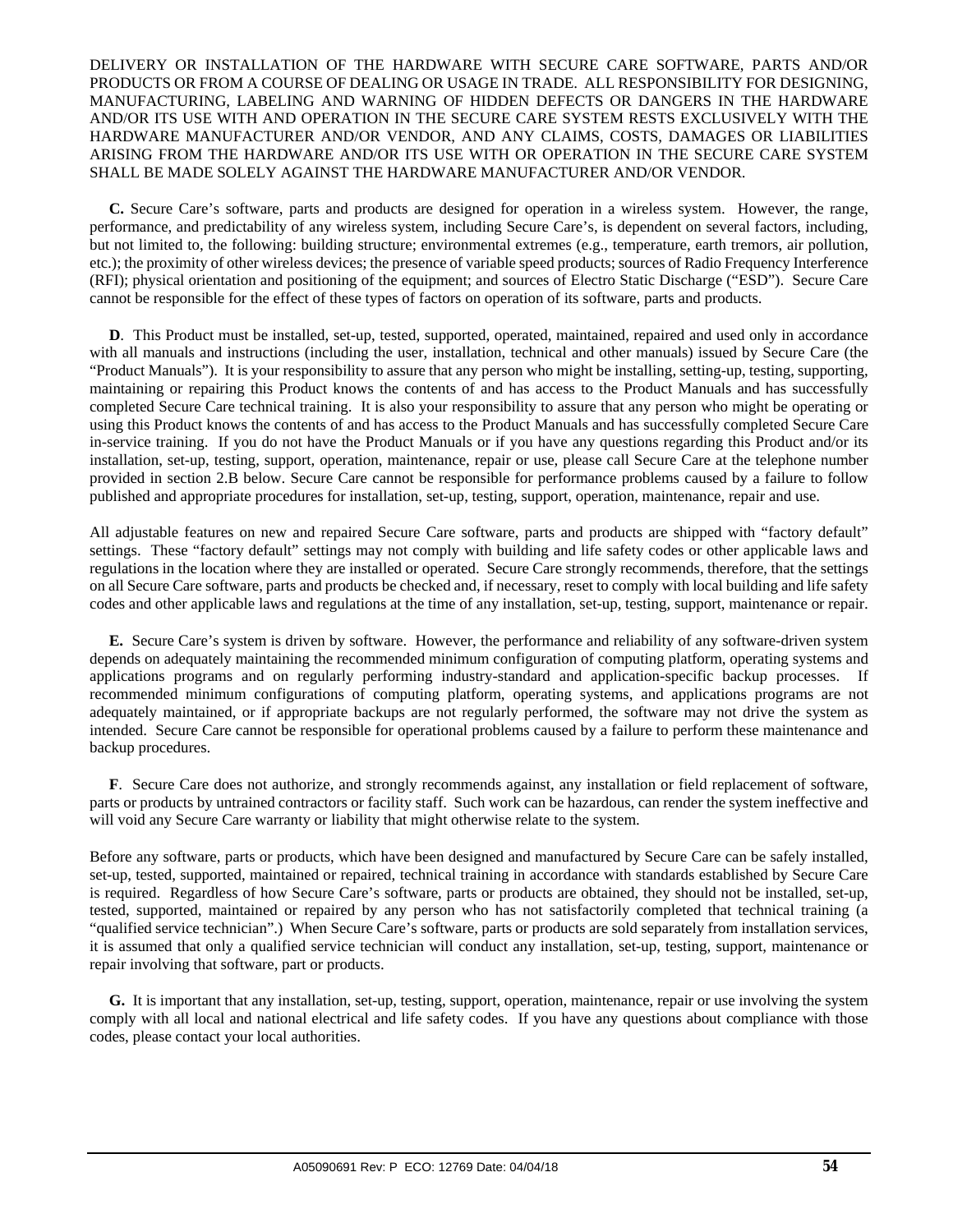**H**. Secure Care receives and responds to telephone and dial-in inquires (the "Help Line") about its software, parts and products for the purpose of discussing users' experiences with Secure Care's system, helping users better understand how their systems work, and providing ideas about what may be causing difficulties. However, Secure Care cannot accurately diagnose the cause of any problems or give complete instructions on how to fix problems over the telephone or Internet. The only way to assure that software, parts or products are installed, set-up, tested, supported, maintained or repaired correctly or that a Secure Care system is functioning properly is to have it examined on site by a qualified service technician. In addition, Secure Care software, parts and products cannot be operated or used correctly by anyone who has not successfully completed Secure Care in-service training. Secure Care's Help Line is not a substitute for on-site diagnosis and servicing by a qualified service technician or for successful completion of Secure Care in-service training. Secure Care strongly recommends that any installation, set-up, testing, support, replacement, maintenance or repair of a system that is performed by a person who has not satisfactorily completed technical training in accordance with standards established by Secure Care be immediately checked on-site by a person who has completed that technical training.

#### WARNING: EVEN SLIGHT MODIFICATIONS TO THE SYSTEM OR CHANGES IN THE OPERATING ENVIRONMENT MAY CAUSE SECURE CARE'S SYSTEM TO MALFUNCTION. THE ONLY WAY TO ASSURE THAT SECURE CARE'S SYSTEM HAS BEEN INSTALLED, SET-UP, TESTED, SUPPORTED, MAINTAINED, AND REPAIRED CORRECTLY IS TO HAVE A QUALIFIED SERVICE TECHNICIAN DO THE WORK.

 **I.** Secure Care's software, parts and products have been designed to augment a facility's reasonable procedures for protecting residents, patients, and infants. However, no system or combination of procedures and equipment can eliminate all risk or assure complete security. Secure Care's system is not intended as a substitute for the careful identification and monitoring of residents, patients, and infants by a facility's professional staff.

**2. Limited Warranty**<br>**4.** Subject to the limitations set forth in this general product warranty statement (as amended from time to time by Secure Care in its absolute discretion), and unless a different period is specified in writing by Secure Care for a particular product or service, Secure Care warrants that this product (subject to Secure Care's specified tolerances and excluding any expendable items), if sold by Secure Care to an authorized Secure Care distributor, shall conform to the specifications which accompany this product for a period of one (1) year from the date of delivery of this product by Secure Care to a common carrier, f.o.b. Secure Care's manufacturing facility in Concord, New Hampshire or, in the case of services, from the date of first provision of such services. This warranty does not extend to and is not for the benefit of any person other than an authorized Secure Care distributor who purchases this product from Secure Care, any sub-distributor thereof and/or the customer to whom this product is first provided for use, by Secure Care, an authorized Secure Care distributor or any sub-distributor thereof. In the event that this product does not comply with this warranty, Secure Care will, at its option, either repair or replace this product or refund the purchase price, provided that this product is returned as provided in section 2.b below. Replacement of this product under warranty will not extend the original warranty period.

Secure Care will also, at its option, either repair or replace this Product after the warranty has expired, for an additional charge, provided that this Product is returned as provided in Section 2.B below. If Secure Care repairs or replaces this Product after the warranty has expired, the terms of the warranty set forth in this Section 2.A for a new Product will apply to the repaired or replaced Product, with the exception that the term will run for ninety (90) days from the date of repair or replacement.

Repair may include the replacement of parts and products with functionally equivalent, reconditioned parts or products. Any part or product replaced by Secure Care will become the property of Secure Care upon replacement.

 **B.** Warranty service is available by contacting Secure Care at 800-451-7917 and obtaining a Return Authorization Number. No Product may be returned to Secure Care without first obtaining a Return Authorization Number. When this Product is returned to Secure Care, please include the Return Authorization Number and a detailed written description of the problem. Issuance of a Return Authorization Number by Secure Care will not constitute an admission that there is a problem with the Product being returned, that any problem is covered by warranty or that Secure Care has any responsibility to repair, replace, make refunds for or pay claims, costs, damages or liabilities connected with the Product being returned.

#### **NOTE: Transmitters are not repaired, nor is the warranty extended, beyond the expiration date.**

If this Product is returned to Secure Care for any reason, you will retain title (unless and until a part or product is replaced, in which case you will obtain title to the replacement part or product at the time of replacement), the risk of loss, and the obligation to pay all costs of shipping, storage and other charges and obligations relating to this Product.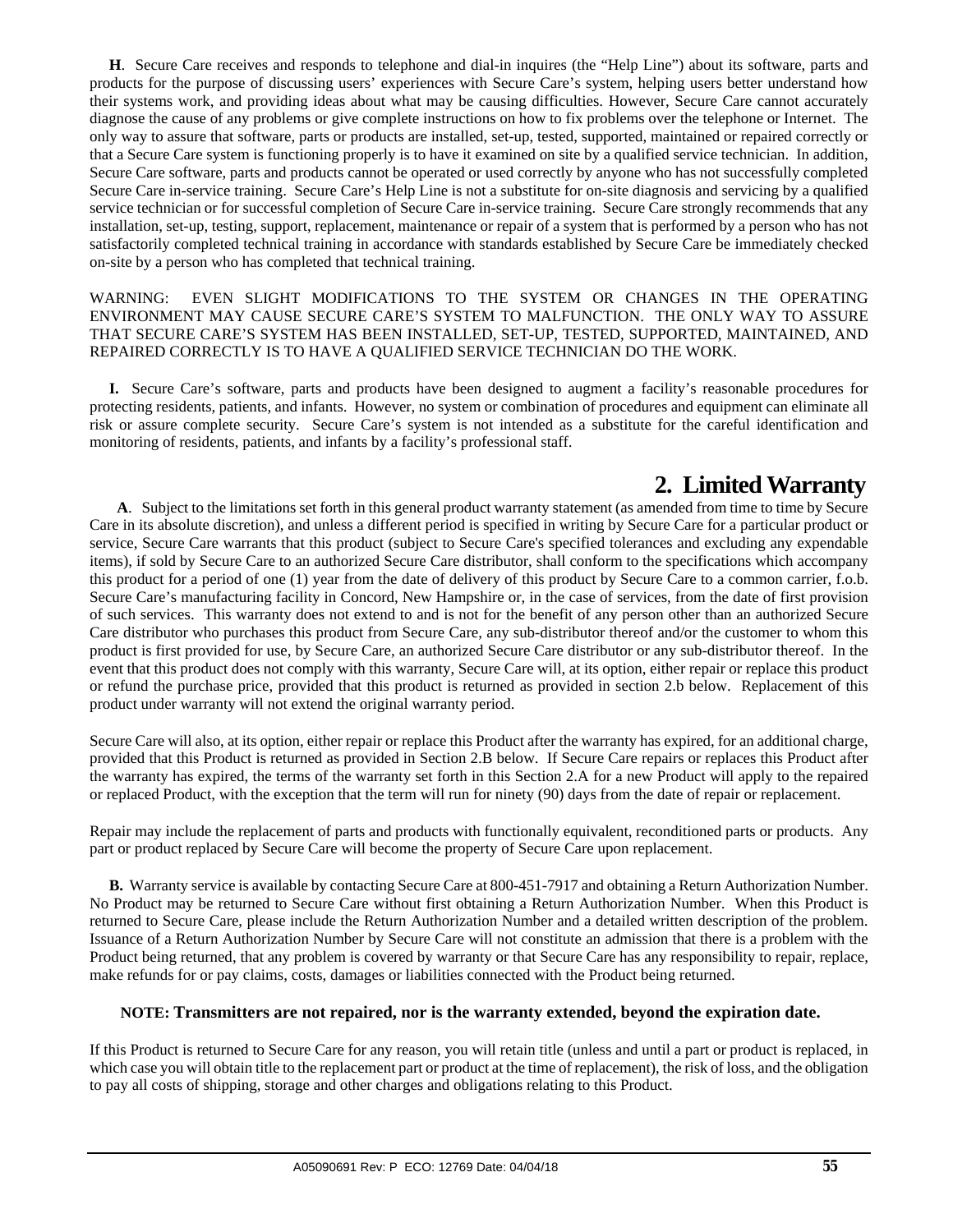**C.** Except as stated in this section 2, Secure Care disclaims all warranties, express or implied, with respect to the whole or any part of this product, including, without limitation, all implied warranties of merchantability, fitness for a particular purpose, title and/or non-infringement. Secure Care also disclaims all obligations that might otherwise arise or be implied from a course of dealing or usage in trade.

## **3. Limitations of Liability**

 A. Regardless of the form of any claim or action, Secure Care's total liability to all persons, whether singly or together, for all occurrences combined, for claims, costs, damages or liabilities based on any cause whatsoever and arising from or in connection with this product, or the manufacture, distribution, promotion, sale, installation, set-up, testing, support, maintenance, operation, servicing, use or performance of this product, or from or in connection with any delay or failure in providing this product, shall not exceed the aggregate price (without interest) paid to Secure Care for this product.

 **B**. In no event shall Secure Care be liable to anyone for any loss of data, loss of profits or loss of use of this product or any equipment, or for any special, incidental, consequential, exemplary, punitive, multiple, or other damages, arising from or in connection with the manufacture, distribution, promotion, sale, installation, set-up, testing, support, maintenance, operation, servicing, use or performance of this product or from or in connection with any delay or failure in providing or delivering this product.

 **C.** In no event shall Secure Care be liable to anyone for any claims, costs, damages or liabilities caused by: (i) any distributor's failure to perform its obligations and responsibilities under a distributor agreement with Secure Care; (ii) improper or defective promotion, distribution, sale, installation, set-up, testing, support, maintenance or repair of this product, including work performed, without Secure Care's prior written consent in its absolute discretion, by a person who has not satisfactorily completed Secure Care technical training, or in a manner not consistent with Secure Care technical training; (iii) improper or defective operation or use of this product by a person who has not successfully completed Secure Care in-service training, or in a manner not consistent with Secure Care in-service training; (iv) supply of this product by a distributor for use in, or the use of this product in, any system or configuration not designed to Secure Care standards or in which a distributor or any third party has substituted materials and/or goods not specified by Secure Care; or (v) deterioration of this product during storage. This liability extends to voiding the product/system warranty and agency certifications. You will assume all liability for any deviations from the above.

 **D**. You agree to indemnify and hold Secure Care harmless from all claims, costs, damages and liabilities asserted by anyone for any damages that are excluded and waived, or are intended to be excluded and waived, by this section 3, or which are imposed by law on behalf of anyone but which are not expressly stated in this general product warranty statement.

 **E.** The exclusions, waivers and limitations on claims, costs, damages and liabilities and any rights of indemnification set forth in this Section 3 shall be enforceable to the maximum extent allowed by law and shall not be expanded or negated in any respect by Secure Care's operation of a "help line" to receive and respond to telephone or dial-in inquires about this product, by any communications through that "help line" or by any actions taken by anyone following communications with Secure Care over such "help line."

## **4. Governing Law and Arbitration**

 **A.** This General Product Warranty Statement, and all questions arising out of or relating to it, shall be governed by and construed in accordance with the laws of the State of New Hampshire, without giving effect to the conflict of laws provisions thereof, and excluding the United Nations Convention on contracts for the international sale of goods, the 1974 convention on the limitation period on the international sale of goods (the "1974 convention"), and the protocol amending the 1974 convention, done at Vienna April 11, 1980.

 **B.** Any dispute, controversy or claim arising out of or relating to this general product warranty statement shall be resolved by arbitration. Regardless of the amount in dispute, the arbitration shall be conducted by a single arbitrator selected by the parties or, if they cannot agree, by a single arbitrator selected in accordance with the commercial arbitration rules of the American Arbitration Association without regard to the amount in dispute. The arbitration shall be conducted in English, in accordance with the commercial arbitration rules of the American Arbitration Association, in Concord, New Hampshire. The decision of the arbitrator shall be binding and enforceable by any state or federal court in New Hampshire, and you hereby consent to the personal jurisdiction of any state or federal court in New Hampshire for that purpose. The expense of the arbitration (excluding each side's own attorneys' fees, costs, and related expenses) shall initially be paid in equal shares by each side, but the total of such expenses plus any award of attorneys' fees, cost and expenses shall finally be paid by the parties as the arbitrator determines. Nothing in this section 4.b shall preclude Secure Care from seeking provisional or equitable relief from any appropriate court to protect its rights prior to, pending or in the absence of such arbitration proceedings.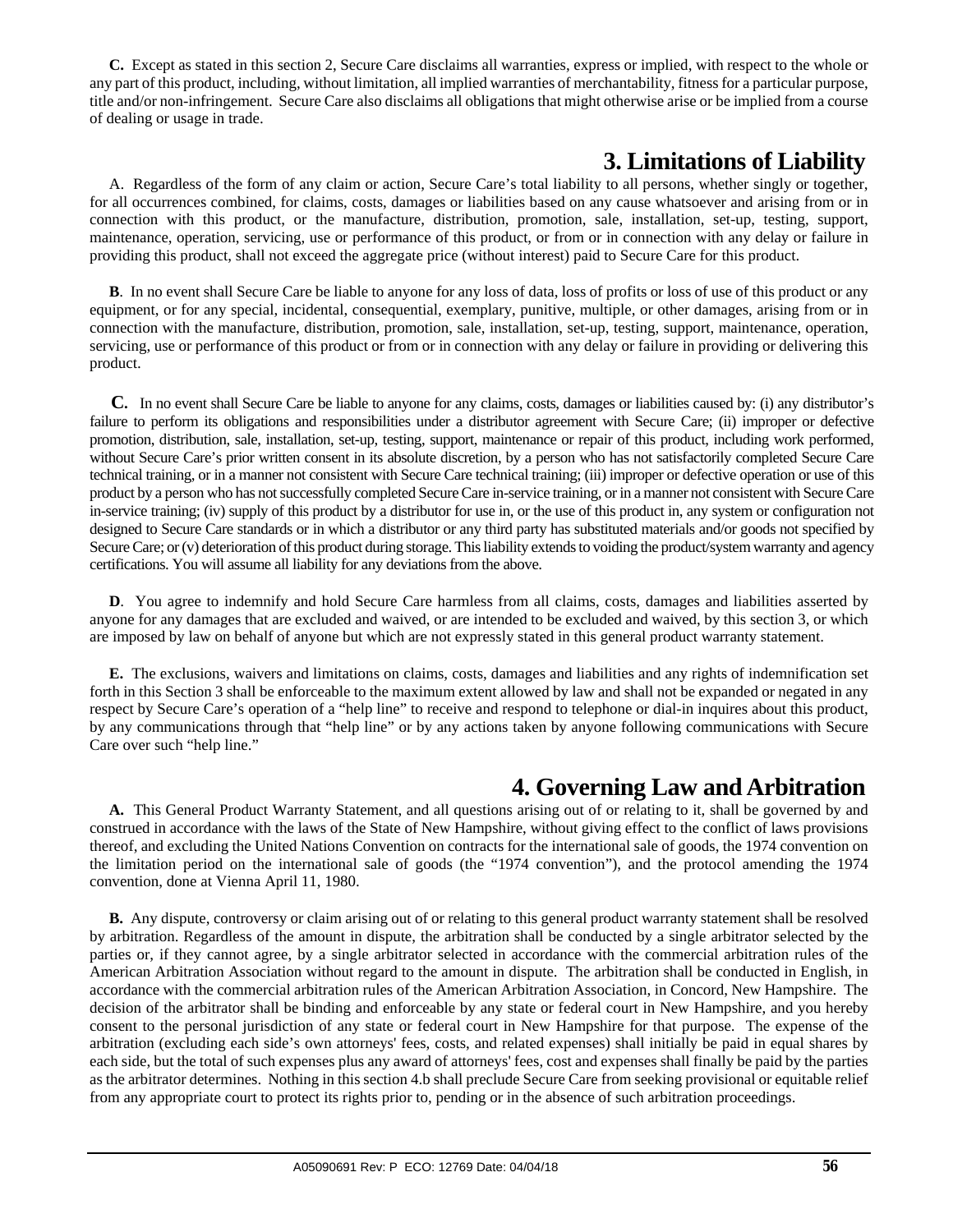## **5. Severability**

The invalidity or unenforceability of any provision of this General Product Warranty Statement shall not affect the validity or enforceability of any other provision hereof.

## **6. Waiver**

No term or condition of this General Product Warranty Statement may be waived except in writing signed by Secure Care. A waiver on one or more occasions of any term or condition of this General Product Warranty Statement shall not constitute or be deemed to be a waiver of such term or condition on any other occasion. No delay or failure of Secure Care to exercise any right or remedy under this General Product Warranty Statement will operate as a waiver thereof; no failure to enforce or insist upon compliance with any provision of this General Product Warranty Statement on any one occasion shall be deemed to be a waiver of Secure Care's right to do so on another occasion; and no course of dealing will constitute a waiver, alteration, limitation or expansion of any of the parties' rights and obligations under this General Product Warranty Statement.

Revised 02/14/17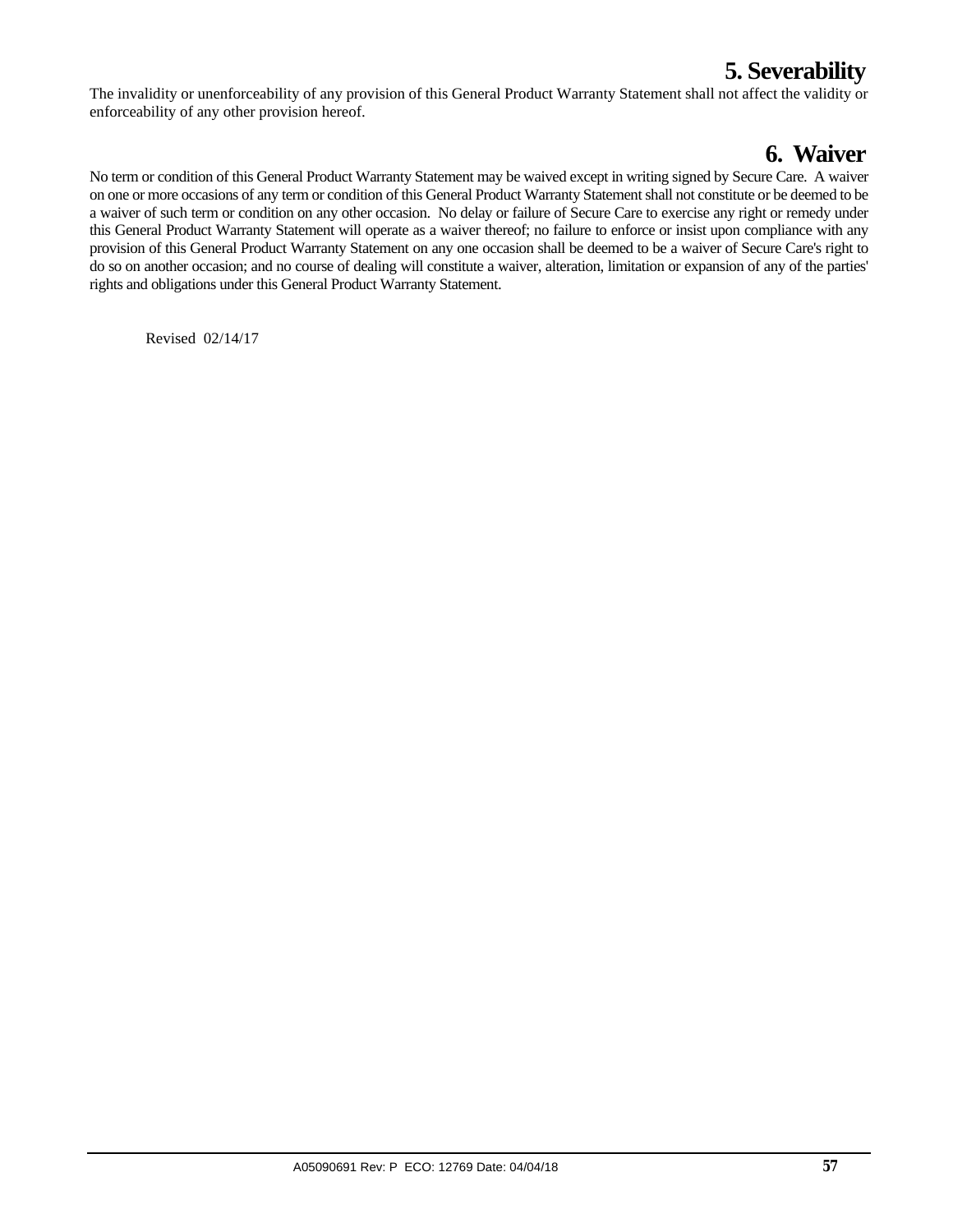## **SECTION 14 COMPLIANCE INFORMATION**

## **FCC COMPLIANCE STATEMENT**

This device complies with Part 15 of the FCC Rules. Operation is subject to the following two conditions:

- (1) This device may not cause harmful interferences and
- (2) This device must accept any interference received, including interference that may cause undesired operation.

## **INFORMATION TO USER - EXIU**

This equipment has been tested to comply with the limits for a Class A digital device, pursuant to Part 15 of the FCC Rules. These limits are designed to provide reasonable protection against harmful interference when the equipment is operated in a commercial environment. This equipment generates, uses, and can radiate radio frequency energy and, if not installed and used in accordance with the instructions, may cause harmful interference to radio communications. Operation of this equipment in a residential area is likely to cause harmful interference in which the user will be required to correct the interference at his own expense.

Changes or modifications not expressly approved by the party responsible for compliance could void the user's authority to operate the equipment.

## **INFORMATION TO USER – EXIT PANEL, EXTERNAL RECEIVER**

This equipment has been tested to comply with the limits for a Class B digital device, pursuant to Part 15 of the FCC Rules. These limits are designed to provide reasonable protection against harmful interference when the equipment is operated in a commercial environment. This equipment generates, uses, and can radiate radio frequency energy and, if not installed and used in accordance with the instructions, may cause harmful interference to radio communications. Operation of this equipment in a residential area is likely to cause harmful interference in which the user will be required to correct the interference at his own expense.

Changes or modifications not expressly approved by the party responsible for compliance could void the user's authority to operate the equipment.

## Industry Canada

This Class B digital apparatus complies with Canadian ICES-003

CET appareil numérique de la classe B est conforme á la norme NMB-003 du Canada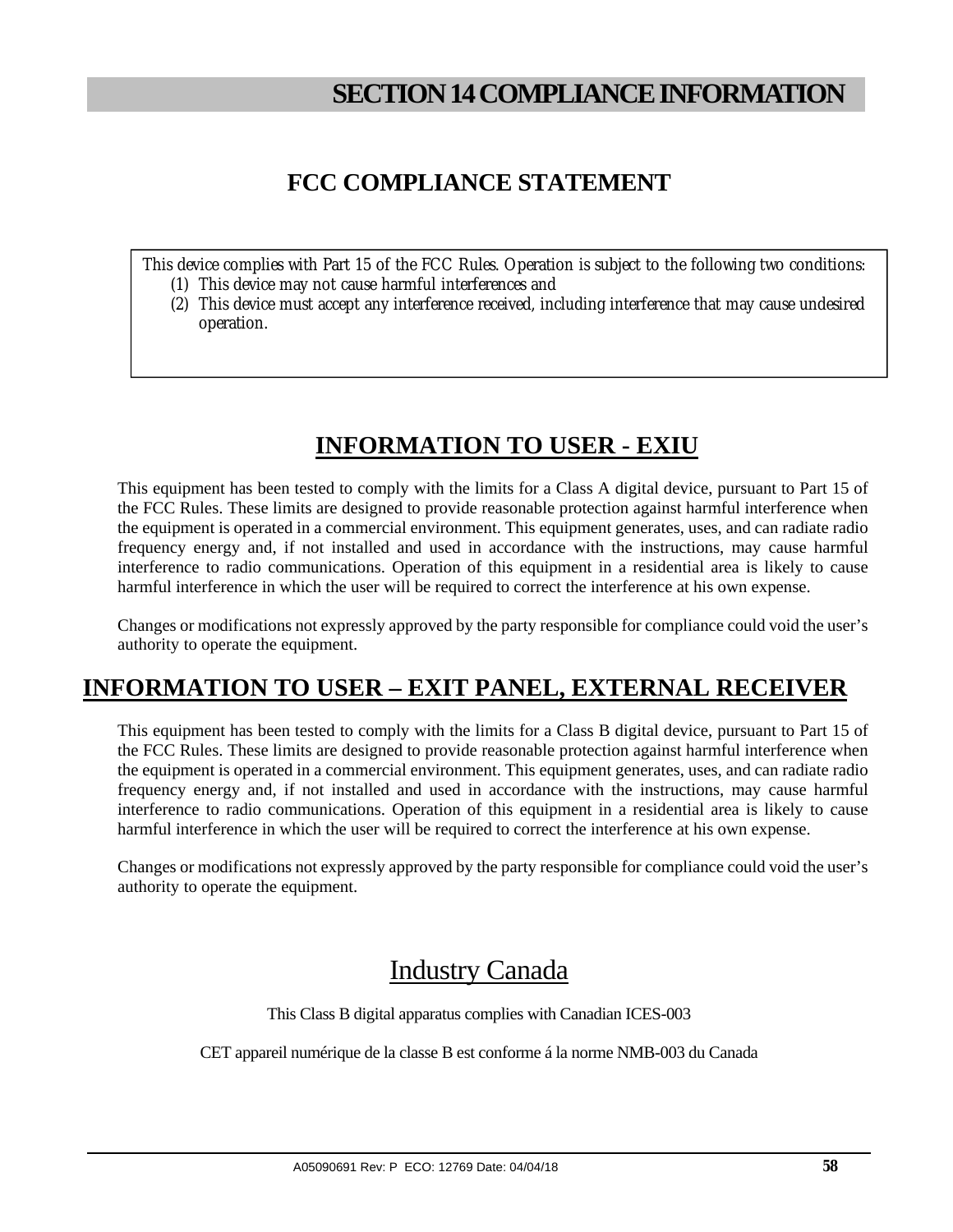# Compliance Information Statement

| Conforming Product Name:   Testers  |                                                                                   |
|-------------------------------------|-----------------------------------------------------------------------------------|
| Conforming Model or Part Number:    | A07300933, A07300943, A07290937<br>A07390900                                      |
| Manufacturer and Responsible Party: | Secure Care Products, LLC<br>39 Chenell Drive<br>Concord, New Hampshire 03301 USA |

**This device complies with Part 15 of the FCC Rules. Operation is subject to the following two conditions: (1) This device may not cause harmful interference, and (2) this device must accept any interference received, including interference that may cause undesired operation.** 

Al Larose Director of Engineering. *Name of Responsible Person Company Title or Position* 

\_\_\_\_\_\_\_\_ON FILE\_\_\_\_\_\_\_\_\_\_\_\_\_\_\_\_\_

Authorized Signature Date: 12-19-12

A00020528 Rev D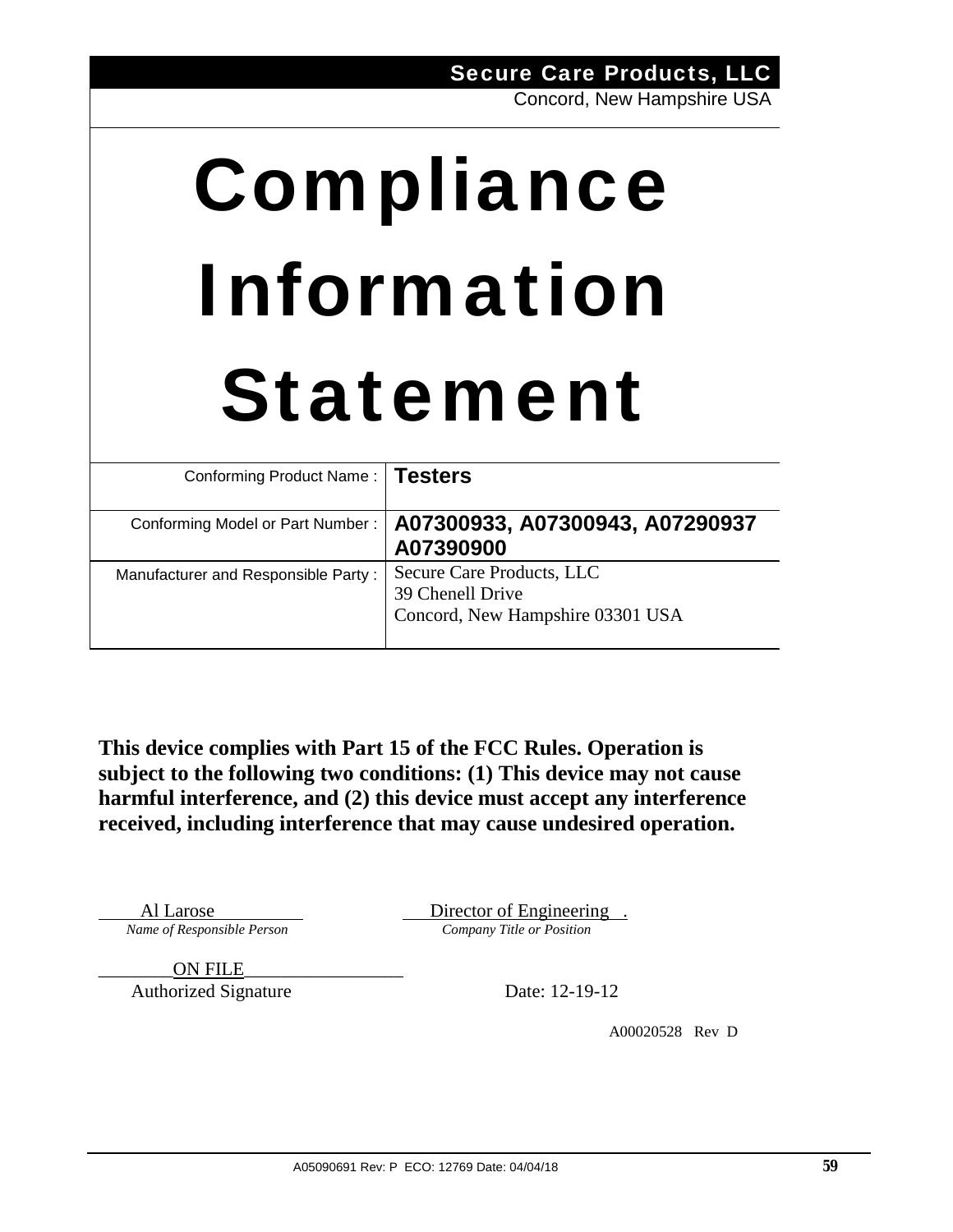# Compliance Information Statement

|                                     | Conforming Product Name:   Universal Exit Panel                                                                     |
|-------------------------------------|---------------------------------------------------------------------------------------------------------------------|
| Conforming Model or Part Number:    | A05090900, A05090901, A05090902,<br>A05090903, A05090904                                                            |
| Manufacturer and Responsible Party: | Secure Care Products, LLC<br>39 Chenell Drive<br>Concord, New Hampshire 03301 USA<br>Telephone Number: 603.223.0745 |

**This device complies with Part 15 of the FCC Rules. Operation is subject to the following two conditions: (1) This device may not cause harmful interference, and (2) this device must accept any interference received, including interference that may cause undesired operation.** 

*Name of Responsible Person Company Title or Position* 

On File 01/08/13 Authorized Signature Date

A00020671 Rev A

Al Larose Director of Engineering .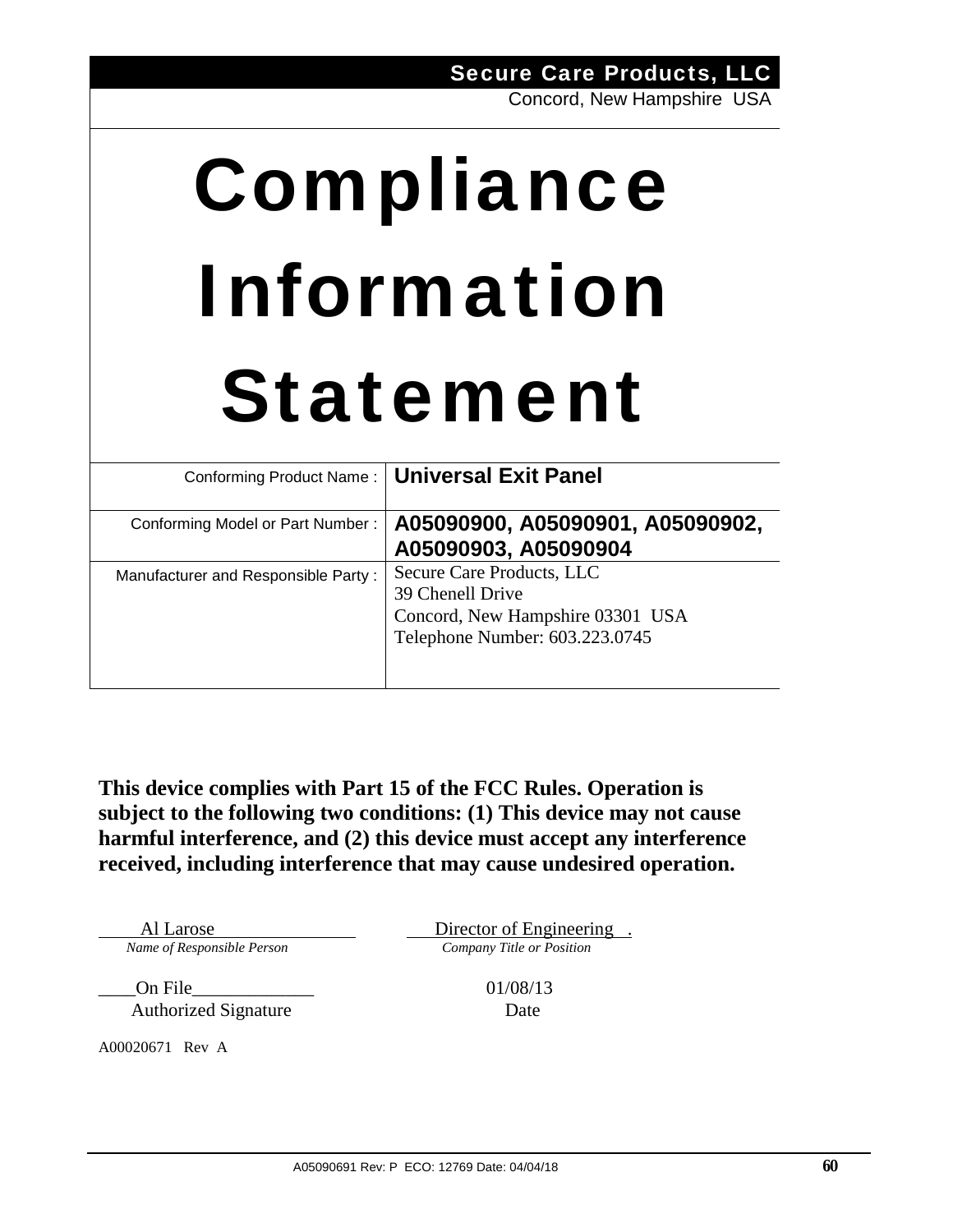|                                     | Concord, New Hampshire USA                                                                                          |  |
|-------------------------------------|---------------------------------------------------------------------------------------------------------------------|--|
| Compliance                          |                                                                                                                     |  |
| Information                         |                                                                                                                     |  |
|                                     | <b>Statement</b>                                                                                                    |  |
| Conforming Product Name:            | <b>EXIU</b>                                                                                                         |  |
| Conforming Model or Part Number:    | A01350925<br>A01350926                                                                                              |  |
| Manufacturer and Responsible Party: | Secure Care Products, LLC<br>39 Chenell Drive<br>Concord, New Hampshire 03301 USA<br>Telephone Number: 603.223.0745 |  |

Secure Care Products, LLC

**This device complies with Part 15 of the FCC Rules. Operation is subject to the following two conditions: (1) This device may not cause harmful interference, and (2) this device must accept any interference received, including interference that may cause undesired operation.** 

Chris Stevens Engineering Manager

*Name of Responsible Person Company Title or Position* 

 \_\_\_\_\_\_ON FILE\_\_\_\_\_\_\_ 04/02/14 Authorized Signature Date

.

A00020665 Rev B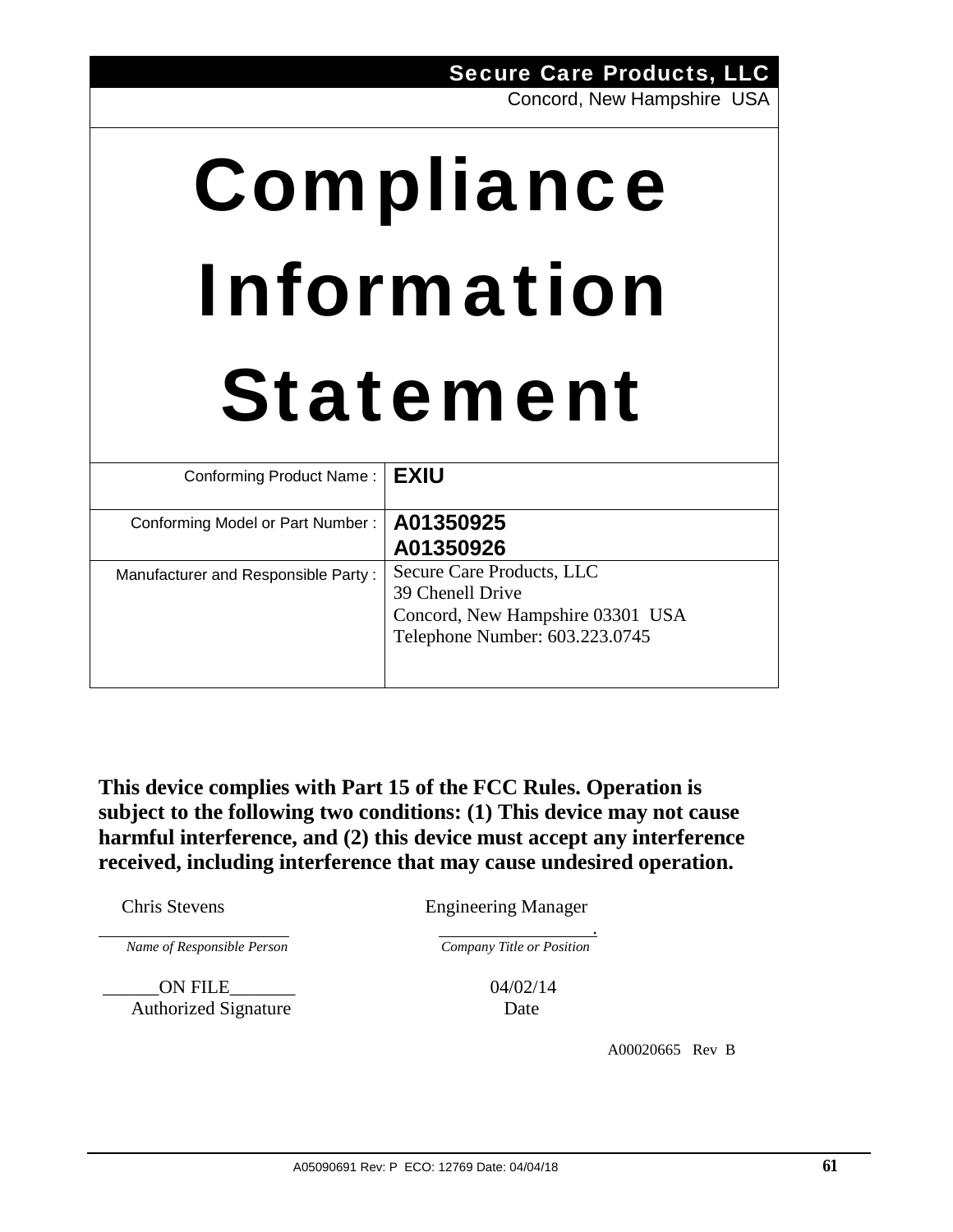# Compliance Information Statement

|                                     | Conforming Product Name:   Universal External Receivers                           |
|-------------------------------------|-----------------------------------------------------------------------------------|
| Conforming Model or Part Number:    | A03590900, A03590901, A03590902                                                   |
| Manufacturer and Responsible Party: | Secure Care Products, LLC<br>39 Chenell Drive<br>Concord, New Hampshire 03301 USA |

**This device complies with Part 15 of the FCC Rules. Operation is subject to the following two conditions: (1) This device may not cause harmful interference, and (2) this device must accept any interference received, including interference that may cause undesired operation.** 

Al Larose Director of Engineering. *Name of Responsible Person Company Title or Position* 

\_\_\_\_\_\_On File\_\_\_\_\_\_\_\_\_\_\_\_\_ 12-28-12 Authorized Signature Date

A00020670 Rev A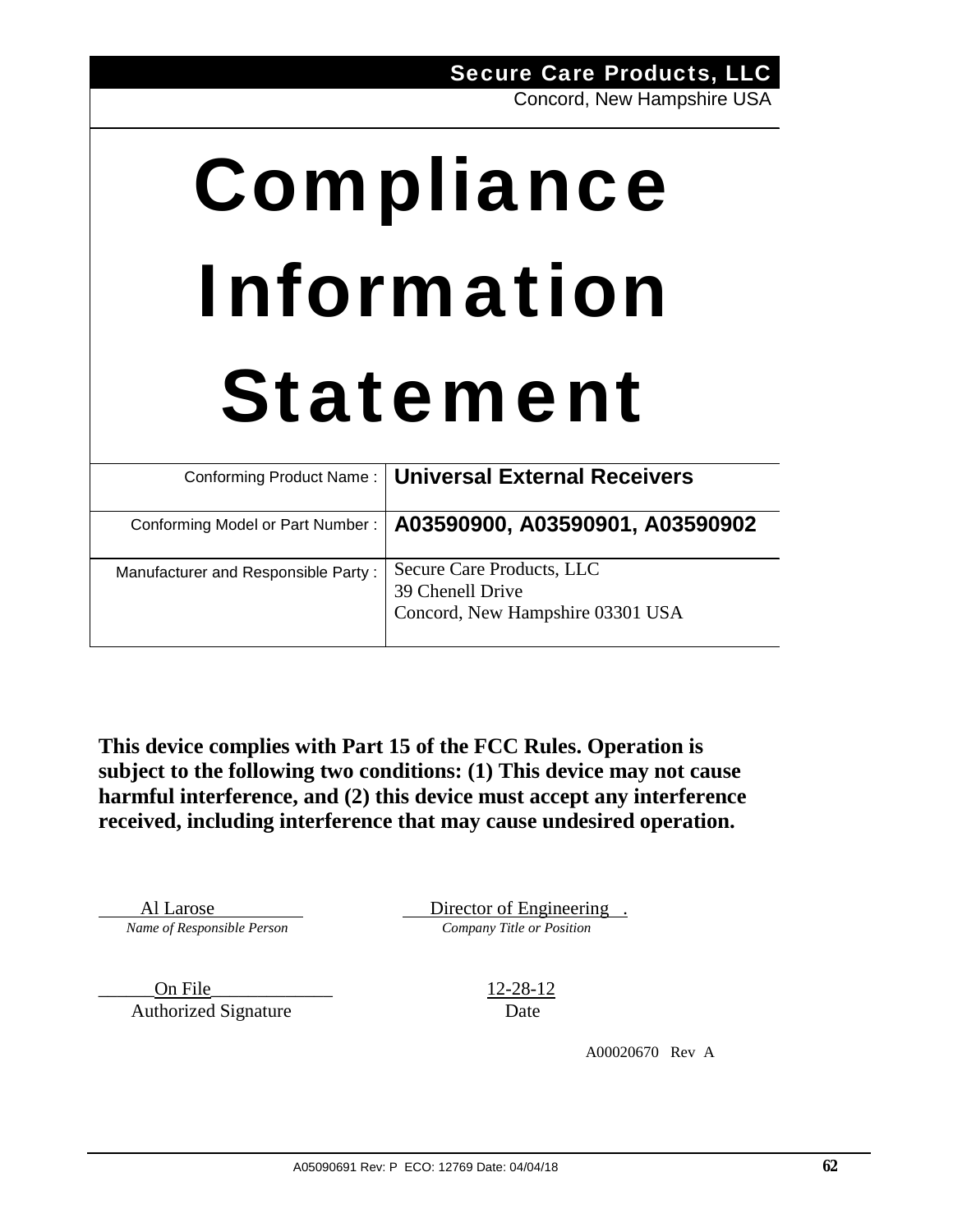**Unique identification of the DoC:** 40.68MHz Universal External Receiver

#### **We, Secure Care Products LLC**

#### **39 Chenell Dr. Concord, NH 03301.**

### **Declare under our sole responsibility that the product(s):**

Product name(s): 40.68MHz Universal External Receiver

Trade name(s): External Receiver

Type or model(s): A03590902

Relevant supplementary information: N/A

To which this declaration relates is in conformity with the essential requirements and other relevant requirements of the R&TTE Directive (1999/5/EC). The product(s) is/are in conformity with the following standards and/or other normative **documents:**

ETSI EN 300 320-2

ETSI EN 301 489-1 with ETSI EN 301 489-17 (Article 3.1(b) of R&TTE Directive)

#### **Limitations of validity (if any):** N/A **Supplementary information:**

#### **Notified body involved:**

MET Laboratories

914 W. Patapsco Ave.

Baltimore, MD 21230

#### **Technical file held by:**

Secure Care Products LLC

39 Chenell Dr.

Concord, NH 03303

#### **Place and date of issue (of this DoC):**

Secure Care Products LLC. 3/26/2014

#### **Signed by or for the manufacturer:**

**Printed name:** Michael Singer

 **Title:** R&D Engineer

**Signature:** On File

A00020684 Rev. A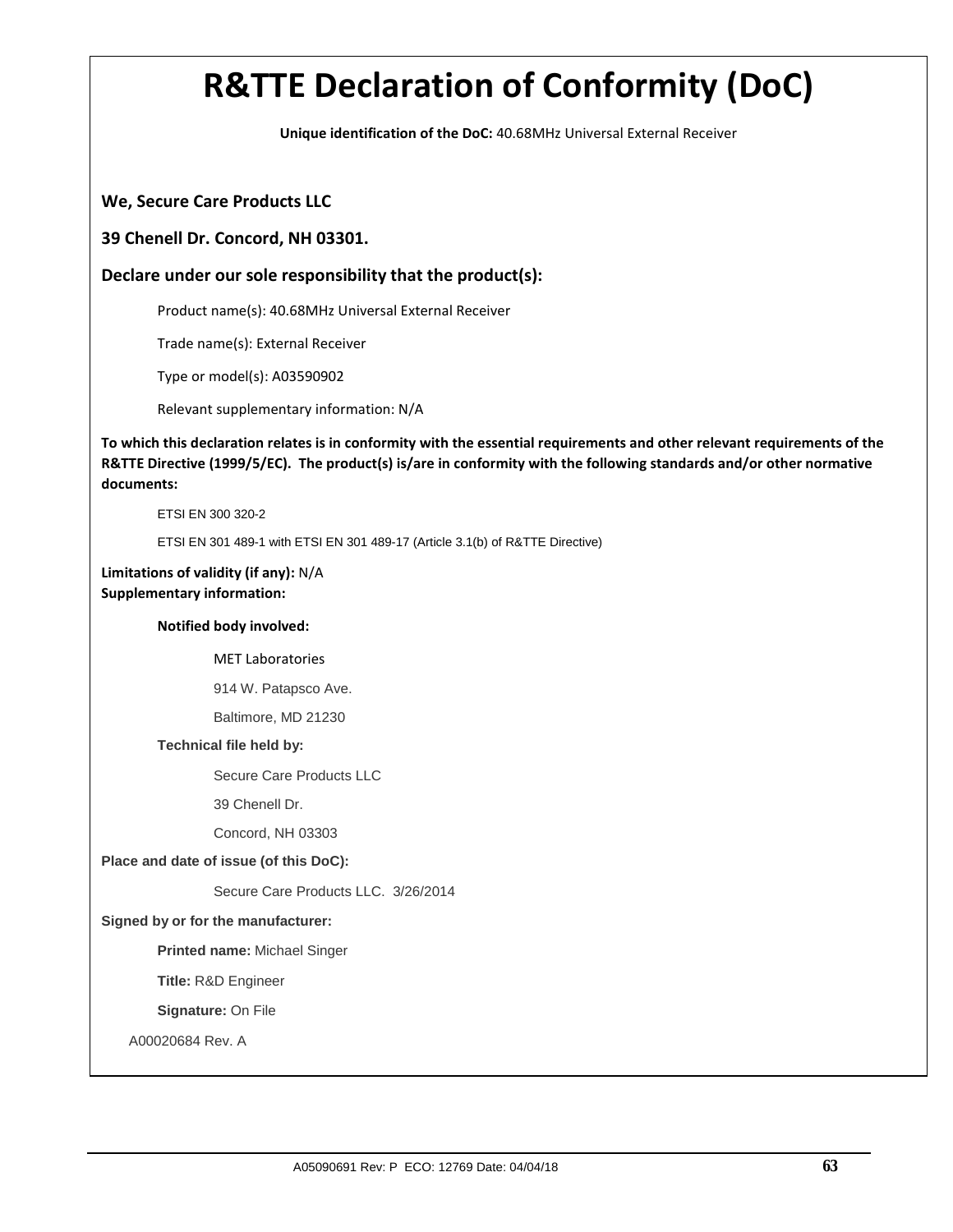**Unique identification of the DoC:** 6.78MHz Universal External Receiver

#### **We, Secure Care Products LLC**

#### **39 Chenell Dr. Concord, NH 03301.**

### **Declare under our sole responsibility that the product(s):**

Product name(s): 6.78MHz Universal External Receiver

Trade name(s): External Receiver

Type or model(s): A03590900

Relevant supplementary information: N/A

To which this declaration relates is in conformity with the essential requirements and other relevant requirements of the R&TTE Directive (1999/5/EC). The product(s) is/are in conformity with the following standards and/or other normative **documents:**

ETSI EN 300 330-2 (Article 3.2 of R&TTE Directive)

ETSI EN 301 489-1 with ETSI EN 301 489-17 (Article 3.1(b) of R&TTE Directive)

#### **Limitations of validity (if any):** N/A **Supplementary information:**

#### **Notified body involved:**

MET Laboratories

914 W. Patapsco Ave.

Baltimore, MD 21230

#### **Technical file held by:**

Secure Care Products LLC

39 Chenell Dr.

Concord, NH 03303

#### **Place and date of issue (of this DoC):**

Secure Care Products LLC. 3/26/2014

#### **Signed by or for the manufacturer:**

**Printed name:** Michael Singer

 **Title:** R&D Engineer

**Signature:** On File

A00020685 Rev. A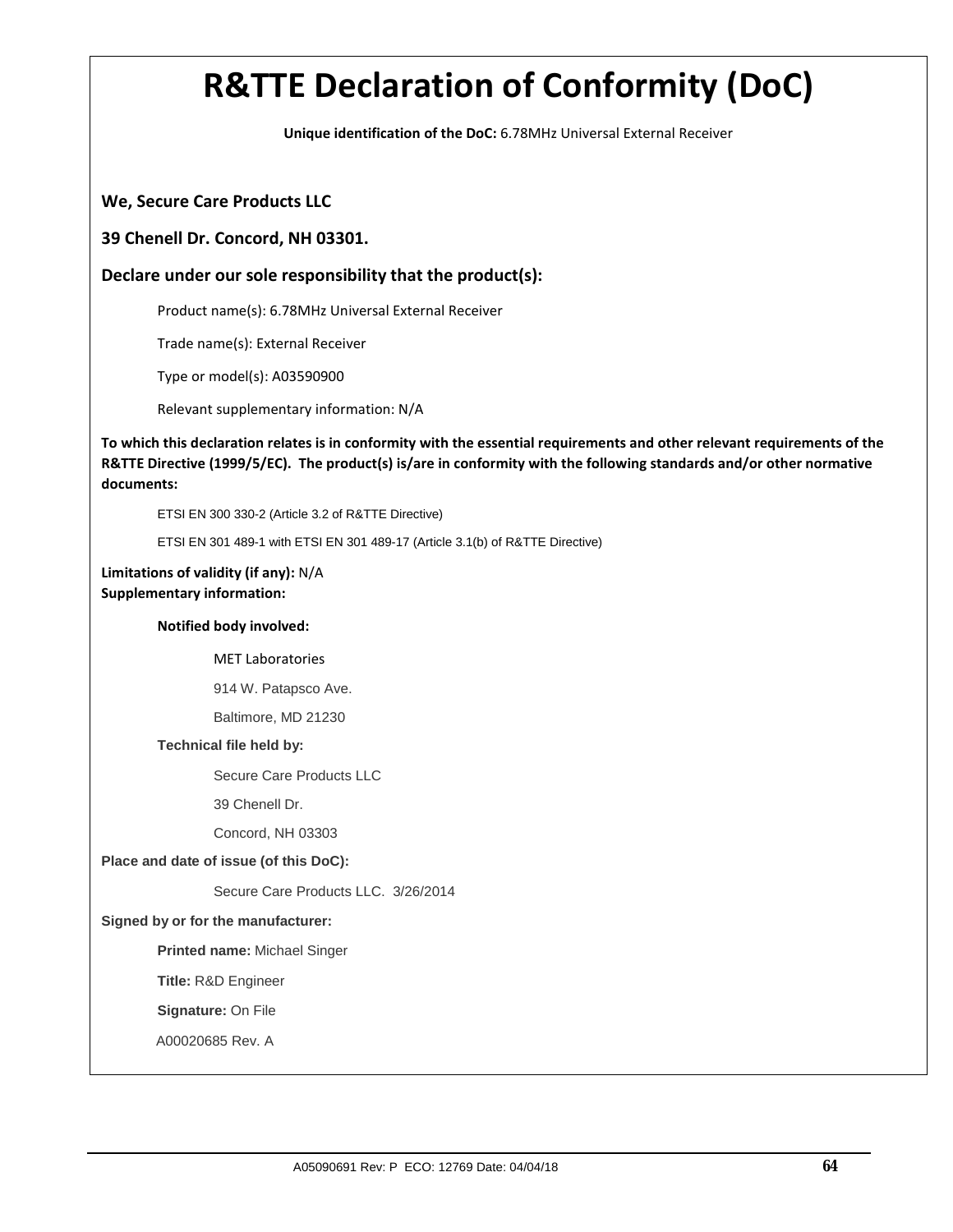**Unique identification of the DoC:** 13.56MHz Universal External Receiver

#### **We, Secure Care Products LLC**

#### **39 Chenell Dr. Concord, NH 03301.**

### **Declare under our sole responsibility that the product(s):**

Product name(s): 13.56MHz Universal External Receiver

Trade name(s): External Receiver

Type or model(s): A03590901

Relevant supplementary information: N/A

To which this declaration relates is in conformity with the essential requirements and other relevant requirements of the R&TTE Directive (1999/5/EC). The product(s) is/are in conformity with the following standards and/or other normative **documents:**

ETSI EN 300 330-2 (Article 3.2 of R&TTE Directive)

ETSI EN 301 489-1 with ETSI EN 301 489-17 (Article 3.1(b) of R&TTE Directive)

#### **Limitations of validity (if any):** N/A **Supplementary information:**

#### **Notified body involved:**

MET Laboratories

914 W. Patapsco Ave.

Baltimore, MD 21230

#### **Technical file held by:**

Secure Care Products LLC

39 Chenell Dr.

Concord, NH 03303

#### **Place and date of issue (of this DoC):**

Secure Care Products LLC. 3/26/2014

#### **Signed by or for the manufacturer:**

**Printed name:** Michael Singer

 **Title:** R&D Engineer

**Signature**: On File

A00020686 Rev. A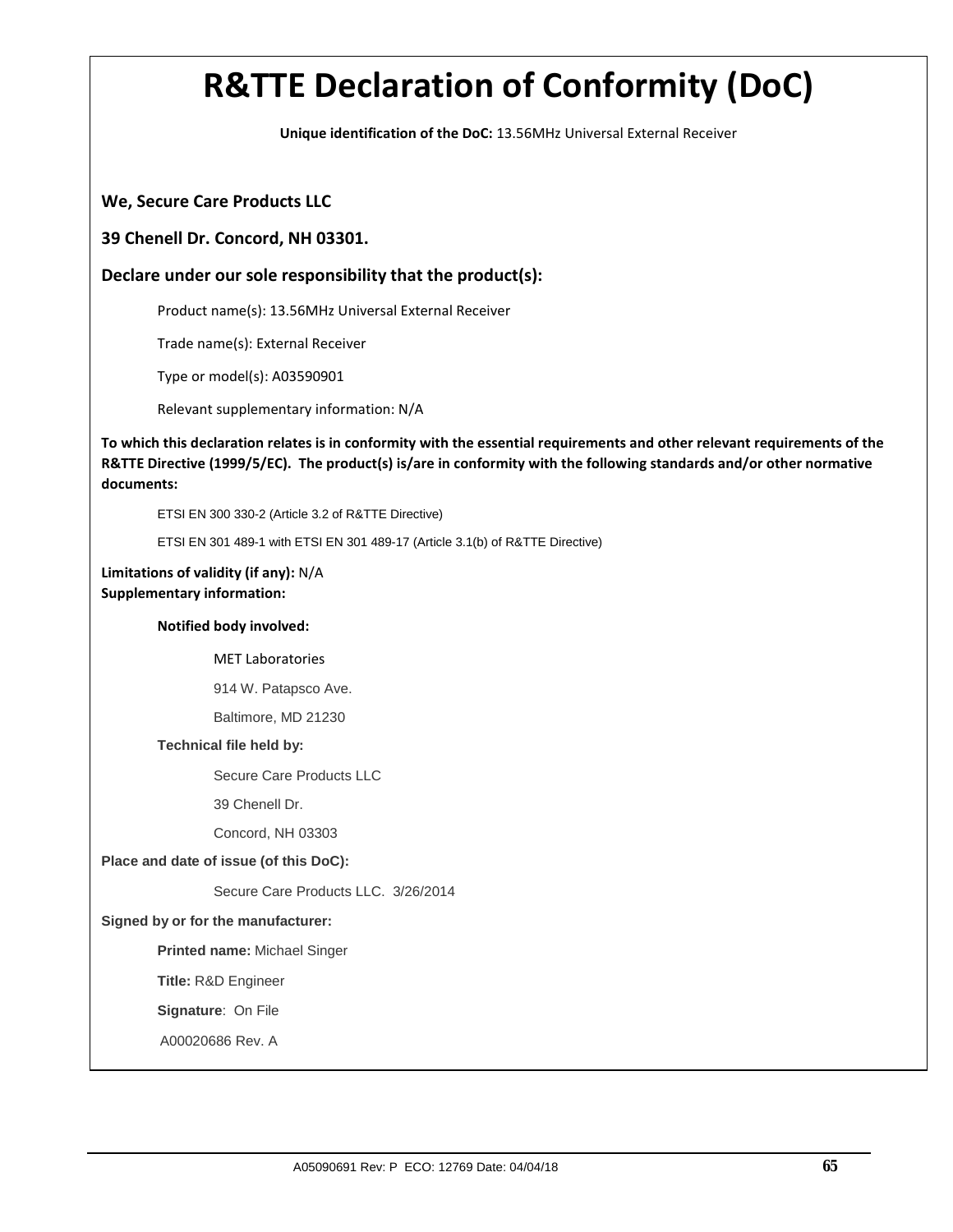**Unique identification of the DoC:** KinderGuard U‐ID, KinderGuard U‐500DE, DoorGuardian U‐ID, DoorGuardian U‐DE

and DoorGuardian U‐500DE

#### **We, Secure Care Products LLC**

#### **39 Chenell Dr. Concord, NH 03301.**

**Declare under our sole responsibility that the product(s):**

Product name(s): KinderGuard U‐ID, KinderGuard U‐DE, DoorGuardian U‐ID, DoorGuardian U‐DE

and DoorGuardian U‐500DE

Trade name(s): Exit Panel

Type or model(s): A05090900, A050900901, A05090902, A05090903 and A050900904

Relevant supplementary information: N/A

To which this declaration relates is in conformity with the essential requirements and other relevant requirements of the R&TTE Directive (1999/5/EC). The product(s) is/are in conformity with the following standards and/or other normative **documents:**

ETSI EN 301 489‐1 with ETSI EN 301 489‐17 (Article 3.1(b) of R&TTE Directive)

**Limitations of validity (if any):** N/A **Supplementary information:**

#### **Notified body involved:**

MET Laboratories

914 W. Patapsco Ave.

Baltimore, MD 21230

#### **Technical file held by:**

Secure Care Products LLC

39 Chenell Dr.

Concord, NH 03303

#### **Place and date of issue (of this DoC):**

Secure Care Products LLC. 3/26/2014

**Signed by or for the manufacturer:** 

**Printed name:** Michael Singer

 **Title:** R&D Engineer

**Signature: On File** 

A00020688 Rev. A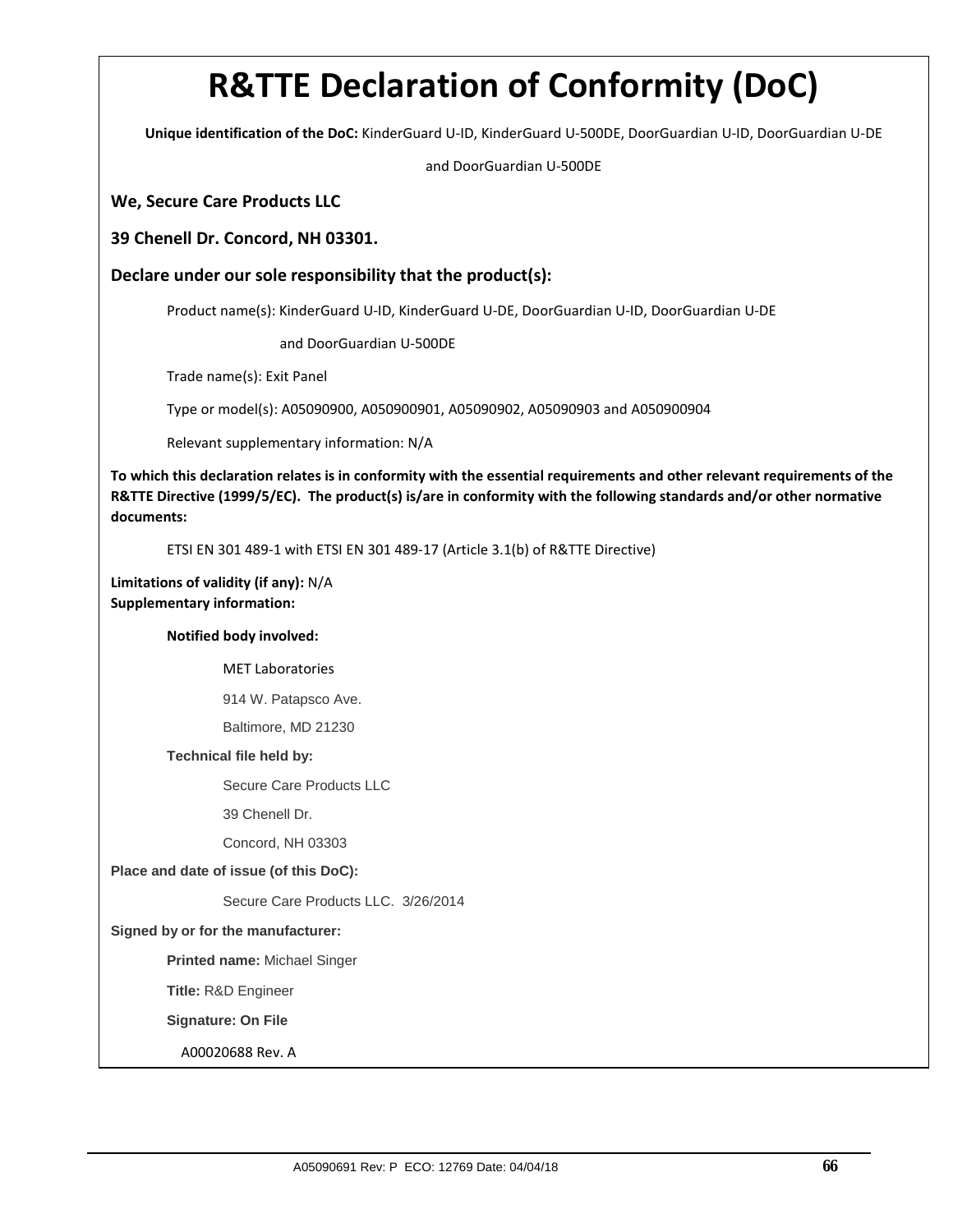**Unique identification of the DoC:** KinderGuard EXIU and DoorGuardian EXIU

### **We, Secure Care Products LLC**

#### **39 Chenell Dr. Concord, NH 03301.**

#### **Declare under our sole responsibility that the product(s):**

Product name(s): KinderGuard EXIU and DoorGuardian EXIU

Trade name(s): EXIU (Ethernet Exit Interface Unit)

Type or model(s): A01350925 and A01350926

Relevant supplementary information: N/A

To which this declaration relates is in conformity with the essential requirements and other relevant requirements of **the R&TTE Directive (1999/5/EC). The product(s) is/are in conformity with the following standards and/or other normative documents:**

ETSI EN 301 489‐1 with ETSI EN 301 489‐17 (Article 3.1(b) of R&TTE Directive)

**Limitations of validity (if any):** N/A **Supplementary information:**

**Notified body involved:** 

MET Laboratories

914 W. Patapsco Ave.

Baltimore, MD 21230

#### **Technical file held by:**

Secure Care Products LLC

39 Chenell Dr.

Concord, NH 03303

#### **Place and date of issue (of this DoC):**

Secure Care Products LLC. 3/26/2014

#### **Signed by or for the manufacturer:**

**Printed name:** Michael Singer

 **Title:** R&D Engineer

#### **Signature: On File**

A00020689 Rev. A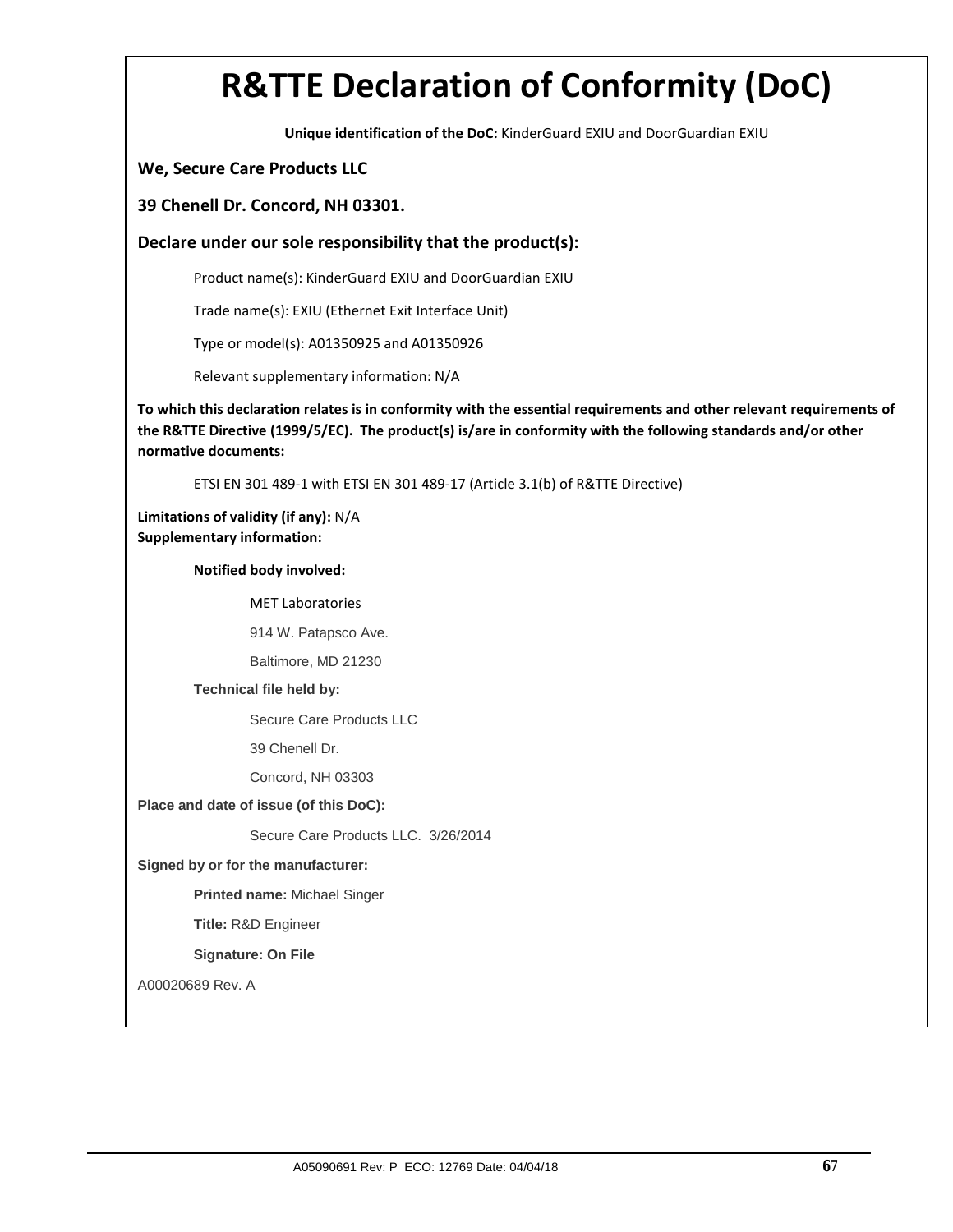## **APPENDIX A UL LISTING REQUIREMENTS**

This system has passed all the requirements for UL listing. In order for the system to be listed, exits panels, UL listed wire, strain relieves and knockout holes covers must be used. All the components shipped with the kits and boxes must be used in order for the system to keep its UL Listing.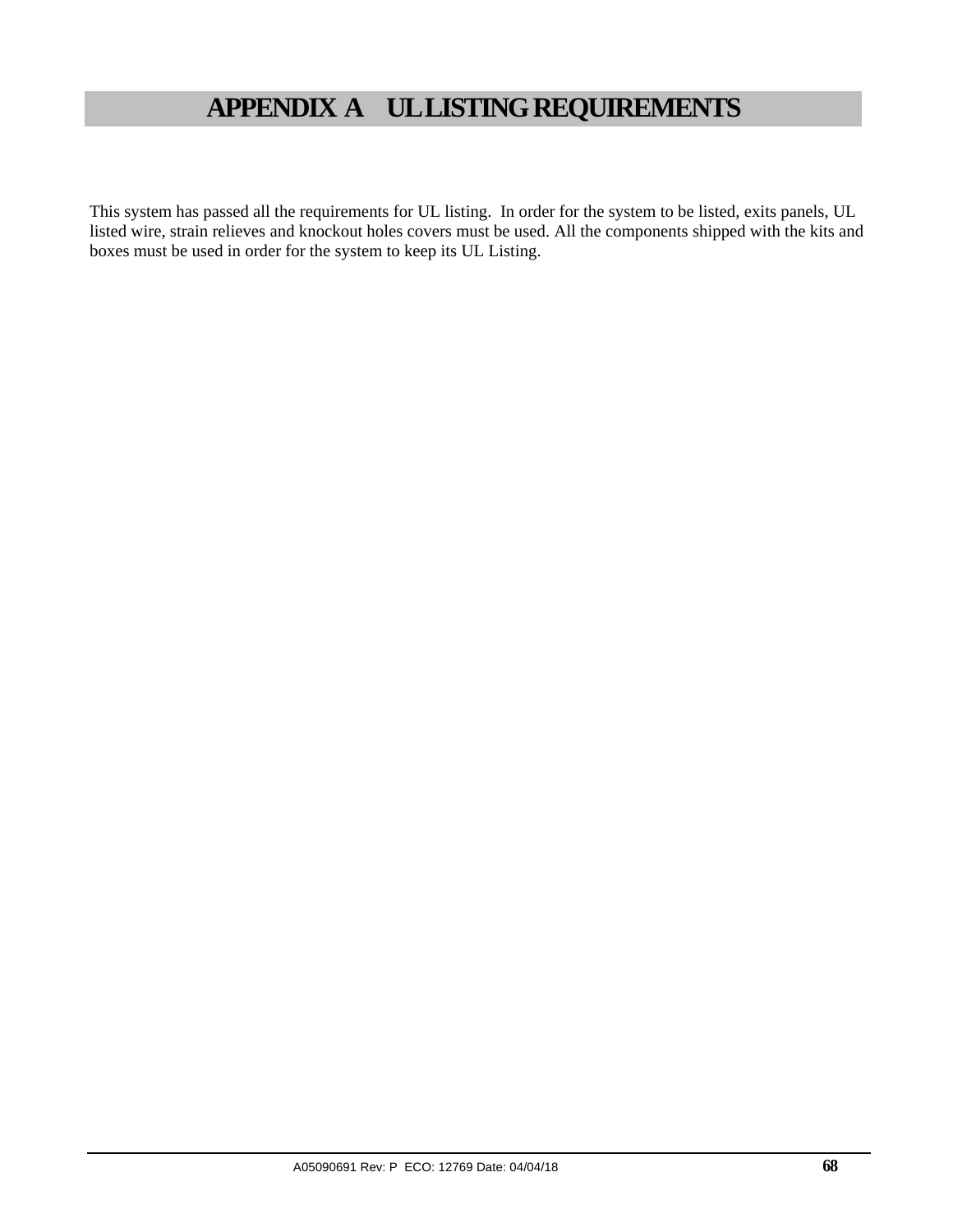## **Recommended Ferrite Placement**

#### **Which wires to ferrite.**

Ferrites may need to be added to some or all of the wires, leading to the external receiver and the control panel. Ferrites can also be added to wires leading to other equipment such as computers, lights, Door controllers, elevators etc. These other devices could be the source of RF that might interfere with the SCP equipment, by adding ferrites to these wires may reduce the affect.

#### **How to ferrite wires.**

Ferrites should be installed above the ceiling and at least 2 feet from the control panel or external receiver. The ferrite is a split style ferrite and can be installed after the wires have been pulled down to the control panel or external receiver. Open the ferrite and wrap the wires as many times around the ferrite as possible and close the ferrite, use a wire tie around the outer circumference of the ferrite but under the wire loops. Only install one cable per ferrite.

#### **How to determine which wires will need the ferrite applied or adjusted to reduce coupling to building structure:**

Tune your exit panel and external receivers until the yellow signal light is flickering 50% of the time, start with the external receiver location and find the wire leading down to the external receiver and apply the ferrite to the wire ( do not apply the wire tie until you have determined if the ferrite will remain at this location ), if the signal decreases leave the ferrite on, tune the exit panel increasing the coverage until the signal light again starts flickering 50% of the time and proceed to the next wire to be ferrited. If the signal light increases, remove the ferrite and proceed to any other external receivers being used at this exit panel location. If after a ferrite is installed and there is no change on the signal light, keep the ferrite on. When all the external receiver locations have been determined if they need the ferrites or not, then proceed to the wires leading down to the exit panel, and follow the same process to determine which wires need to have ferrites applied. Finally, proceed to any surrounding or neighboring wires not necessary leading to any Secure Care hardware and follow the same process to determine which wires need to have ferrites applied. Also, if any of these surrounding or neighboring wires are found to stop radiating RF interference by simply moving them or suspending them off or any surrounding metal structures in the ceiling or walls in the general area of an installation, then suspend or move them off of these metal structures with the oversight of the facility staff or contractor to eliminate the source of the RF interference and follow the same process used to determine which wires need to have ferrites applied.

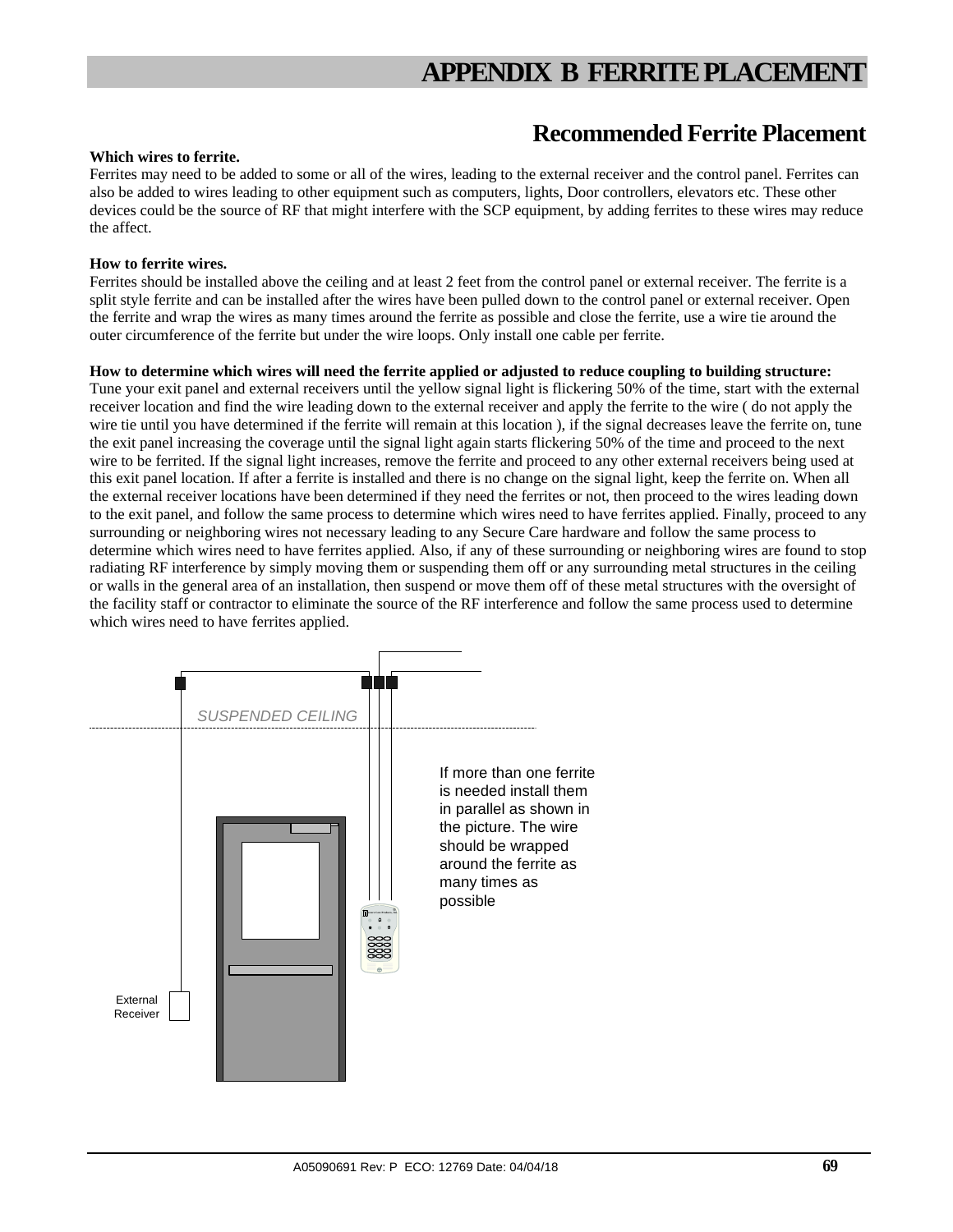## **APPENDIX B FERRITE PLACEMENT**

## **Correct and Incorrect Ferrite Installation**

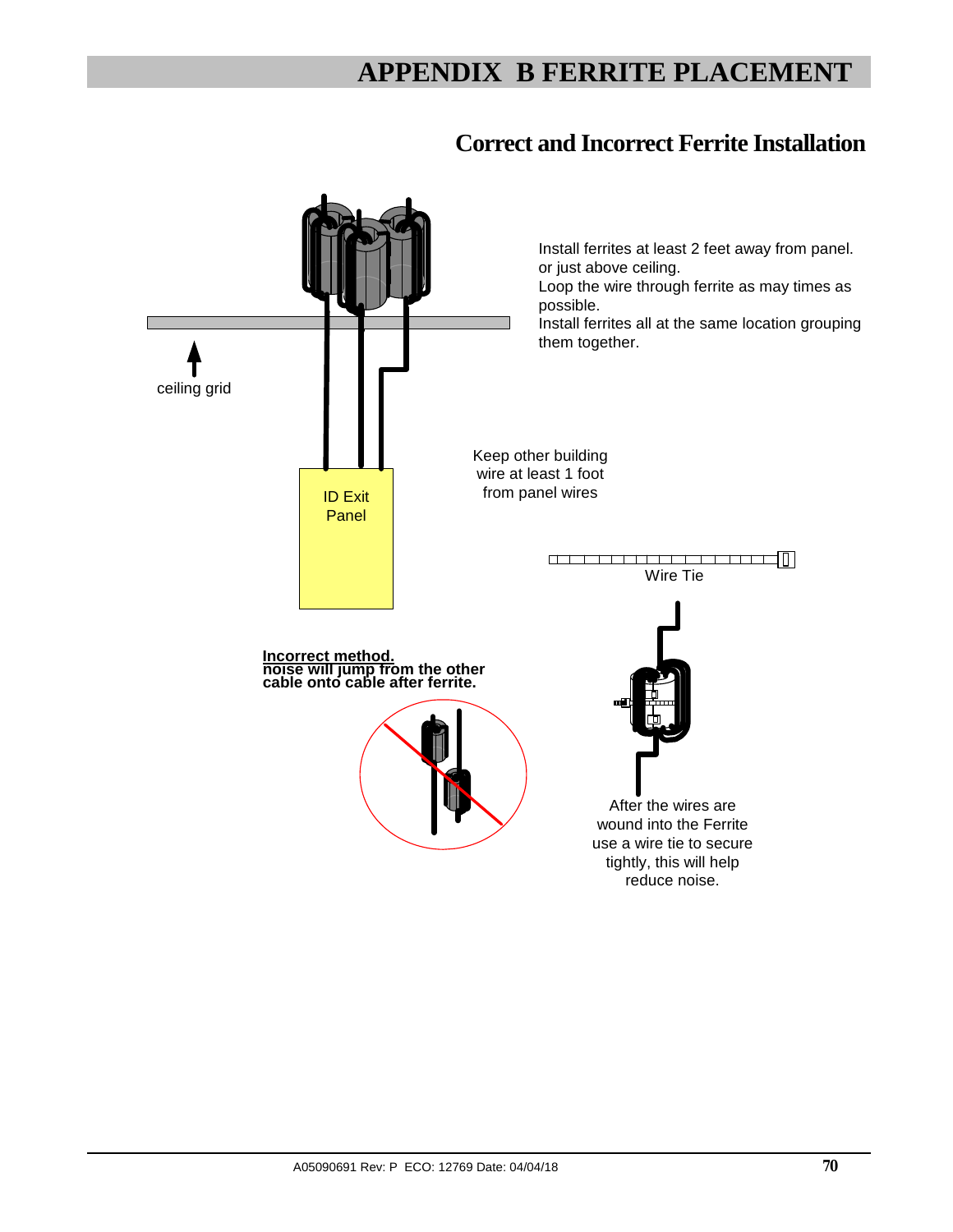## **APPENDIX C 4 AMP POWER SUPPLY FOR EXIT PANELS**



## **4AMP POWER SUPPLY SCP PART NUMBER C40014204**